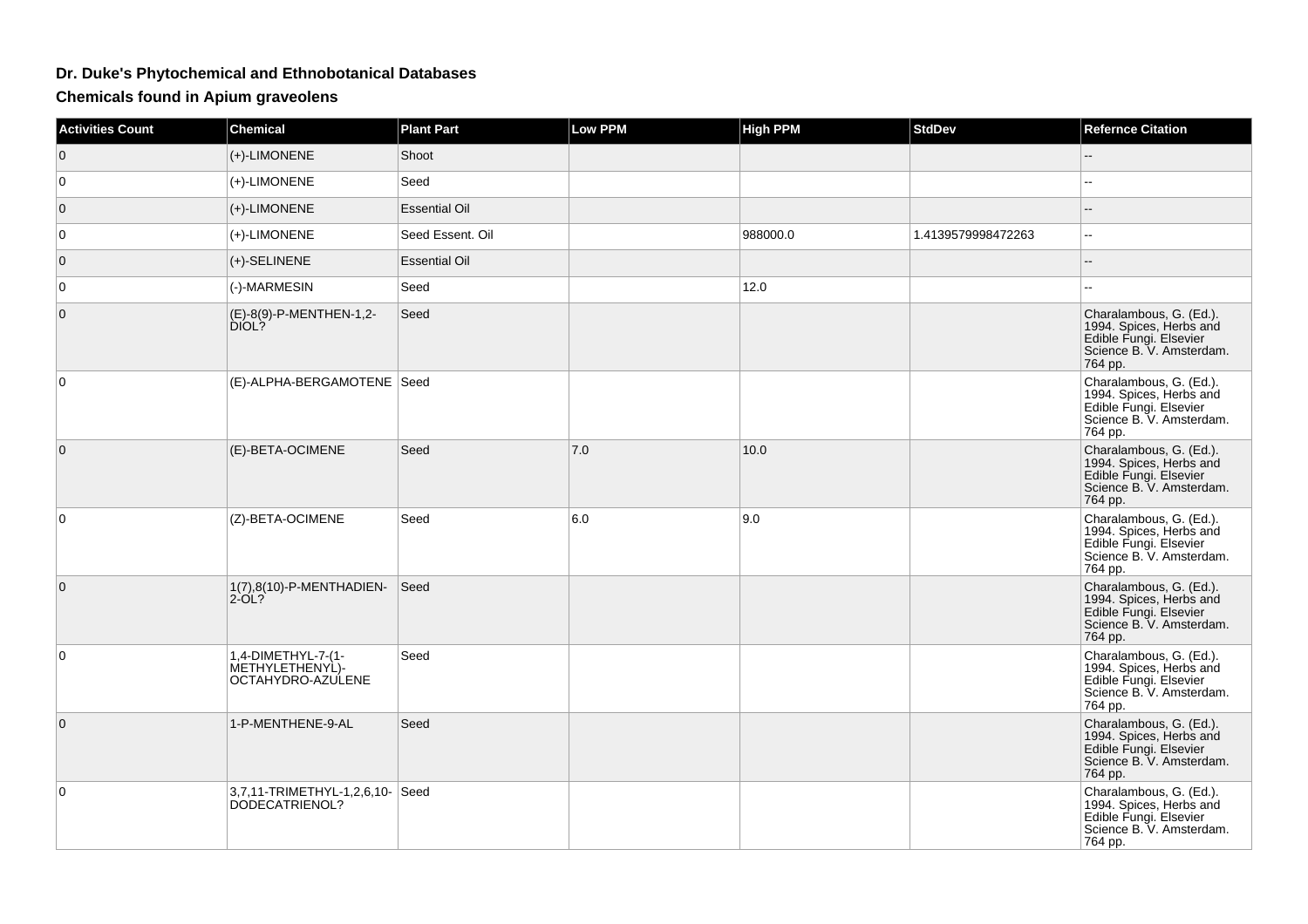| <b>Activities Count</b> | Chemical                                           | <b>Plant Part</b>    | Low PPM | <b>High PPM</b> | <b>StdDev</b> | <b>Refernce Citation</b>                                                                          |
|-------------------------|----------------------------------------------------|----------------------|---------|-----------------|---------------|---------------------------------------------------------------------------------------------------|
| $\overline{0}$          | $3-$<br><b>BUTYLHEXAHYDROPHTHA</b><br><b>LIDE</b>  | Root                 |         |                 |               |                                                                                                   |
| $\overline{0}$          | 3-BUTYLPHTHALIDE                                   | Seed                 | 40.0    | 120.0           |               |                                                                                                   |
| $\overline{0}$          | 3-ISOBUTLIDENE-3-(A)-4-<br><b>DIHYDROPHTHALIDE</b> | Seed Essent. Oil     | 727.0   | 10000.0         |               |                                                                                                   |
| $\overline{0}$          | 3-ISOBUTLIDENE-3-(A)-4-<br><b>DIHYDROPHTHALIDE</b> | Shoot                |         | 0.7             |               |                                                                                                   |
| $\overline{0}$          | 3-ISOBUTYLIDENE-3-A,4-<br><b>DIHYDROPHTHALIDE</b>  | Seed                 | 133.0   | 1500.0          |               | Lawrence, B.M., Essential<br>Oils 1976-1977, Essential<br>Oils 1978, Essential Oils<br>1979-1980. |
| $\overline{0}$          | 3-ISOBUTYLIDENE-<br>PHTHALIDE                      | Seed Essent. Oil     |         |                 |               |                                                                                                   |
| $\overline{0}$          | 3-ISOBUTYLIDENE-<br><b>PHTHALIDE</b>               | Shoot                |         | 0.001           |               |                                                                                                   |
| $\overline{0}$          | 3-ISOBUTYLIDENE-<br><b>PHTHALIDE</b>               | Plant                |         | 0.001           |               |                                                                                                   |
| $\overline{0}$          | 3-ISOVALERIDENE-3A,4-<br><b>DIHYDROPHTHALIDE</b>   | Leaf                 |         |                 |               |                                                                                                   |
| $\overline{0}$          | 3-ISOVALERIDENE-<br>PHTHALIDE                      | Leaf                 |         |                 |               | Lawrence, B.M., Essential<br>Oils 1976-1977, Essential<br>Oils 1978, Essential Oils<br>1979-1980. |
| $\overline{0}$          | 3-ISOVALIDENE-3A,4-<br><b>DIHYDROPHTHALIDE</b>     | Leaf                 |         | 0.003           |               |                                                                                                   |
| $\overline{0}$          | 3-ISOVALIDENE-3A.4-<br><b>DIHYDROPHTHALIDE</b>     | <b>Essential Oil</b> |         | 255.0           |               | --                                                                                                |
| $\overline{0}$          | 3-ISOVALIDENE-3A,4-<br><b>DIHYDROPHTHALIDE</b>     | Seed Essent. Oil     |         | 255.0           |               |                                                                                                   |
| $\overline{0}$          | 3-ISOVALIDENE-3A,4-<br><b>DIHYDROPHTHALIDE</b>     | Shoot                |         | 0.003           |               |                                                                                                   |
| $\overline{0}$          | 3-ISOVALIDENE-<br><b>PHTHALIDE</b>                 | Seed Essent. Oil     |         |                 |               |                                                                                                   |
| $\overline{0}$          | 3-ISOVALIDENE-<br><b>PHTHALIDE</b>                 | Plant                |         | 0.0             |               | Lawrence, B.M., Essential<br>Oils 1976-1977, Essential<br>Oils 1978, Essential Oils<br>1979-1980. |
| $\overline{0}$          | 3-ISOVALIDENE-<br><b>PHTHALIDE</b>                 | Shoot                |         | 0.001           |               |                                                                                                   |
| $\overline{0}$          | 3-METHYL-4-ETHYL-<br><b>HEXANE</b>                 | Root Essent. Oil     |         | 124000.0        |               | --                                                                                                |
| $\overline{0}$          | 3-N-BUTYL-4.5-<br><b>DIHYDROPHTHALIDE</b>          | Seed                 |         |                 |               |                                                                                                   |
| 10                      | 3-N-BUTYL-PHTHALIDE                                | Fruit Essent. Oil    |         | 108000.0        |               |                                                                                                   |
| 10                      | 3-N-BUTYL-PHTHALIDE                                | Seed Essent. Oil     |         | 108000.0        |               |                                                                                                   |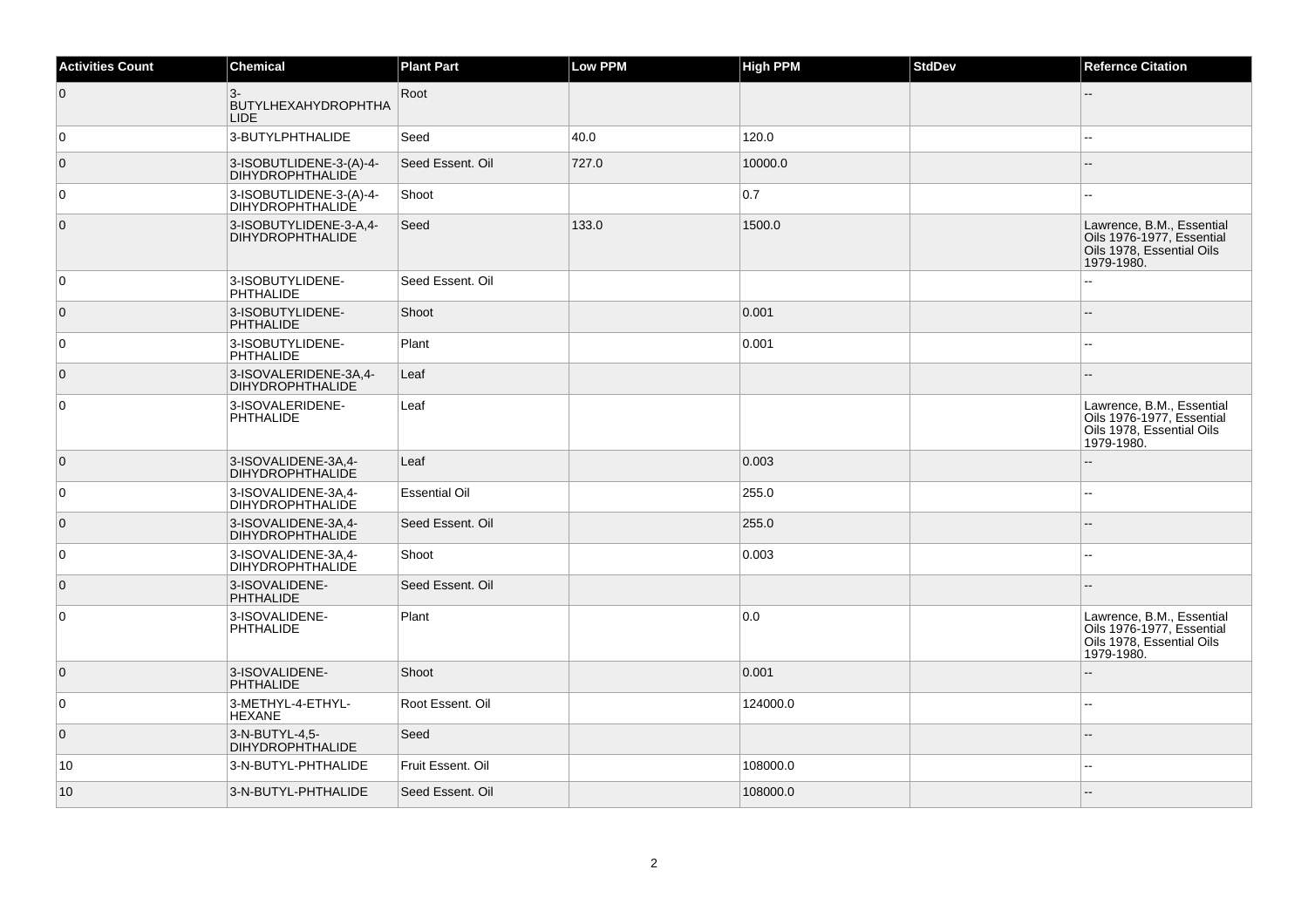| <b>Activities Count</b> | Chemical                                                                                                                                      | <b>Plant Part</b> | Low PPM | <b>High PPM</b> | <b>StdDev</b>        | <b>Refernce Citation</b>                                                                                                                                                 |
|-------------------------|-----------------------------------------------------------------------------------------------------------------------------------------------|-------------------|---------|-----------------|----------------------|--------------------------------------------------------------------------------------------------------------------------------------------------------------------------|
| 10                      | 3-N-BUTYL-PHTHALIDE                                                                                                                           | Seed              |         |                 |                      | $\overline{\phantom{a}}$                                                                                                                                                 |
| 10                      | 3-N-BUTYL-PHTHALIDE                                                                                                                           | Leaf Essent. Oil  |         | 40000.0         |                      |                                                                                                                                                                          |
| $\overline{0}$          | $3-N$ -<br><b>BUTYLHEXAHYDROPHTHA</b><br><b>LIDE</b>                                                                                          | Seed              |         |                 |                      | Charalambous, G. (Ed.).<br>1994. Spices, Herbs and<br>Edible Fungi. Elsevier<br>Science B. V. Amsterdam.<br>764 pp.                                                      |
| $\overline{0}$          | 4-DIHYDROPHTHALIDE                                                                                                                            | Seed              | 57.0    | 1500.0          |                      | Lawrence, B.M., Essential<br>Oils 1976-1977. Essential<br>Oils 1978, Essential Oils<br>1979-1980.                                                                        |
| 0                       | $5,6,7-$<br><b>TRIMETHYLPSORALEN</b>                                                                                                          | $ P_t $           |         |                 |                      | Jeffery B. Harborne and H.<br>Baxter, eds. 1983.<br>Phytochemical Dictionary. A<br>Handbook of Bioactive<br>Compounds from Plants.<br>Taylor & Frost, London. 791<br>pp. |
| $\overline{0}$          | 5-ALPHA-ANDROST-16-EN- Shoot<br>3-ONE                                                                                                         |                   |         | 0.009           |                      | $\overline{a}$                                                                                                                                                           |
| $\overline{0}$          | 5-ALPHA-ANDROST-16-EN- Plant<br>3-ONE                                                                                                         |                   |         | 0.009           |                      | ۵.                                                                                                                                                                       |
| $\overline{0}$          | 5-METHOXY-8-O-BETA-D-<br>GLUCOSYL-<br><b>OXYPSORALEN</b>                                                                                      | Seed              |         | 2.9             |                      |                                                                                                                                                                          |
| 10                      | 5-METHOXY-PSORALEN                                                                                                                            | Seed              | 0.0     | 7.0             | 1.0                  | --                                                                                                                                                                       |
| 10                      | 5-METHOXY-PSORALEN                                                                                                                            | Leaf Wax          |         | 2.0             |                      |                                                                                                                                                                          |
| 10                      | 5-METHOXY-PSORALEN                                                                                                                            | Fruit             | 0.0     | 7.0             | -0.18569533817705186 | ă.                                                                                                                                                                       |
| $\overline{0}$          | 6.10.14-TRIMETHYL-2-<br><b>PENTADECANONE</b>                                                                                                  | Seed              |         |                 |                      | Charalambous, G. (Ed.).<br>1994. Spices, Herbs and<br>Edible Fungi. Elsevier<br>Science B. V. Amsterdam.<br>764 pp.                                                      |
| $\vert$ 2               | 7-[3-(3,4-DIHYDROXY-4-<br>HYDROXYMETHYL-<br>TETRAHYDRO-FURAN-2-<br>YLOXY)-4,5-DIHYDROXY-6-<br>HYDROXYMETHYL-<br>TETRAHYDRO-PYRAN-2-<br>YLOXY] | Seed              |         |                 |                      |                                                                                                                                                                          |
| $\overline{0}$          | 8-HYDROXY-5-METHOXY-<br><b>PSORALEN</b>                                                                                                       | Seed              |         | 375.0           |                      |                                                                                                                                                                          |
| $\overline{0}$          | 8-HYDROXYFALCARINONE   Root                                                                                                                   |                   |         | 8.3             |                      | $\overline{\phantom{a}}$                                                                                                                                                 |
| 21                      | 8-METHOXY-PSORALEN                                                                                                                            | Leaf              | 0.0     | 1.0             |                      |                                                                                                                                                                          |
| 6                       | <b>ACETALDEHYDE</b>                                                                                                                           | Shoot             |         |                 |                      | --                                                                                                                                                                       |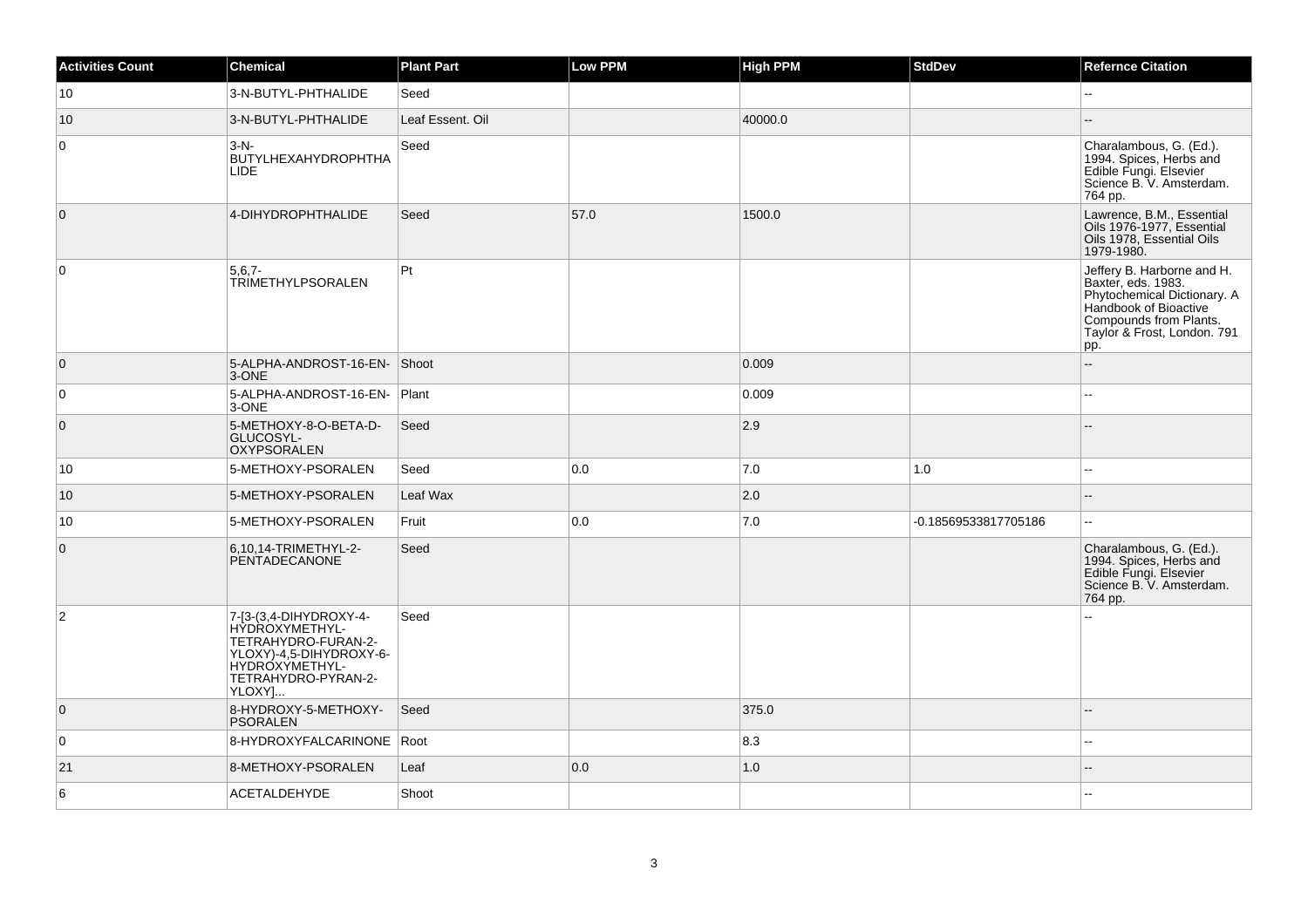| <b>Activities Count</b> | <b>Chemical</b>                     | <b>Plant Part</b> | Low PPM | <b>High PPM</b> | <b>StdDev</b>        | <b>Refernce Citation</b>                                                                                                               |
|-------------------------|-------------------------------------|-------------------|---------|-----------------|----------------------|----------------------------------------------------------------------------------------------------------------------------------------|
| 6                       | <b>ACETALDEHYDE</b>                 | Leaf              |         |                 |                      | List, P.H. and Horhammer, L.,<br>Hager's Handbuch der<br>Pharmazeutischen Praxis,<br>Vols. 2-6, Springer-Verlag,<br>Berlin, 1969-1979. |
| 16                      | ACETIC-ACID                         | Plant             |         |                 |                      |                                                                                                                                        |
| 11                      | <b>ADENINE</b>                      | Plant             |         |                 |                      |                                                                                                                                        |
| 28                      | <b>ADENOSINE</b>                    | Plant             |         |                 |                      | $\overline{a}$                                                                                                                         |
| 3                       | <b>ALANINE</b>                      | Pt                | 220.0   | 4665.0          |                      | USDA's Ag Handbook 8 and<br>sequelae)                                                                                                  |
| $\mathbf 0$             | ALLOOCIMENE-I                       | Leaf Essent. Oil  |         | 1000.0          |                      |                                                                                                                                        |
| $\mathbf 0$             | ALLOOCIMENE-II                      | Leaf Essent. Oil  |         | 1000.0          |                      |                                                                                                                                        |
| 3                       | ALPHA-CEDRENE                       | Seed              |         |                 |                      | Charalambous, G. (Ed.).<br>1994. Spices, Herbs and<br>Edible Fungi. Elsevier<br>Science B. V. Amsterdam.<br>764 pp.                    |
| $\overline{0}$          | ALPHA-EUDESMOL                      | Seed              | 76.0    | 225.0           |                      |                                                                                                                                        |
| $\overline{2}$          | ALPHA-HUMULENE                      | Leaf              | 266.0   | 2500.0          | 3.7785413446723948   | Lawrence, B.M., Essential<br>Oils 1976-1977, Essential<br>Oils 1978, Essential Oils<br>1979-1980.                                      |
| $\overline{2}$          | ALPHA-HUMULENE                      | Seed              | 20.0    | 33.0            |                      | Charalambous, G. (Ed.).<br>1994. Spices, Herbs and<br>Edible Fungi. Elsevier<br>Science B. V. Amsterdam.<br>764 pp.                    |
| 5                       | ALPHA-IONONE                        | Plant             |         |                 |                      |                                                                                                                                        |
| $5\phantom{.0}$         | ALPHA-IONONE                        | Seed Essent. Oil  |         | 500.0           |                      |                                                                                                                                        |
| 15                      | ALPHA-LINOLENIC-ACID                | Seed              | 1600.0  | 2554.0          | -0.2805131186501865  | USDA's Ag Handbook 8 and<br>sequelae)                                                                                                  |
| $\mathbf 0$             | ALPHA-P-DIMETHYL-<br><b>STYRENE</b> | Seed              | 170.0   | 270.0           | 1.392044546138226    | Lawrence, B.M., Essential<br>Oils 1976-1977, Essential<br>Oils 1978, Essential Oils<br>1979-1980.                                      |
| 11                      | ALPHA-PHELLANDRENE                  | Seed Essent, Oil  |         | 2000.0          | -0.8573553114168811  | ä.                                                                                                                                     |
| 11                      | ALPHA-PHELLANDRENE                  | Fruit             |         | 2000.0          | 0.431635886715178    | $\overline{a}$                                                                                                                         |
| 28                      | ALPHA-PINENE                        | Seed              |         | 300.0           | -0.47140904876924467 | $\overline{\phantom{a}}$                                                                                                               |
| 28                      | ALPHA-PINENE                        | Stem Essent. Oil  |         | 14000.0         | $-1.0$               |                                                                                                                                        |
| 28                      | ALPHA-PINENE                        | Et                | 12000.0 | 14000.0         | $-1.0$               |                                                                                                                                        |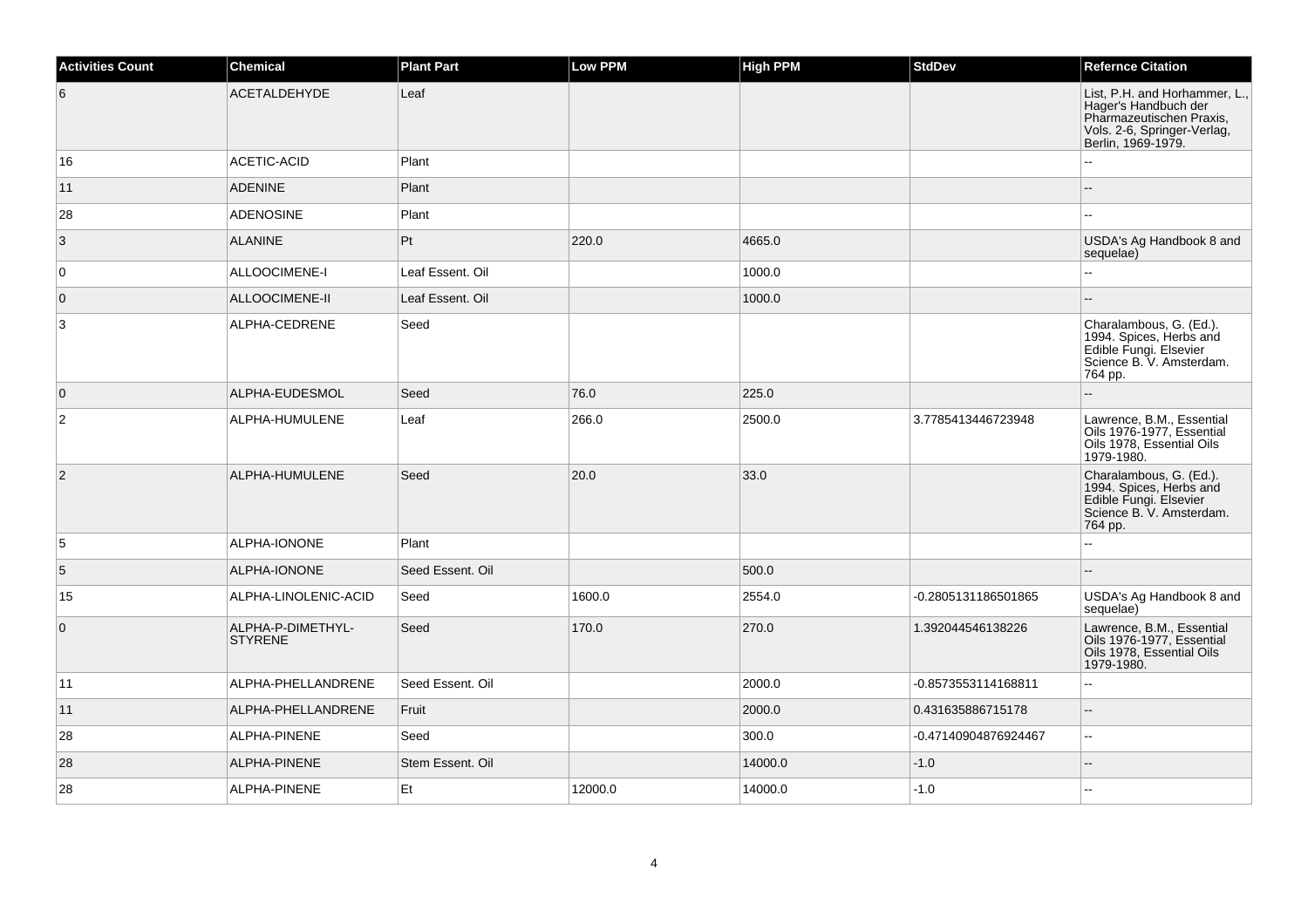| <b>Activities Count</b> | <b>Chemical</b>                      | <b>Plant Part</b>    | <b>Low PPM</b> | <b>High PPM</b> | <b>StdDev</b>        | <b>Refernce Citation</b>                                                                          |
|-------------------------|--------------------------------------|----------------------|----------------|-----------------|----------------------|---------------------------------------------------------------------------------------------------|
| 28                      | ALPHA-PINENE                         | Seed Essent. Oil     | 10000.0        | 10500.0         | -0.6694735069151678  |                                                                                                   |
| 28                      | ALPHA-PINENE                         | Root Essent. Oil     |                | 179000.0        | 0.7700366703490429   | $\sim$                                                                                            |
| 28                      | ALPHA-PINENE                         | Leaf Essent. Oil     |                | 2000.0          | -0.7421534872468563  | $\overline{\phantom{a}}$                                                                          |
| 28                      | ALPHA-PINENE                         | Fruit Essent, Oil    |                | 10000.0         | -0.7166152772658864  | $\sim$                                                                                            |
| $\vert$ 2               | ALPHA-SANTALOL                       | Seed                 |                |                 |                      |                                                                                                   |
| 3                       | ALPHA-SELINENE                       | Seed                 | 95.0           | 250.0           |                      |                                                                                                   |
| $\overline{3}$          | ALPHA-SELINENE                       | Seed Essent, Oil     |                | 20500.0         |                      |                                                                                                   |
| 13                      | ALPHA-TERPINENE                      | Leaf                 |                |                 |                      | Lawrence, B.M., Essential<br>Oils 1976-1977, Essential<br>Oils 1978, Essential Oils<br>1979-1980. |
| 13                      | ALPHA-TERPINENE                      | Leaf Essent. Oil     |                |                 |                      | $\sim$                                                                                            |
| 13                      | ALPHA-TERPINENE                      | Fruit Essent. Oil    |                | 1000.0          | -0.8348120728111189  | $\sim$ $\sim$                                                                                     |
| 13                      | ALPHA-TERPINENE                      | Seed Essent, Oil     |                | 1000.0          | -1.0089204175742374  | $\overline{\phantom{a}}$                                                                          |
| 23                      | ALPHA-TERPINEOL                      | Fruit Essent. Oil    | 3000.0         | 14000.0         | -0.30405553353793474 | $\sim$                                                                                            |
| 23                      | ALPHA-TERPINEOL                      | Seed Essent, Oil     | 5000.0         | 14000.0         | -0.651073092591952   | $\overline{\phantom{a}}$                                                                          |
| 23                      | ALPHA-TERPINEOL                      | Seed                 | 1.0            | 420.0           | -0.37493466702522626 | $\sim$ $\sim$                                                                                     |
| 23                      | ALPHA-TERPINEOL                      | <b>Essential Oil</b> |                |                 |                      |                                                                                                   |
| 23                      | ALPHA-TERPINEOL                      | Root Essent. Oil     |                | 69000.0         | 1.0                  | $\sim$ $\sim$                                                                                     |
| 23                      | ALPHA-TERPINEOL                      | Leaf Essent. Oil     |                | 1000.0          | -0.8444420280137835  | ÷.                                                                                                |
| 0                       | ALPHA-TERPINYL-<br><b>ACETATE</b>    | Leaf                 |                |                 |                      | Lawrence, B.M., Essential<br>Oils 1976-1977, Essential<br>Oils 1978, Essential Oils<br>1979-1980. |
| $\overline{0}$          | ALPHA-TERPINYL-<br><b>PROPIONATE</b> | Leaf                 |                |                 |                      | Lawrence, B.M., Essential<br>Oils 1976-1977, Essential<br>Oils 1978, Essential Oils<br>1979-1980. |
| 32                      | ALPHA-TOCOPHEROL                     | Seed                 |                |                 |                      |                                                                                                   |
| 32                      | ALPHA-TOCOPHEROL                     | Pt                   | 3.0            | 67.0            | 1.0                  |                                                                                                   |
| 32                      | ALPHA-TOCOPHEROL                     | Plant                | 0.0            | 64.0            | $-1.0$               |                                                                                                   |
| 32                      | ALPHA-TOCOPHEROL                     | Shoot                | 0.0            | 64.0            |                      |                                                                                                   |
| 32                      | ALPHA-TOCOPHEROL                     | Leaf                 | 136.0          | 266.0           | -0.22853429341464526 | $\sim$                                                                                            |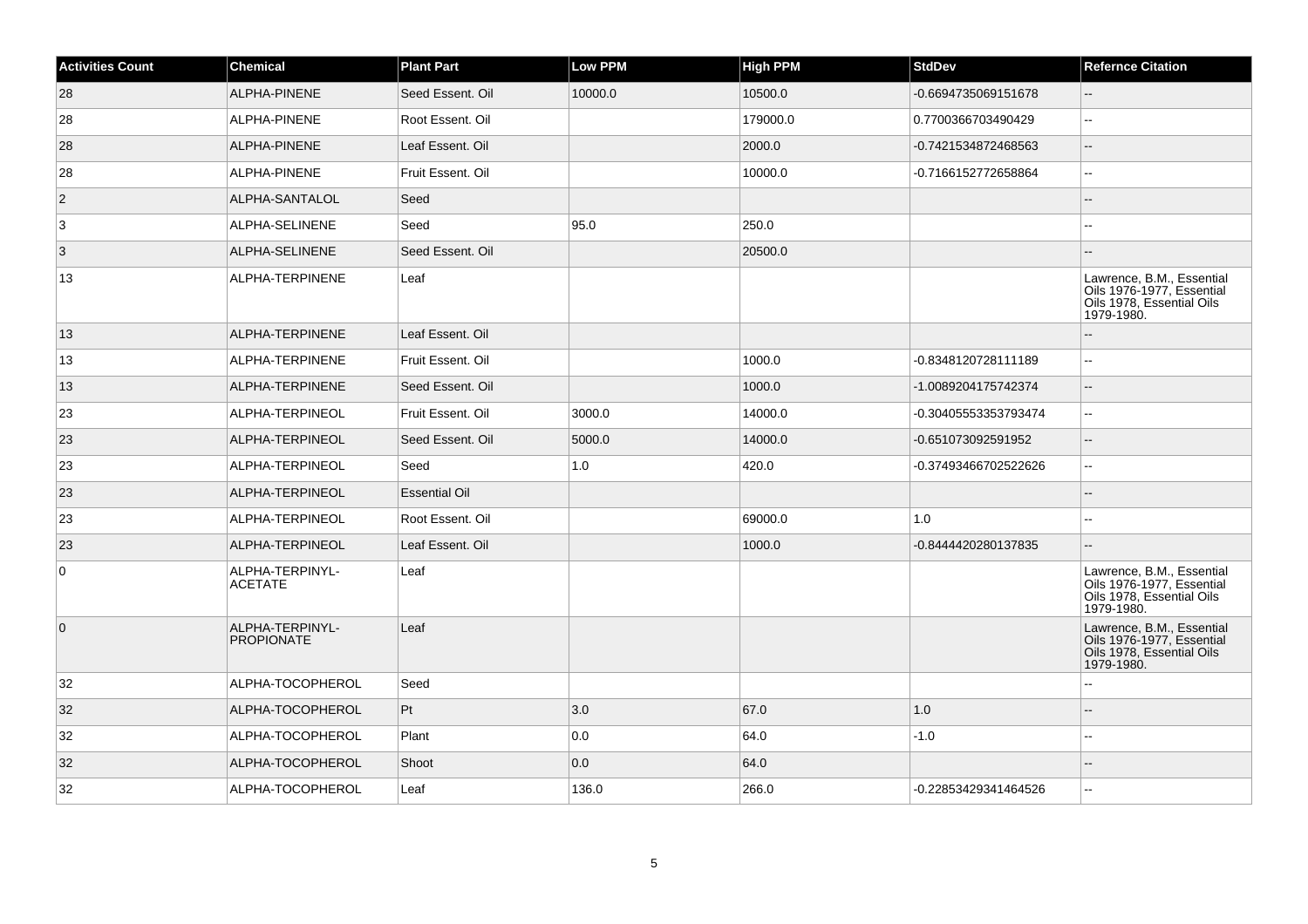| <b>Activities Count</b> | Chemical                              | <b>Plant Part</b>    | Low PPM           | <b>High PPM</b> | <b>StdDev</b>       | <b>Refernce Citation</b>                                                                                                               |
|-------------------------|---------------------------------------|----------------------|-------------------|-----------------|---------------------|----------------------------------------------------------------------------------------------------------------------------------------|
| $\overline{5}$          | <b>ALUMINUM</b>                       | Root                 | $\vert 0.3 \vert$ | 9.0             | -0.3076511978543176 | <b>ACTA AGRIC SCAND</b><br>SUPPL 22: 1980                                                                                              |
| 0                       | <b>AMMONIA</b>                        | Pt                   |                   | 15480.0         |                     | Ξ.                                                                                                                                     |
| $\overline{0}$          | <b>AMMONIA</b>                        | Stem                 |                   | 19600.0         |                     |                                                                                                                                        |
| $\vert$ 1               | ANGELIC-ACID                          | Plant                |                   |                 |                     | --                                                                                                                                     |
| 17                      | <b>ANGELICIN</b>                      | <b>Stem</b>          |                   |                 |                     | --                                                                                                                                     |
| $\mathbf 0$             | ANILINE                               | $ P_t $              |                   | 0.7             |                     | --                                                                                                                                     |
| 101                     | APIGENIN                              | Plant                |                   |                 |                     | --                                                                                                                                     |
| 101                     | APIGENIN                              | Pt                   | 0.0               | 1910.0          |                     | --                                                                                                                                     |
| 101                     | <b>APIGENIN</b>                       | Seed                 |                   |                 |                     | --                                                                                                                                     |
| 0                       | APIGENIN-7-<br>APIOSYLGLUCOSIDE       | Seed                 |                   |                 |                     | --                                                                                                                                     |
| $\overline{0}$          | APIGENIN-7-BETA-<br>APIOSYL-GLUCOSIDE | Leaf                 |                   |                 |                     | List, P.H. and Horhammer, L.,<br>Hager's Handbuch der<br>Pharmazeutischen Praxis,<br>Vols. 2-6, Springer-Verlag,<br>Berlin, 1969-1979. |
| 0                       | <b>APIGRAVIN</b>                      | Seed                 |                   |                 |                     |                                                                                                                                        |
| $\vert$ 4               | <b>APIIN</b>                          | Seed                 |                   |                 |                     |                                                                                                                                        |
| $\vert$ 4               | <b>APIIN</b>                          | Plant                |                   | 2000.0          |                     |                                                                                                                                        |
| 20                      | <b>APIOLE</b>                         | Seed                 | 115.0             | 180.0           | $-1.0$              |                                                                                                                                        |
| 20                      | APIOLE                                | <b>Essential Oil</b> |                   |                 |                     | $\overline{a}$                                                                                                                         |
| $\overline{0}$          | APIUMETIN                             | Seed                 |                   | 13.0            |                     |                                                                                                                                        |
| 0                       | APIUMETRIN                            | Seed                 |                   |                 |                     | <b>Chemical Constituents of</b><br>Oriental Herbs (3 diff. books)                                                                      |
| 0                       | APIUMOSIDE                            | Seed                 |                   | 125.0           |                     |                                                                                                                                        |
| 0                       | <b>ARABINOSE</b>                      | Plant                |                   |                 |                     | Pakistan Encyclopedia Planta<br>Medica. 1986.                                                                                          |
| 14                      | ARGININE                              | Pt                   | 200.0             | 4105.0          |                     | USDA's Ag Handbook 8 and<br>sequelae)                                                                                                  |
| $\mathbf 2$             | ARSENIC                               | Root                 | 0.01              | 0.09            | -0.2036587057933666 | <b>ACTA AGRIC SCAND</b><br>SUPPL 22: 1980                                                                                              |
| $\overline{0}$          | ARSENIC-OXIDE                         | Plant                |                   |                 |                     | Pakistan Encyclopedia Planta<br>Medica. 1986.                                                                                          |
| 112                     | ASCORBIC-ACID                         | Plant                | 17.0              | 129.0           | -0.563401826162719  | --                                                                                                                                     |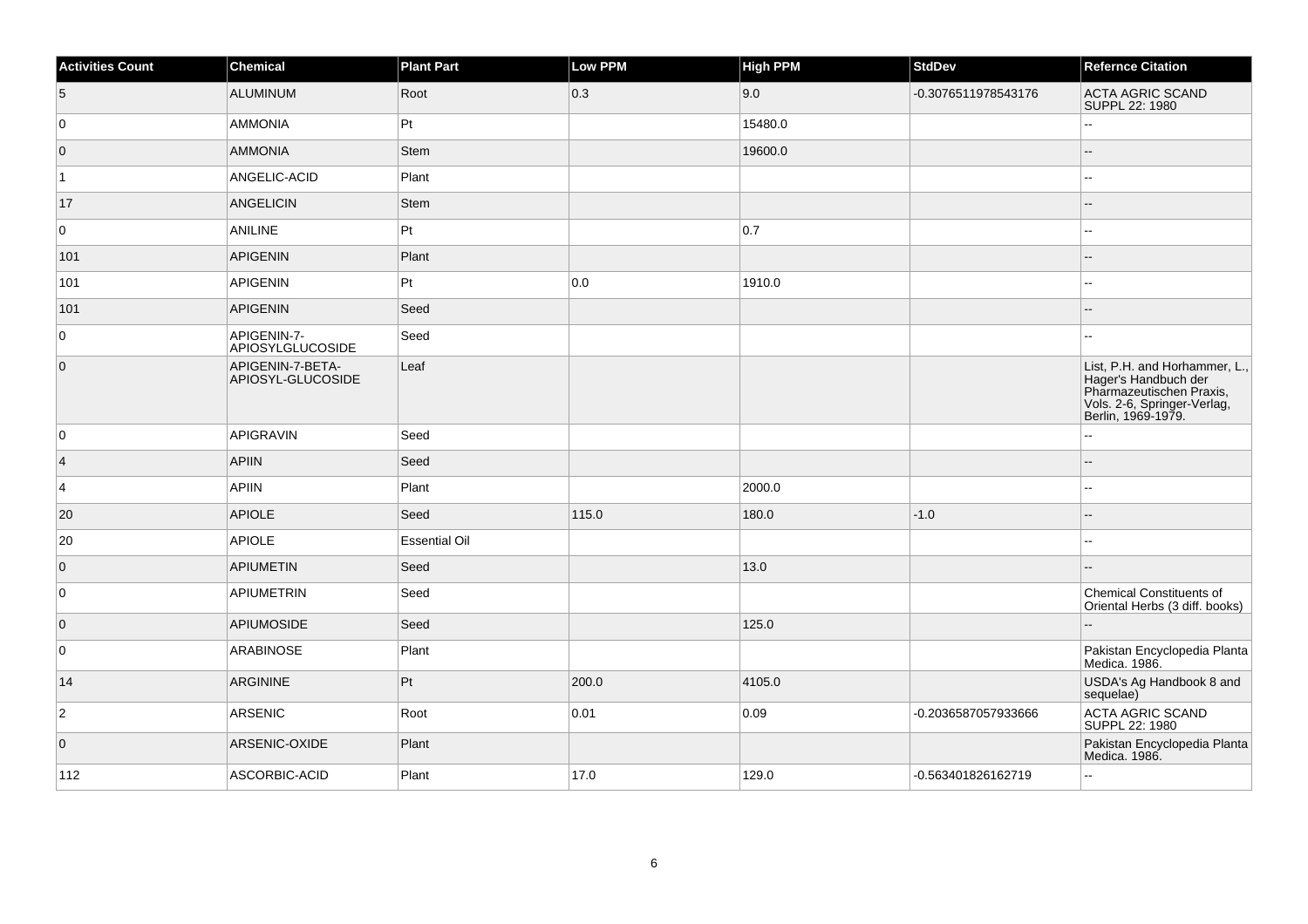| <b>Activities Count</b> | <b>Chemical</b>                       | <b>Plant Part</b> | <b>Low PPM</b> | <b>High PPM</b> | <b>StdDev</b>        | <b>Refernce Citation</b>                                                                                                               |
|-------------------------|---------------------------------------|-------------------|----------------|-----------------|----------------------|----------------------------------------------------------------------------------------------------------------------------------------|
| 112                     | ASCORBIC-ACID                         | Fruit             | 357.0          | 1700.0          | -0.17878811783375667 | ш,                                                                                                                                     |
| 112                     | ASCORBIC-ACID                         | Shoot             | 17.0           | 129.0           | -0.3648933330728539  | $\overline{\phantom{a}}$                                                                                                               |
| 112                     | ASCORBIC-ACID                         | Seed              | 171.0          | 1700.0          | 0.6821363243307782   | $\overline{\phantom{a}}$                                                                                                               |
| 112                     | ASCORBIC-ACID                         | Pt                | 58.0           | 2778.0          | -0.2550992791713734  | $\overline{\phantom{a}}$                                                                                                               |
| $\overline{0}$          | <b>ASH</b>                            | Fruit             | 6720.0         | 32000.0         | -0.6386766393183354  | $\overline{\phantom{a}}$                                                                                                               |
| 0                       | ASH                                   | Seed              | 6720.0         | 106294.0        | 1.7569512588202132   | шш.                                                                                                                                    |
| $\overline{0}$          | ASH                                   | Root              | 8300.0         | 100000.0        | 0.9263745562711385   | <b>ACTA AGRIC SCAND</b><br>SUPPL 22: 1980                                                                                              |
| $\overline{0}$          | <b>ASH</b>                            | Pt                | 6000.0         | 219000.0        | 1.0411508948922918   |                                                                                                                                        |
| 2                       | ASPARAGINE                            | Root              |                |                 |                      | List, P.H. and Horhammer, L.,<br>Hager's Handbuch der<br>Pharmazeutischen Praxis,<br>Vols. 2-6, Springer-Verlag,<br>Berlin, 1969-1979. |
| $\overline{0}$          | ASPARAGINE(FREE)                      | Seed              |                |                 |                      | Wealth of India.                                                                                                                       |
| 3                       | ASPARTIC-ACID                         | Shoot             |                |                 |                      |                                                                                                                                        |
| 3                       | ASPARTIC-ACID                         | Pt                | 1130.0         | 23880.0         |                      | USDA's Ag Handbook 8 and<br>sequelae)                                                                                                  |
| $\overline{0}$          | <b>BENTONITE</b>                      | Plant             |                |                 |                      | Pakistan Encyclopedia Planta<br>Medica. 1986.                                                                                          |
| $\overline{0}$          | BENZOIC-ACID-4-O-BETA-<br>D-GLUCOSIDE | Seed              |                | 56.0            | 1.0                  |                                                                                                                                        |
| $\overline{0}$          | BENZOIC-ACID-4-O-BETA-<br>D-GLUCOSIDE | Root              |                | 3.0             | $-1.0$               | --                                                                                                                                     |
| 0                       | BENZOYL-BENZOATE                      | Leaf              |                |                 |                      | Lawrence, B.M., Essential<br>Oils 1976-1977, Essential<br>Oils 1978, Essential Oils<br>1979-1980.                                      |
| $\overline{0}$          | <b>BENZYL-AMINE</b>                   | <b>Stem</b>       |                | 3.4             |                      | ш,                                                                                                                                     |
| 17                      | BENZYL-BENZOATE                       | Shoot             |                |                 |                      | $\overline{\phantom{a}}$                                                                                                               |
| 26                      | <b>BERGAPTEN</b>                      | Leaf              |                | 1.17            | -0.5894785933481757  | $\overline{a}$                                                                                                                         |
| 26                      | <b>BERGAPTEN</b>                      | Seed              |                | 1.0             | -0.8858167353904262  | шш.                                                                                                                                    |
| 26                      | <b>BERGAPTEN</b>                      | Shoot             |                | 145.0           | $-1.0$               | $-$                                                                                                                                    |
| 26                      | <b>BERGAPTEN</b>                      | Pt                | 0.04           | 0.81            |                      |                                                                                                                                        |
| 26                      | <b>BERGAPTEN</b>                      | Root              |                |                 |                      |                                                                                                                                        |
| 26                      | <b>BERGAPTEN</b>                      | Plant             |                | 520.0           | $-1.0$               |                                                                                                                                        |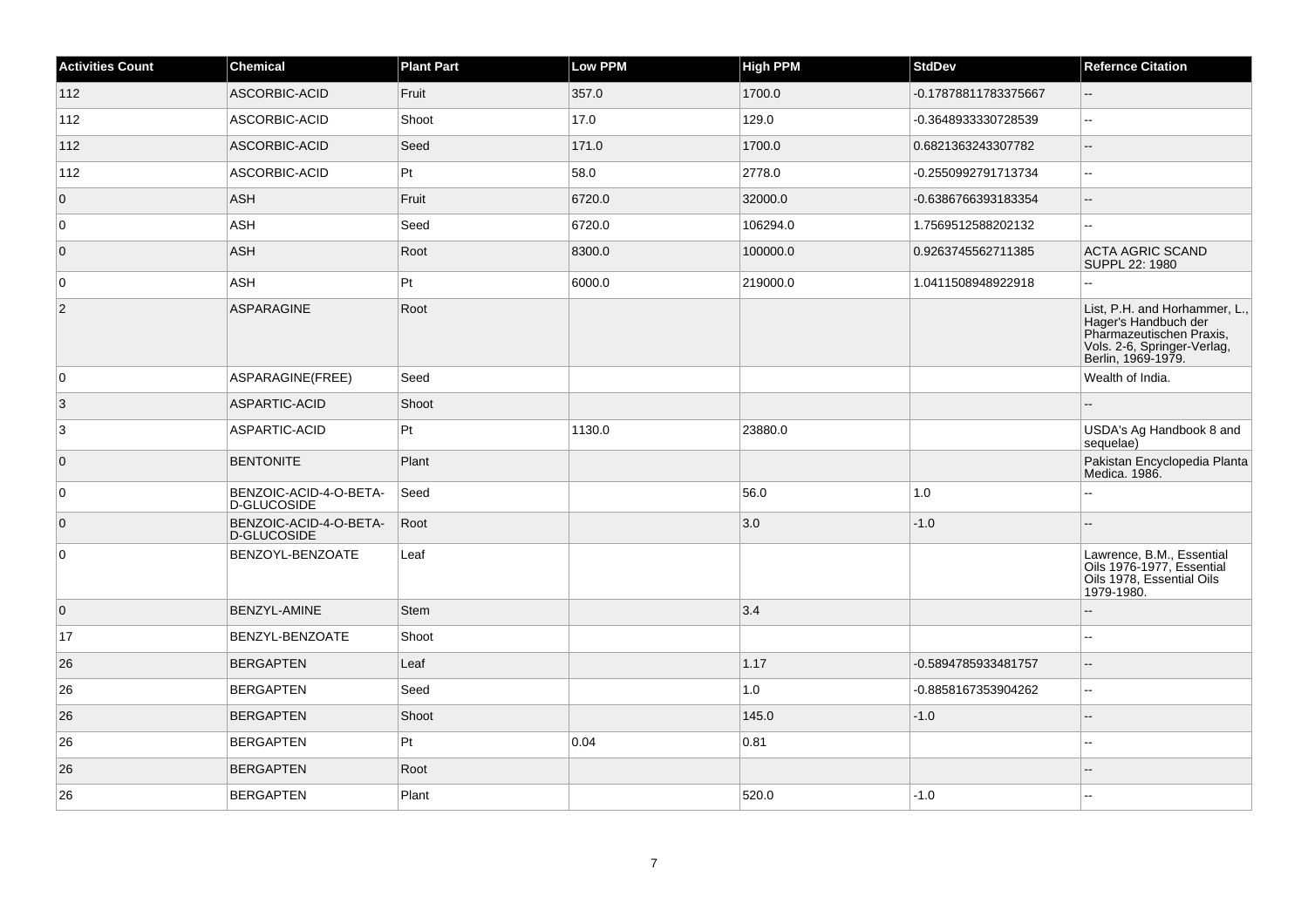| <b>Activities Count</b> | <b>Chemical</b>           | <b>Plant Part</b> | <b>Low PPM</b> | <b>High PPM</b> | <b>StdDev</b>       | <b>Refernce Citation</b>                                                                          |
|-------------------------|---------------------------|-------------------|----------------|-----------------|---------------------|---------------------------------------------------------------------------------------------------|
| 53                      | BETA-CAROTENE             | Fruit             | 8.0            | 36.0            | -0.0812132777507324 | --                                                                                                |
| 53                      | <b>BETA-CAROTENE</b>      | Seed              | 7.5            | 36.0            | 1.8210249021680307  | ۵.                                                                                                |
| 53                      | <b>BETA-CAROTENE</b>      | Pt                | 1.0            | 144.0           | 1.4105317625651812  | Ξ.                                                                                                |
| $\mathbf 0$             | <b>BETA-CARYOPHYLLENE</b> | Seed              | 55.0           | 1290.0          | 0.859268747623255   | Ξ.                                                                                                |
| $\overline{0}$          | BETA-CARYOPHYLLENE        | Leaf Essent. Oil  |                | 5000.0          | -0.3762214301968018 | $-$                                                                                               |
| $\mathbf 0$             | <b>BETA-CARYOPHYLLENE</b> | Fruit Essent. Oil | 5000.0         | 43000.0         | -0.3340654939269333 | ۵.                                                                                                |
| $\overline{0}$          | <b>BETA-CARYOPHYLLENE</b> | Seed Essent. Oil  | 5000.0         | 43000.0         | $-1.0$              |                                                                                                   |
| 5                       | BETA-ELEMENE              | Leaf              |                |                 |                     | Lawrence, B.M., Essential<br>Oils 1976-1977, Essential<br>Oils 1978, Essential Oils<br>1979-1980. |
| 5                       | <b>BETA-ELEMENE</b>       | Seed Essent, Oil  |                | 35000.0         |                     | --                                                                                                |
| $\sqrt{5}$              | <b>BETA-ELEMENE</b>       | Fruit Essent, Oil |                | 35000.0         | 1.6778472777341984  |                                                                                                   |
| 5                       | <b>BETA-ELEMENE</b>       | Leaf Essent. Oil  |                |                 |                     |                                                                                                   |
| $\overline{5}$          | BETA-ELEMENE              | Seed              | 1.0            | 875.0           | 1.4124808434543825  | --                                                                                                |
| 13                      | <b>BETA-EUDESMOL</b>      | Seed              | 76.0           | 225.0           |                     |                                                                                                   |
| 0                       | BETA-HUMULENE             | Seed              |                |                 |                     | Lawrence, B.M., Essential<br>Oils 1976-1977, Essential<br>Oils 1978, Essential Oils<br>1979-1980. |
| 3                       | <b>BETA-PHELLANDRENE</b>  | Seed Essent, Oil  | 200.0          | 2000.0          | -1.027685692005648  |                                                                                                   |
| 3                       | BETA-PHELLANDRENE         | Fruit             |                | 2000.0          | -0.1272127645580522 | $\overline{\phantom{a}}$                                                                          |
| 13                      | <b>BETA-PINENE</b>        | Root Essent, Oil  |                | 179000.0        | 1.3589513237802975  | $\overline{\phantom{a}}$                                                                          |
| 13                      | <b>BETA-PINENE</b>        | Stem Essent. Oil  |                | 12000.0         | $-1.0$              | --                                                                                                |
| 13                      | <b>BETA-PINENE</b>        | Seed Essent. Oil  | 5000.0         | 15000.0         | -0.7438446821280019 | ۵.                                                                                                |
| 13                      | <b>BETA-PINENE</b>        | Leaf Essent. Oil  |                | 2000.0          | -0.9267593911993299 | ۵۵                                                                                                |
| 13                      | <b>BETA-PINENE</b>        | Seed              | 57.0           | 1530.0          | -0.5053346825286588 | --                                                                                                |
| 13                      | <b>BETA-PINENE</b>        | Fruit Essent. Oil | 5.0            | 15000.0         | -0.5950573182789025 | ц.                                                                                                |
| 3                       | <b>BETA-SELINENE</b>      | Seed              | 100.0          | 9750.0          | 1.0                 |                                                                                                   |
| 3                       | <b>BETA-SELINENE</b>      | Stem Essent. Oil  |                | 10000.0         |                     |                                                                                                   |
| 3                       | <b>BETA-SELINENE</b>      | Leaf Essent. Oil  |                | 30000.0         | 1.0                 |                                                                                                   |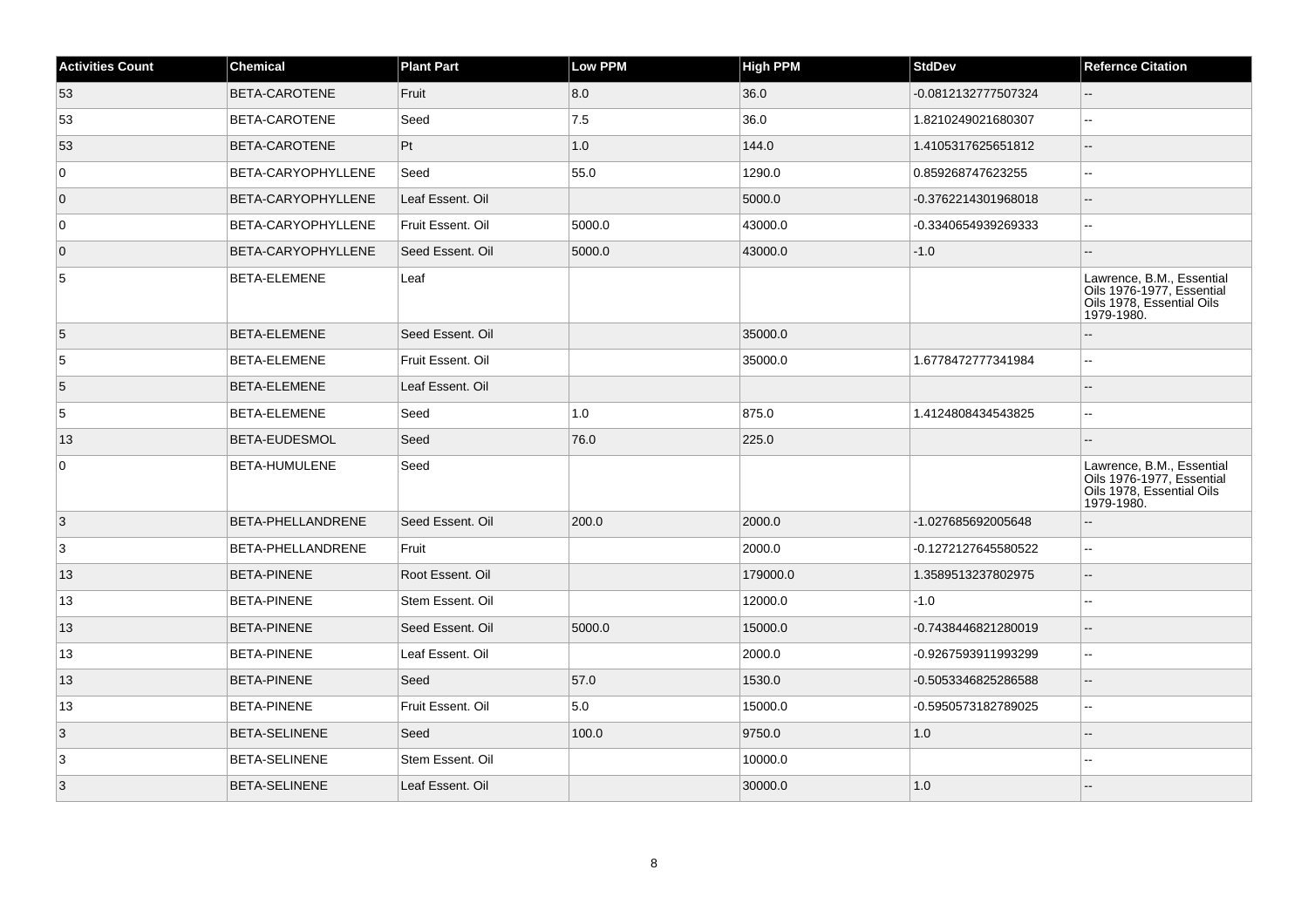| <b>Activities Count</b> | <b>Chemical</b>                   | <b>Plant Part</b>    | <b>Low PPM</b> | <b>High PPM</b> | <b>StdDev</b>       | <b>Refernce Citation</b>                                                                                                                                                                        |
|-------------------------|-----------------------------------|----------------------|----------------|-----------------|---------------------|-------------------------------------------------------------------------------------------------------------------------------------------------------------------------------------------------|
| 3                       | BETA-SELINENE                     | Fruit Essent. Oil    | 55000.0        | 325000.0        | 1.0                 |                                                                                                                                                                                                 |
| 3                       | BETA-SELINENE                     | Seed Essent. Oil     | 55000.0        | 325000.0        |                     |                                                                                                                                                                                                 |
| 47                      | BETA-SITOSTEROL                   | Seed                 |                | 210.0           | -0.550389634708716  | Spiller, G. A. 1996 (Spiller, G.<br>A. Ed. 1996. CRC Handbook<br>of Lipids in Human Nutrition.<br>CRC Press. Boca Raton, FL.<br>233 pp.)                                                        |
| 47                      | BETA-SITOSTEROL                   | Pt                   |                | 30.0            |                     | Spiller, G. A. 1996 (Spiller, G.<br>A. Ed. 1996. CRC Handbook<br>of Lipids in Human Nutrition.<br>CRC Press. Boca Raton, FL.<br>233 pp.)                                                        |
| 0                       | <b>BIACETYL</b>                   | Seed                 |                |                 |                     | Charalambous, G. (Ed.).<br>1994. Spices, Herbs and<br>Edible Fungi. Elsevier<br>Science B. V. Amsterdam.<br>764 pp.                                                                             |
| $\overline{4}$          | <b>BORON</b>                      | Root                 | 4.0            | 103.0           | 2.919010239761024   | ۵.                                                                                                                                                                                              |
| $\overline{4}$          | <b>BORON</b>                      | Seed                 | 43.0           | 61.0            | 1.7498078343361594  | Betting on Boron,<br>Unpublished draft by J. A.<br>Duke on file at USDA, draft<br>and papers relating to boron<br>percentages. Includes<br>Internat. Z. Vit. Ern.<br>Forschung 43:1973 (boron). |
| $\overline{0}$          | <b>BROMINE</b>                    | Root                 |                | 1.0             | -1.1020868276694642 | <b>ACTA AGRIC SCAND</b><br>SUPPL 22: 1980                                                                                                                                                       |
| $\mathbf 0$             | BUTYLIDENE-<br><b>NAPHTHALIDE</b> | <b>Essential Oil</b> |                |                 |                     | ۵.                                                                                                                                                                                              |
| 10                      | BUTYLIDENE-PHTHALIDE              | Seed Essent, Oil     |                | 4000.0          |                     |                                                                                                                                                                                                 |
| 10                      | BUTYLIDENE-PHTHALIDE              | Et                   |                | 12000.0         |                     | $\overline{a}$                                                                                                                                                                                  |
| 10                      | BUTYLIDENE-PHTHALIDE              | Leaf Essent. Oil     |                | 15000.0         |                     |                                                                                                                                                                                                 |
| 10                      | BUTYLIDENE-PHTHALIDE              | Fruit Essent, Oil    |                | 4000.0          |                     | $\sim$                                                                                                                                                                                          |
| 10                      | BUTYLIDENE-PHTHALIDE              | Stem Essent. Oil     |                | 12000.0         |                     |                                                                                                                                                                                                 |
| 0                       | BUTYLPHENYL-KETONE                | Seed                 | 38.0           | 60.0            |                     | Charalambous, G. (Ed.).<br>1994. Spices, Herbs and<br>Edible Fungi. Elsevier<br>Science B. V. Amsterdam.<br>764 pp.                                                                             |
| $\overline{0}$          | BUTYLPHENYL-KETONE                | Plant                |                |                 |                     |                                                                                                                                                                                                 |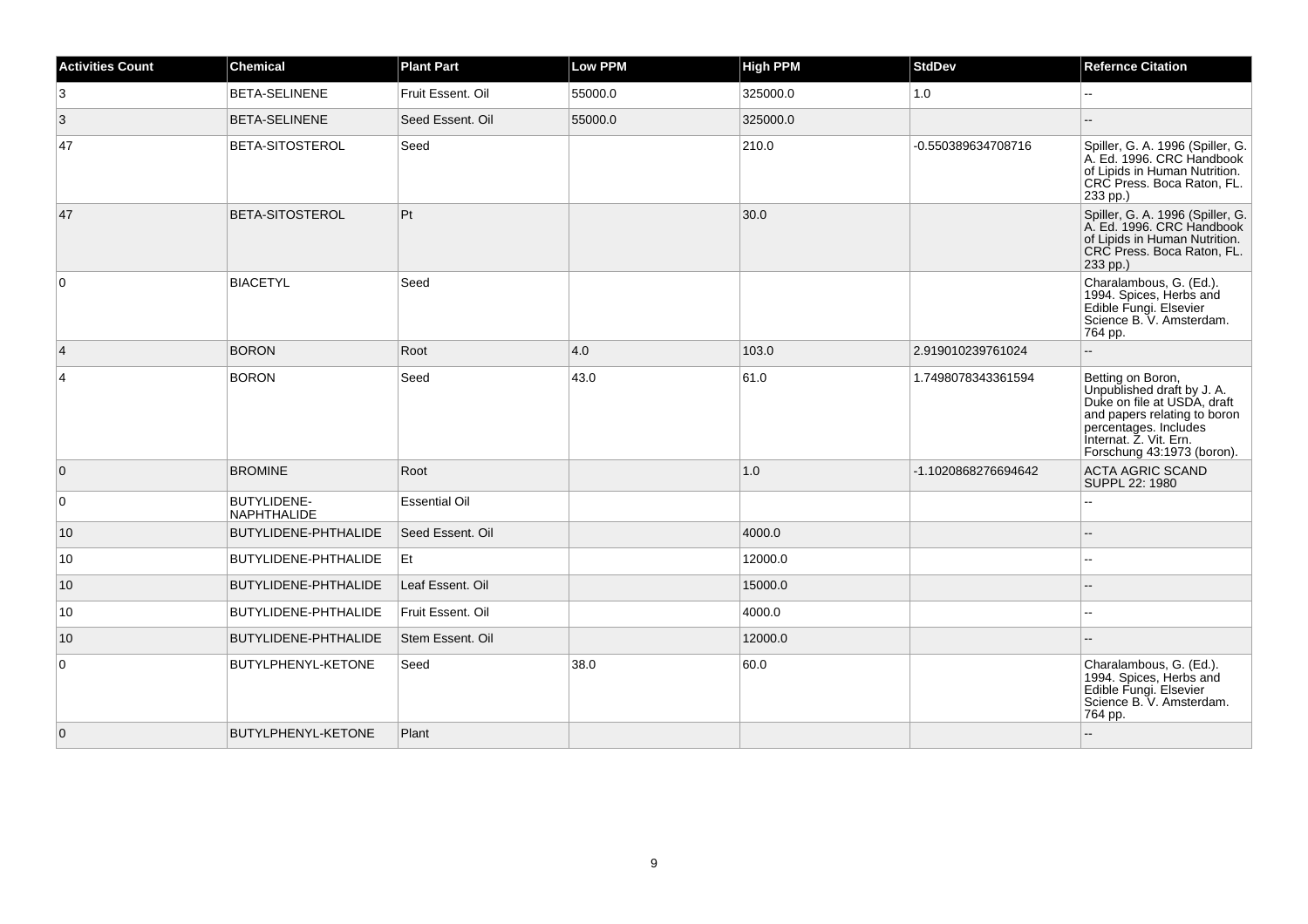| <b>Activities Count</b> | <b>Chemical</b>      | <b>Plant Part</b>    | <b>Low PPM</b> | <b>High PPM</b> | <b>StdDev</b>        | <b>Refernce Citation</b>                                                                                                                 |
|-------------------------|----------------------|----------------------|----------------|-----------------|----------------------|------------------------------------------------------------------------------------------------------------------------------------------|
| 0                       | C-PRENYL-COUMARINS   | Seed                 |                |                 |                      | Bisset, N.G., ed. 1994.<br>Herbal Drugs and<br>Phytopharmaceuticals. CRC<br>Press. Boca Raton, FL. 566<br>pp.                            |
| $\overline{3}$          | <b>CADMIUM</b>       | Root                 | 0.001          | 0.364           | -0.49785433960777487 | <b>ACTA AGRIC SCAND</b><br>SUPPL 22: 1980                                                                                                |
| 102                     | CAFFEIC-ACID         | Leaf                 |                |                 |                      | Ξ.                                                                                                                                       |
| 102                     | CAFFEIC-ACID         | Root                 |                |                 |                      |                                                                                                                                          |
| 102                     | CAFFEIC-ACID         | Seed                 |                |                 |                      | Wealth of India.                                                                                                                         |
| 28                      | <b>CALCIUM</b>       | Seed                 | 170.0          | 20776.0         | 3.054154794705198    | $-$                                                                                                                                      |
| 28                      | CALCIUM              | Root                 | 340.0          | 3635.0          | -0.4126425625417656  | <b>ACTA AGRIC SCAND</b><br>SUPPL 22: 1980                                                                                                |
| 28                      | CALCIUM              | Pt                   | 313.0          | 11918.0         | -1.4133911092017     | $-$                                                                                                                                      |
| 28                      | <b>CALCIUM</b>       | Fruit                | 1680.0         | 8000.0          | 0.9562048951774965   | $\overline{a}$                                                                                                                           |
| $\overline{2}$          | <b>CAMPESTEROL</b>   | Seed                 |                | 50.0            | -0.5188689275444304  | Spiller, G. A. 1996 (Spiller, G.<br>A. Ed. 1996. CRC Handbook<br>of Lipids in Human Nutrition.<br>CRC Press. Boca Raton, FL.<br>233 pp.) |
| $\overline{c}$          | <b>CAMPESTEROL</b>   | Pt                   |                |                 |                      | Spiller, G. A. 1996 (Spiller, G.<br>A. Ed. 1996. CRC Handbook<br>of Lipids in Human Nutrition.<br>CRC Press. Boca Raton, FL.<br>233 pp.) |
| 9                       | <b>CAMPHENE</b>      | Seed Essent, Oil     |                |                 |                      |                                                                                                                                          |
| $\boldsymbol{9}$        | <b>CAMPHENE</b>      | Leaf Essent. Oil     |                | 1000.0          | -0.8415153554301138  | $\overline{a}$                                                                                                                           |
| $9\,$                   | <b>CAMPHENE</b>      | Seed                 |                |                 |                      | Charalambous, G. (Ed.).<br>1994. Spices, Herbs and<br>Edible Fungi. Elsevier<br>Science B. V. Amsterdam.<br>764 pp.                      |
| 3                       | CAPRIC-ACID          | Leaf                 | 200.0          | 213.0           | $-1.0$               | USDA's Ag Handbook 8 and<br>sequelae)                                                                                                    |
| $\overline{0}$          | CAR-3-ENE            | Seed Essent. Oil     |                |                 |                      | $\overline{a}$                                                                                                                           |
| $\overline{0}$          | CAR-3-ENE            | <b>Essential Oil</b> |                |                 |                      |                                                                                                                                          |
| $\overline{0}$          | <b>CARBOHYDRATES</b> | Seed                 | 413500.0       | 439964.0        | -0.33160060847415757 | USDA's Ag Handbook 8 and<br>sequelae)                                                                                                    |
| 0                       | <b>CARBOHYDRATES</b> | Pt                   | 36300.0        | 684980.0        | -0.4019274925269096  | $\overline{a}$                                                                                                                           |
| $\overline{0}$          | <b>CAROTENES</b>     | Leaf                 | 80.0           | 145.0           | $-1.0$               |                                                                                                                                          |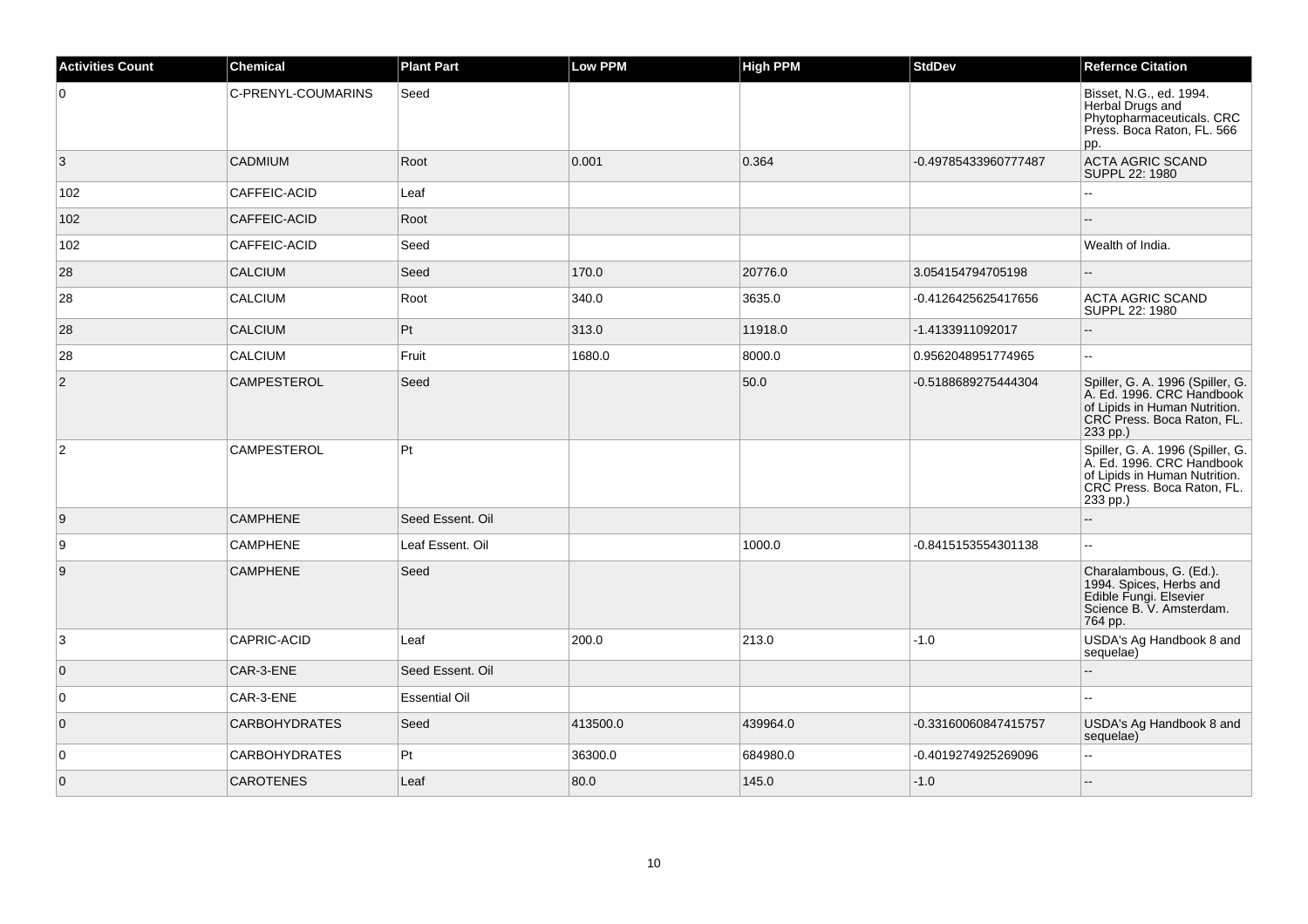| <b>Activities Count</b> | <b>Chemical</b>      | <b>Plant Part</b>    | Low PPM | <b>High PPM</b> | <b>StdDev</b>       | <b>Refernce Citation</b>                                                                                                               |
|-------------------------|----------------------|----------------------|---------|-----------------|---------------------|----------------------------------------------------------------------------------------------------------------------------------------|
| $\vert$ 1               | CARVEOL              | Plant                |         |                 |                     | ۵.                                                                                                                                     |
| $\overline{0}$          | CARVEOL-ACETATE      | Shoot                |         |                 |                     | ۵.                                                                                                                                     |
| 0                       | CARVEOL-ACETATE      | Plant                |         |                 |                     | ۵.                                                                                                                                     |
| 19                      | <b>CARVONE</b>       | Seed Essent. Oil     | 900.0   | 550000.0        | -0.4461789646766616 | $-$                                                                                                                                    |
| 19                      | <b>CARVONE</b>       | Shoot                |         |                 |                     | $\overline{\phantom{a}}$                                                                                                               |
| 19                      | <b>CARVONE</b>       | Seed                 | 19.0    | 75.0            | -1.2079718747791435 | Lawrence, B.M., Essential<br>Oils 1976-1977, Essential<br>Oils 1978, Essential Oils<br>1979-1980.                                      |
| 19                      | CARVONE              | Leaf                 |         | 1.0             | -0.2826540108062902 | Lawrence, B.M., Essential<br>Oils 1976-1977, Essential<br>Oils 1978, Essential Oils<br>1979-1980.                                      |
| 19                      | <b>CARVONE</b>       | <b>Essential Oil</b> | 2000.0  | 5000.0          | -0.840408219433312  | $\overline{a}$                                                                                                                         |
| 19                      | <b>CARVONE</b>       | Fruit Essent. Oil    |         | 550000.0        | 1.414109513569833   | $\overline{\phantom{a}}$                                                                                                               |
| $\overline{0}$          | CARVYL-ACETATE       | Leaf                 |         |                 |                     | Lawrence, B.M., Essential<br>Oils 1976-1977, Essential<br>Oils 1978, Essential Oils<br>1979-1980.                                      |
| 31                      | <b>CARYOPHYLLENE</b> | Seed Essent. Oil     |         | 1700.0          |                     |                                                                                                                                        |
| $\overline{8}$          | CARYOPHYLLENE-OXIDE  | Seed                 | 125.0   | 200.0           | -1.3209276708861737 | Charalambous, G. (Ed.).<br>1994. Spices, Herbs and<br>Edible Fungi. Elsevier<br>Science B. V. Amsterdam.<br>764 pp.                    |
| 0                       | <b>CELEREOIN</b>     | Seed                 |         | 13.3            |                     | L.                                                                                                                                     |
| $\overline{0}$          | <b>CELEREOSIDE</b>   | Seed                 |         |                 |                     |                                                                                                                                        |
| 0                       | <b>CELERIN</b>       | Seed                 |         |                 |                     |                                                                                                                                        |
| $\overline{0}$          | <b>CELEROSIDE</b>    | Seed                 |         |                 |                     |                                                                                                                                        |
| 77                      | CHLOROGENIC-ACID     | Root                 |         |                 |                     |                                                                                                                                        |
| 77                      | CHLOROGENIC-ACID     | Seed                 |         |                 |                     | Wealth of India.                                                                                                                       |
| 77                      | CHLOROGENIC-ACID     | Leaf                 |         |                 |                     |                                                                                                                                        |
| 20                      | <b>CHOLINE</b>       | Root                 |         |                 |                     | List, P.H. and Horhammer, L.,<br>Hager's Handbuch der<br>Pharmazeutischen Praxis,<br>Vols. 2-6, Springer-Verlag,<br>Berlin, 1969-1979. |
| 0                       | CHOLINE-ASCORBATE    | Leaf                 |         |                 |                     | 44                                                                                                                                     |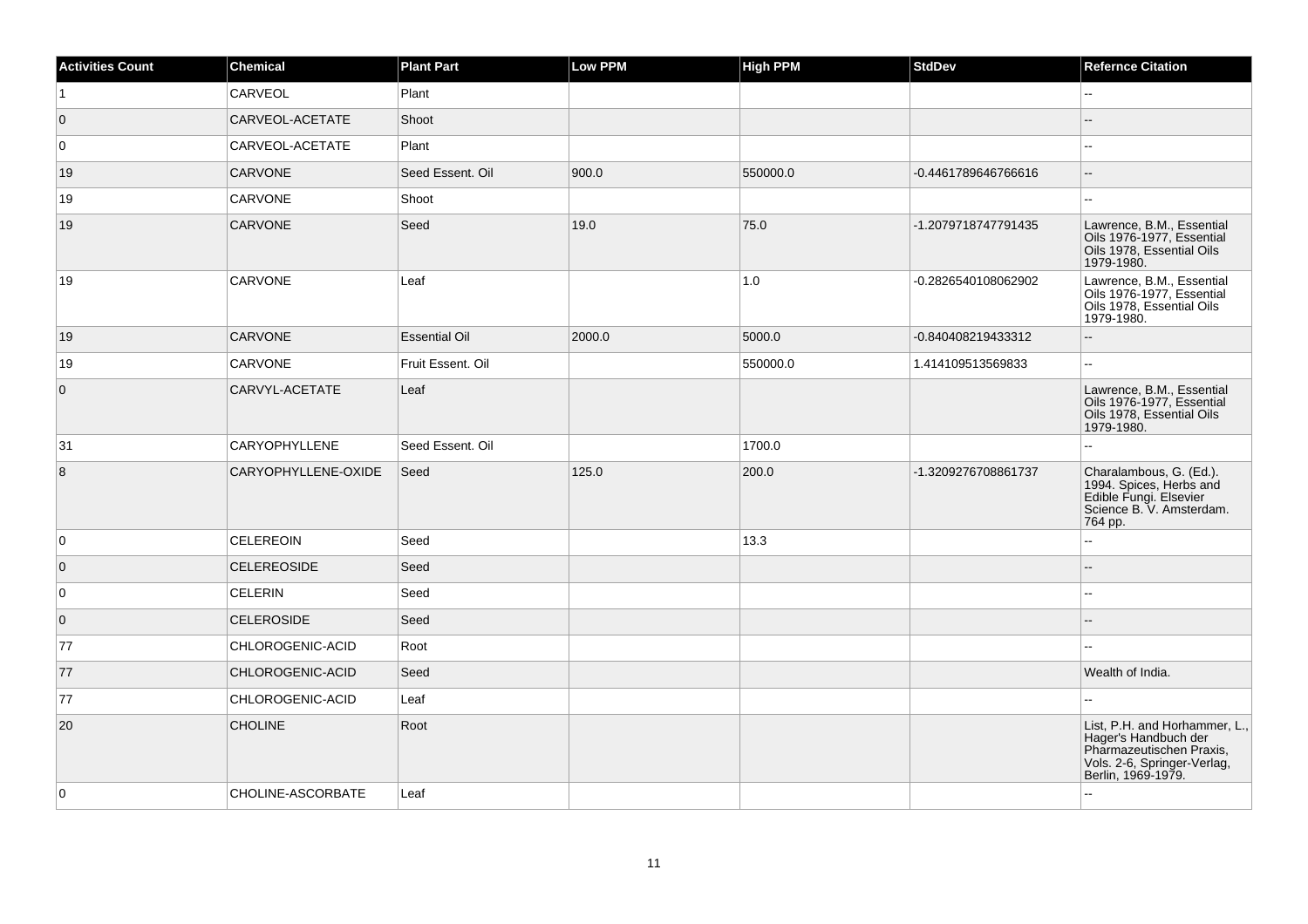| <b>Activities Count</b> | Chemical                                   | <b>Plant Part</b>    | <b>Low PPM</b> | <b>High PPM</b> | <b>StdDev</b>       | <b>Refernce Citation</b>                                                                          |
|-------------------------|--------------------------------------------|----------------------|----------------|-----------------|---------------------|---------------------------------------------------------------------------------------------------|
| 24                      | <b>CHROMIUM</b>                            | Seed                 |                |                 |                     | Pedersen, M. 1987.<br>Nutritional Herbology.<br>Pederson Publishing.<br>Bountiful, Utah. 377 pp.  |
| 24                      | <b>CHROMIUM</b>                            | Root                 | 0.002          | 0.045           | -0.5509691200246839 | <b>ACTA AGRIC SCAND</b><br>SUPPL 22: 1980                                                         |
| 24                      | <b>CHROMIUM</b>                            | Fruit                |                |                 |                     | Ξ.                                                                                                |
| 0                       | CHRYSOERIOL-7-APIOSYL-<br><b>GLUCOSIDE</b> | Seed                 |                |                 |                     | ۵.                                                                                                |
| $\overline{0}$          | CHRYSOERIOL-<br><b>GLUCOSIDE</b>           | Plant                |                |                 |                     | $=$                                                                                               |
| 60                      | <b>CINNAMALDEHYDE</b>                      | Seed Essent, Oil     |                | 1500.0          |                     |                                                                                                   |
| $\mathbf 0$             | CIS-1(7),8-DIEN-2-OL                       | Plant                |                |                 |                     |                                                                                                   |
| $\mathbf 0$             | CIS-3-HEXEN-1-YL-<br><b>PYRUVATE</b>       | Leaf                 |                |                 |                     | Lawrence, B.M., Essential<br>Oils 1976-1977, Essential<br>Oils 1978, Essential Oils<br>1979-1980. |
| $\vert$ 1               | CIS-3-HEXENOL                              | <b>Essential Oil</b> |                |                 |                     | Lawrence, B.M., Essential<br>Oils 1976-1977, Essential<br>Oils 1978, Essential Oils<br>1979-1980. |
| 0                       | CIS-3-HEXENOL-<br><b>PYRUVATE</b>          | Plant                |                |                 |                     |                                                                                                   |
| $\overline{0}$          | CIS-3-HEXENYL-ACETATE                      | Plant                |                |                 |                     | --                                                                                                |
| $\mathbf 0$             | CIS-BETA-OCIMENE                           | Seed Essent. Oil     |                |                 |                     | ۵.                                                                                                |
| $\overline{0}$          | <b>CIS-CARVEOL</b>                         | Seed Essent. Oil     |                | 1000.0          |                     |                                                                                                   |
| $\mathbf 0$             | CIS-CARVEOL                                | <b>Essential Oil</b> |                |                 |                     |                                                                                                   |
| $\overline{0}$          | <b>CIS-CARVEOL</b>                         | Fruit Essent. Oil    |                | 1000.0          | 1.0                 |                                                                                                   |
| $\mathbf 0$             | CIS-CARVYL-ACETATE                         | Leaf                 |                |                 |                     | Lawrence, B.M., Essential<br>Oils 1976-1977, Essential<br>Oils 1978, Essential Oils<br>1979-1980. |
| $\overline{0}$          | CIS-DIHYDRO-<br><b>ISOCARVONE</b>          | Seed Essent, Oil     |                | 15000.0         |                     |                                                                                                   |
| 0                       | CIS-DIHYDRO-<br><b>ISOCARVONE</b>          | Fruit Essent. Oil    |                | 15000.0         |                     | L.                                                                                                |
| $\overline{0}$          | CIS-DIHYDROCARVONE                         | Seed                 |                | 1.0             | -0.711177031842887  | $-$                                                                                               |
| 0                       | <b>CIS-LIGUSTILIDE</b>                     | Root                 |                |                 |                     | $\sim$                                                                                            |
| $\mathbf 0$             | CIS-LIMONENE-OXIDE                         | Seed                 |                |                 |                     | Lawrence, B.M., Essential<br>Oils 1976-1977, Essential<br>Oils 1978, Essential Oils<br>1979-1980. |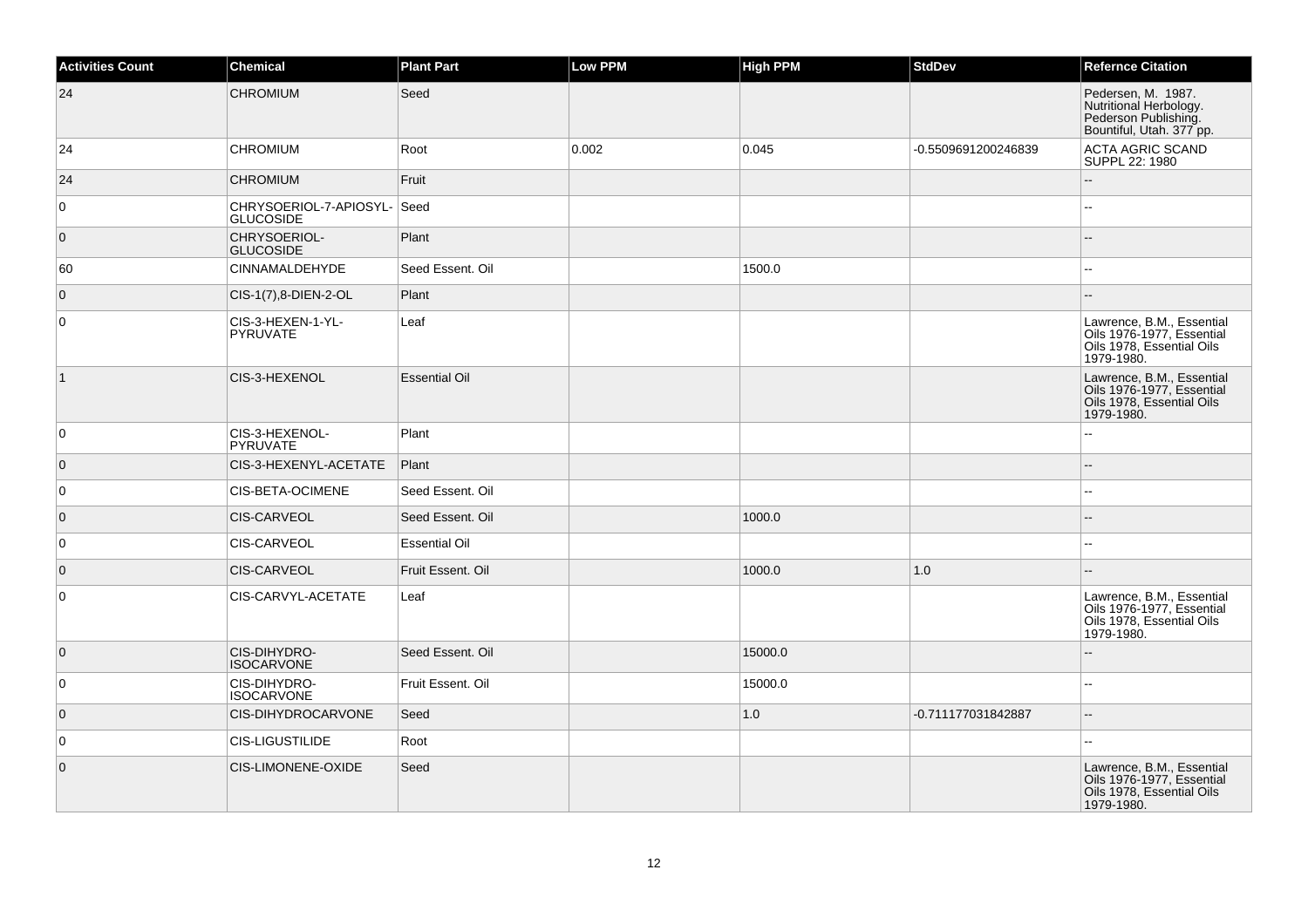| Activities Count | <b>Chemical</b>                                | <b>Plant Part</b> | <b>Low PPM</b> | <b>High PPM</b> | <b>StdDev</b>        | <b>Refernce Citation</b>                                                                          |
|------------------|------------------------------------------------|-------------------|----------------|-----------------|----------------------|---------------------------------------------------------------------------------------------------|
| 3                | <b>CIS-OCIMENE</b>                             | Stem Essent. Oil  |                | 78000.0         |                      |                                                                                                   |
| 3                | <b>CIS-OCIMENE</b>                             | Leaf              | 2000.0         | 2500.0          | 1.4135514162255571   | Lawrence, B.M., Essential<br>Oils 1976-1977, Essential<br>Oils 1978, Essential Oils<br>1979-1980. |
| 3                | <b>CIS-OCIMENE</b>                             | Et                |                | 78000.0         |                      | 44                                                                                                |
| 3                | <b>CIS-OCIMENE</b>                             | Root Essent. Oil  |                | 68000.0         |                      |                                                                                                   |
| 3                | <b>CIS-OCIMENE</b>                             | Leaf Essent. Oil  |                | 145000.0        |                      |                                                                                                   |
| $\overline{0}$   | CIS-P-MENTHA-1(7),8-DIEN-Plant<br>2-YL-ACETATE |                   |                |                 |                      |                                                                                                   |
| $\overline{0}$   | CIS-P-MENTHA-2,8-DIEN-1- Seed<br>OL            |                   |                |                 |                      | Lawrence, B.M., Essential<br>Oils 1976-1977, Essential<br>Oils 1978, Essential Oils<br>1979-1980. |
| 23               | CITRIC-ACID                                    | Root              |                |                 |                      | ۵.                                                                                                |
| 23               | CITRIC-ACID                                    | Pt                |                |                 |                      |                                                                                                   |
| 20               | <b>CITRONELLAL</b>                             | Shoot             |                |                 |                      |                                                                                                   |
| 20               | <b>CITRONELLAL</b>                             | Leaf              |                |                 |                      | Lawrence, B.M., Essential<br>Oils 1976-1977, Essential<br>Oils 1978, Essential Oils<br>1979-1980. |
| $\overline{0}$   | CITRONELLOL-ACETATE                            | Shoot             |                |                 |                      |                                                                                                   |
| 2                | CITRONELLYL-ACETATE                            | Leaf              |                |                 |                      | Lawrence, B.M., Essential<br>Oils 1976-1977, Essential<br>Oils 1978, Essential Oils<br>1979-1980. |
| 5                | <b>CNIDILIDE</b>                               | Root              |                |                 |                      | --                                                                                                |
| 2                | <b>COBALT</b>                                  | Seed              | 0.4            | 2.0             | -0.11920111863142302 | Pedersen, M. 1987.<br>Nutritional Herbology.<br>Pederson Publishing.<br>Bountiful, Utah. 377 pp.  |
| $\overline{2}$   | <b>COBALT</b>                                  | Root              |                | 0.005           | -0.5451001113256595  | <b>ACTA AGRIC SCAND</b><br>SUPPL 22: 1980                                                         |
| $\overline{c}$   | <b>COBALT</b>                                  | Fruit             | 0.4            | 2.0             | -0.29299669899909336 | Ξ.                                                                                                |
| $\mathbf 0$      | <b>COLUMBIANETIN</b>                           | <b>Stem</b>       |                |                 |                      |                                                                                                   |
| 12               | <b>COPPER</b>                                  | Seed              |                | 14.0            | -0.07387673724713412 | USDA's Ag Handbook 8 and<br>sequelae)                                                             |
| 12               | <b>COPPER</b>                                  | Root              | 0.7            | 11.0            | -0.07975431813856294 | <b>ACTA AGRIC SCAND</b><br>SUPPL 22: 1980                                                         |
| 12               | COPPER                                         | Pt                | 0.4            | 7.0             | 1.0000000000000007   | USDA's Ag Handbook 8 and<br>sequelae)                                                             |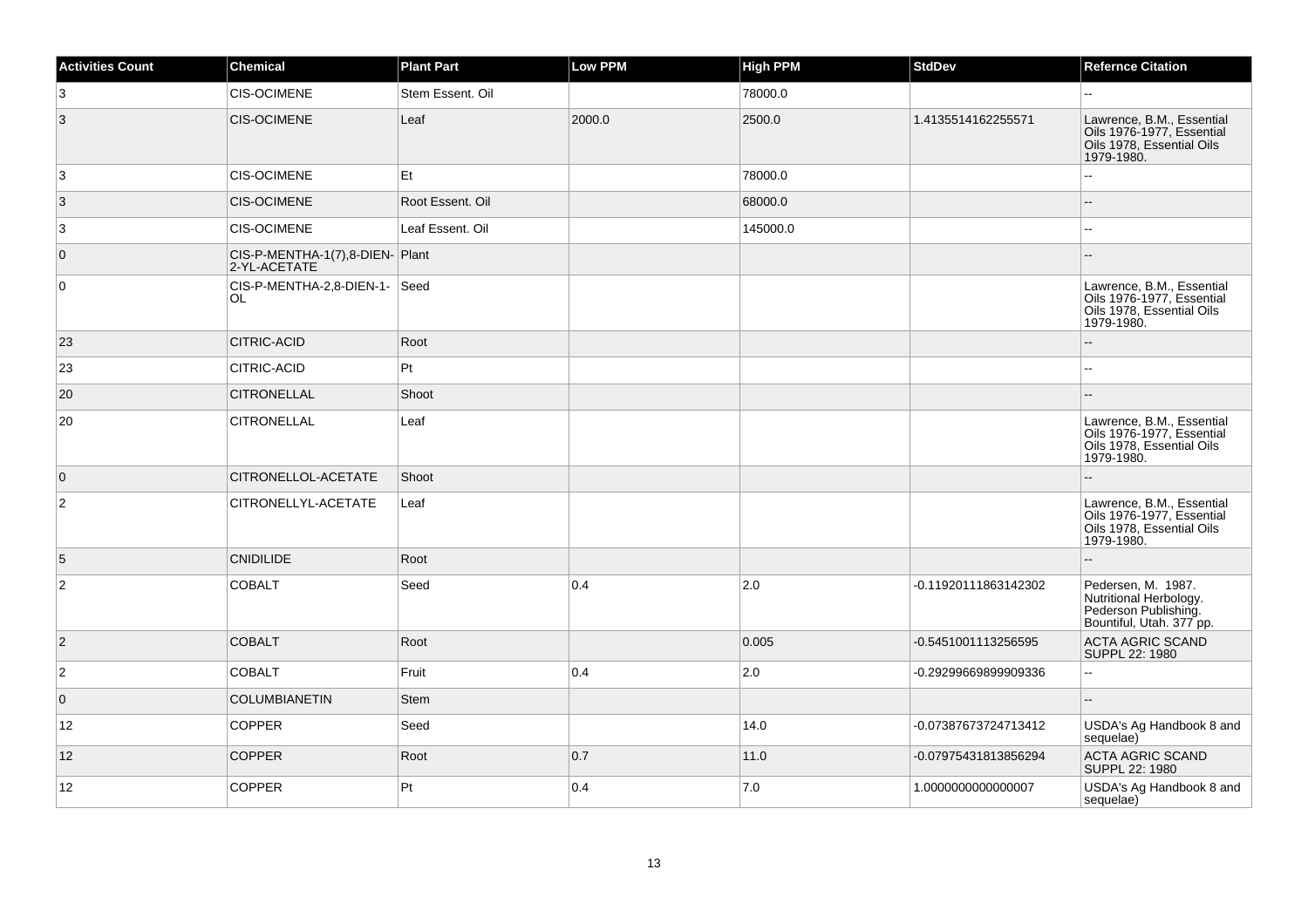| <b>Activities Count</b> | Chemical                        | <b>Plant Part</b>    | Low PPM | <b>High PPM</b> | <b>StdDev</b> | <b>Refernce Citation</b>                                                                                                              |
|-------------------------|---------------------------------|----------------------|---------|-----------------|---------------|---------------------------------------------------------------------------------------------------------------------------------------|
| 57                      | <b>COUMARIN</b>                 | Plant                |         |                 |               | $-$                                                                                                                                   |
| $\overline{0}$          | COUMARIN-GLYCOSIDES             | Seed                 |         |                 |               | Leung, A. Y. and Foster, S.<br>1995. Encyclopedia of<br>Common Natural Ingredients<br>2nd Ed. John Wiley & Sons,<br>New York. 649 pp. |
| $\overline{0}$          | <b>COUMARINS</b>                | Seed                 |         |                 |               | Leung, A. Y. and Foster, S.<br>1995. Encyclopedia of<br>Common Natural Ingredients<br>2nd Ed. John Wiley & Sons,<br>New York. 649 pp. |
| $\overline{2}$          | <b>CYSTINE</b>                  | Pt                   | 40.0    | 755.0           |               | USDA's Ag Handbook 8 and<br>sequelae)                                                                                                 |
| $\overline{0}$          | <b>D-SELINENE</b>               | Seed                 | 1900.0  | 4500.0          |               | $-$                                                                                                                                   |
| $\overline{1}$          | DECYL-ACETATE                   | Leaf                 |         |                 |               | Lawrence, B.M., Essential<br>Oils 1976-1977, Essential<br>Oils 1978, Essential Oils<br>1979-1980.                                     |
| $\vert$ 1               | DECYL-ACETATE                   | Shoot                |         |                 |               |                                                                                                                                       |
| $\overline{0}$          | DEHYDROASCORBIC-ACID            | Shoot                |         |                 |               | $-$                                                                                                                                   |
| $\overline{0}$          | DEHYDROASCORBIC-ACID            | Plant                |         |                 |               |                                                                                                                                       |
| $\overline{0}$          | DELTA-6,7-<br>OCTADECANOIC-ACID | Seed                 |         |                 |               | Wealth of India.                                                                                                                      |
| $\overline{0}$          | DELTA-7,8-<br>OCTADECANOIC-ACID | Seed                 |         |                 |               | Wealth of India.                                                                                                                      |
| $\overline{0}$          | DELTA-SELINENE                  | Seed                 |         |                 |               | Charalambous, G. (Ed.).<br>1994. Spices, Herbs and<br>Edible Fungi. Elsevier<br>Science B. V. Amsterdam.<br>764 pp.                   |
| $\overline{0}$          | DI-N-PROPYL-AMINE               | Pt                   |         | 0.9             |               |                                                                                                                                       |
| $\overline{2}$          | <b>DIACETYL</b>                 | Shoot                |         |                 |               | $\overline{a}$                                                                                                                        |
| $ 2\rangle$             | <b>DIACETYL</b>                 | Leaf                 |         |                 |               | Lawrence, B.M., Essential<br>Oils 1976-1977, Essential<br>Oils 1978, Essential Oils<br>1979-1980.                                     |
| 0                       | DIHYDRO-ISOCARVEOL              | Seed Essent. Oil     |         | 2000.0          |               |                                                                                                                                       |
| $\vert$ 2               | <b>DIHYDROCARVEOL</b>           | Leaf                 |         |                 |               |                                                                                                                                       |
| $\overline{c}$          | DIHYDROCARVEOL                  | Seed Essent. Oil     |         | 1000.0          |               | $-$                                                                                                                                   |
| $\overline{2}$          | <b>DIHYDROCARVEOL</b>           | Fruit Essent. Oil    |         | 2000.0          | 1.0           | $-$                                                                                                                                   |
| $\overline{2}$          | DIHYDROCARVEOL                  | <b>Essential Oil</b> |         |                 |               |                                                                                                                                       |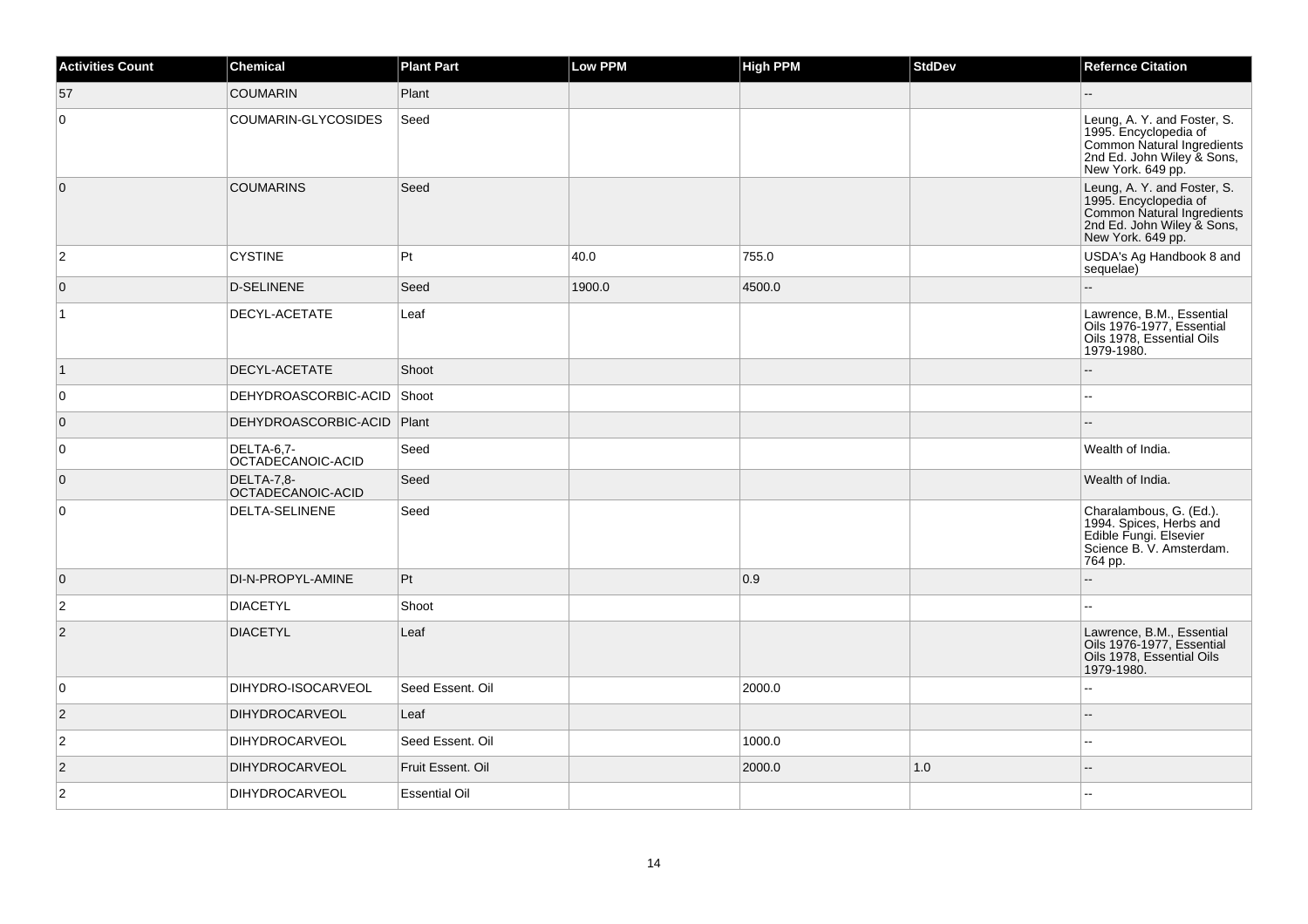| <b>Activities Count</b> | <b>Chemical</b>                  | <b>Plant Part</b>    | Low PPM | High PPM | <b>StdDev</b>        | <b>Refernce Citation</b>                                                                                                                                                                                      |
|-------------------------|----------------------------------|----------------------|---------|----------|----------------------|---------------------------------------------------------------------------------------------------------------------------------------------------------------------------------------------------------------|
| 0                       | <b>DIHYDROCARVONE</b>            | Seed                 | 0.0     | 150.0    | -1.2270843709635864  | $\overline{\phantom{a}}$                                                                                                                                                                                      |
| 0                       | DIHYDROCARVONE                   | <b>Essential Oil</b> | 0.0     | 5000.0   | -0.5088490622892315  | $\overline{a}$                                                                                                                                                                                                |
| $\overline{0}$          | <b>DIHYDROCARVONE</b>            | Seed Essent. Oil     |         | 5000.0   |                      | $-$                                                                                                                                                                                                           |
| $\vert$ 1               | DIHYDROCARVYL-<br><b>ACETATE</b> | Plant                |         |          |                      | $\sim$                                                                                                                                                                                                        |
| $\overline{0}$          | DIHYDRONEOCARVEOL                | Fruit Essent. Oil    |         | 1000.0   |                      |                                                                                                                                                                                                               |
| 0                       | DIHYDRONEOCARVEOL                | Seed Essent. Oil     |         | 1000.0   |                      | $\overline{\phantom{a}}$                                                                                                                                                                                      |
| $\overline{0}$          | <b>DIHYDRONEOISOCARVEO</b>       | Fruit Essent, Oil    |         | 2000.0   |                      |                                                                                                                                                                                                               |
| 0                       | <b>DIHYDRONEOISOCARVEO</b>       | Seed Essent. Oil     |         | 2000.0   |                      |                                                                                                                                                                                                               |
| $\overline{2}$          | DIMETHYL-AMINE                   | $ P_t $              |         | 5.1      |                      |                                                                                                                                                                                                               |
| $\overline{2}$          | DIMETHYL-AMINE                   | Stem                 |         | 5.1      |                      |                                                                                                                                                                                                               |
| $\overline{0}$          | DIPENTENE-OXIDE                  | Seed                 |         |          |                      | Charalambous, G. (Ed.).<br>1994. Spices, Herbs and<br>Edible Fungi. Elsevier<br>Science B. V. Amsterdam.<br>764 pp.                                                                                           |
| 3                       | <b>DIPHENYLAMINE</b>             | Plant                |         |          |                      | Karawva, M. S., Khayyal, S.<br>E., Farrag, N. M., Ayad, M.<br>M. 1986. Screening of<br>Diphenylamine as an<br>Antihyperglycemic in Certain<br>Edible Plant Organs. Egypt J.<br>Pharm. Sci., 25(1,2,3): 21-25. |
| $\overline{0}$          | DODECAN-1-AL                     | Shoot                |         |          |                      |                                                                                                                                                                                                               |
| $\overline{2}$          | <b>DODECANAL</b>                 | Leaf                 |         |          |                      | Lawrence, B.M., Essential<br>Oils 1976-1977, Essential<br>Oils 1978, Essential Oils<br>1979-1980.                                                                                                             |
| $\overline{0}$          | E-BUTYLIDENEPHTHALIDE   Plant    |                      |         |          |                      |                                                                                                                                                                                                               |
| 0                       | E-LIGUSTILIDE                    | Plant                |         | 1.0      |                      | $\overline{a}$                                                                                                                                                                                                |
| $\vert$ 2               | <b>ELEMOL</b>                    | Seed                 |         |          |                      | Charalambous, G. (Ed.).<br>1994. Spices, Herbs and<br>Edible Fungi. Elsevier<br>Science B. V. Amsterdam.<br>764 pp.                                                                                           |
| 0                       | EO                               | Seed                 | 4200.0  | 30000.0  | -0.17124289278893168 | $\overline{a}$                                                                                                                                                                                                |
| $\overline{0}$          | EO                               | Fruit                | 42000.0 | 200000.0 | 3.067440392195637    | $-$                                                                                                                                                                                                           |
| 0                       | EPOXYCARYOPHYLLENE               | Seed Essent. Oil     |         | 5500.0   |                      |                                                                                                                                                                                                               |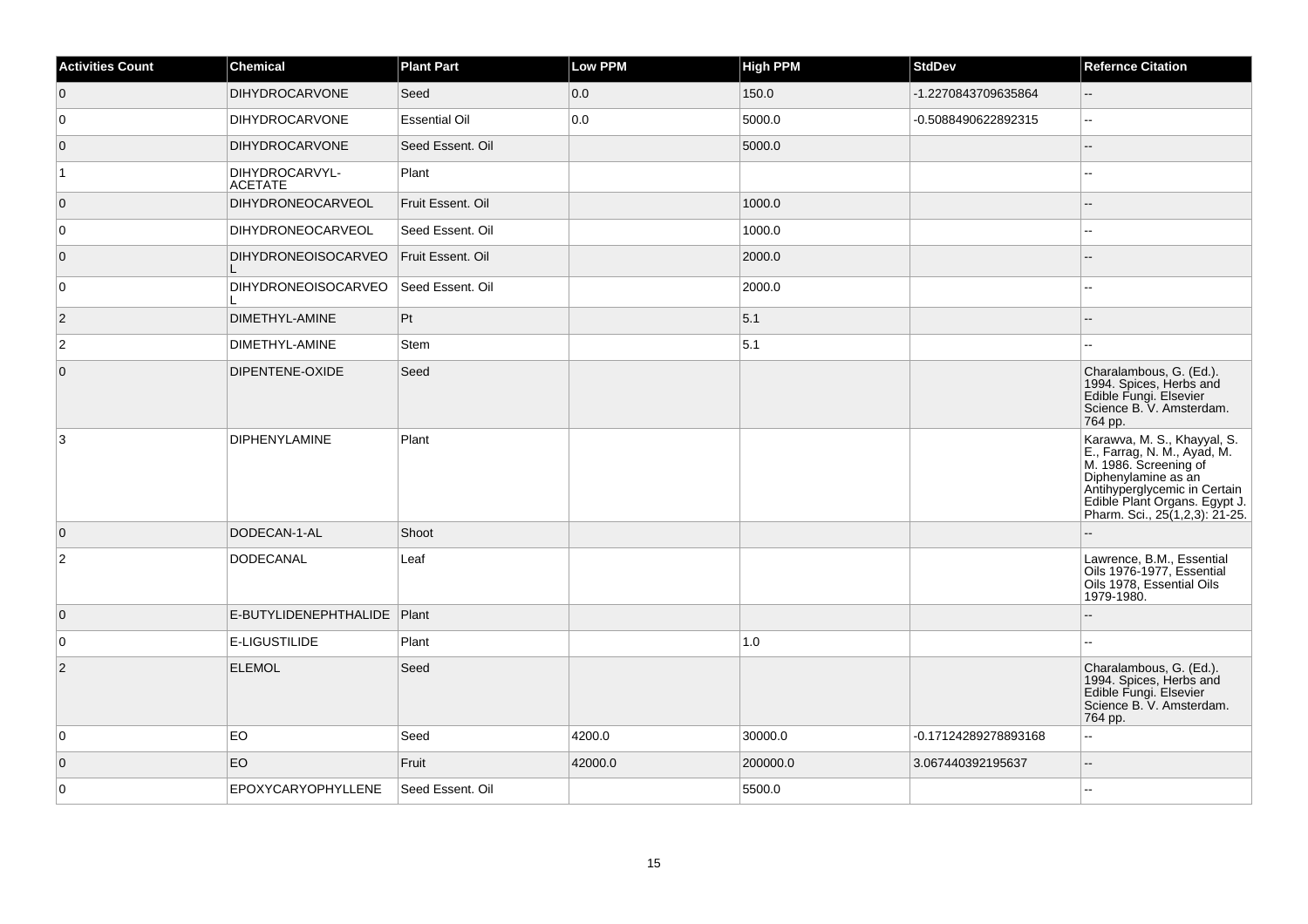| <b>Activities Count</b> | <b>Chemical</b>     | <b>Plant Part</b> | <b>Low PPM</b> | <b>High PPM</b> | <b>StdDev</b>        | <b>Refernce Citation</b>                                                                                                               |
|-------------------------|---------------------|-------------------|----------------|-----------------|----------------------|----------------------------------------------------------------------------------------------------------------------------------------|
| $\overline{0}$          | <b>EUDESMOL</b>     | Fruit Essent, Oil | 5000.0         | 10000.0         |                      | Ξ.                                                                                                                                     |
| 0                       | <b>EUDESMOL</b>     | Seed Essent. Oil  | 2900.0         | 10000.0         |                      |                                                                                                                                        |
| 76                      | <b>EUGENOL</b>      | Plant             |                |                 |                      | Stitt, Paul. Why George<br>should eat broccoli.                                                                                        |
| 76                      | <b>EUGENOL</b>      | Seed Essent. Oil  |                |                 |                      | $\overline{a}$                                                                                                                         |
| 13                      | <b>FALCARINDIOL</b> | Root              |                | 3.3             | -1.0293857207627424  | $-$                                                                                                                                    |
| 3                       | <b>FALCARINONE</b>  | Root              |                | 1.7             | $-1.0$               | $-$                                                                                                                                    |
| $\overline{0}$          | <b>FARCARINOL</b>   | Root              | 200.0          | 1400.0          |                      | ÷.                                                                                                                                     |
| 0                       | <b>FAT</b>          | Seed              | 13860.0        | 279483.0        | 0.0742455598506243   |                                                                                                                                        |
| $\overline{0}$          | <b>FAT</b>          | Leaf              | 1300.0         | 42000.0         | -0.28818340493506195 | Ξ.                                                                                                                                     |
| $\overline{0}$          | <b>FAT</b>          | Fruit             | 13860.0        | 66000.0         | -0.1371493986322384  | $\overline{a}$                                                                                                                         |
| $\overline{0}$          | FENCHOL             | Seed              |                |                 |                      | Charalambous, G. (Ed.).<br>1994. Spices, Herbs and<br>Edible Fungi. Elsevier<br>Science B. V. Amsterdam.<br>764 pp.                    |
| 61                      | <b>FERULIC-ACID</b> | Root              |                |                 |                      | List, P.H. and Horhammer, L., Hager's Handbuch der<br>Pharmazeutischen Praxis,<br>Vols. 2-6, Springer-Verlag,<br>Berlin, 1969-1979.    |
| 15                      | FIBER               | Seed              | 106750.0       | 138586.0        | 0.03006212223460727  | USDA's Ag Handbook 8 and<br>sequelae)                                                                                                  |
| 15                      | <b>FIBER</b>        | Pt                | 6900.0         | 158000.0        | -0.42530368144617087 | $\overline{a}$                                                                                                                         |
| $\overline{0}$          | FIBER(CRUDE)        | Fruit             |                | 171000.0        | 0.39638478898989327  | L.                                                                                                                                     |
| $\overline{0}$          | FIBER(DIETARY)      | Fruit             |                | 320000.0        | -0.9715942860730087  | $\sim$                                                                                                                                 |
| $\overline{0}$          | <b>FLAVONOIDS</b>   | Leaf              |                | 420.0           | -0.9474235611430815  | $-$                                                                                                                                    |
| 0                       | <b>FOLIACIN</b>     | Pt                | 0.3            | 5.6             |                      | USDA's Ag Handbook 8 and<br>sequelae)                                                                                                  |
| 12                      | <b>FORMALDEHYDE</b> | Plant             |                |                 |                      | List, P.H. and Horhammer, L.,<br>Hager's Handbuch der<br>Pharmazeutischen Praxis,<br>Vols. 2-6, Springer-Verlag,<br>Berlin, 1969-1979. |
| 12                      | <b>FORMALDEHYDE</b> | Shoot             |                |                 |                      | $\overline{a}$                                                                                                                         |
| 8                       | <b>FRUCTOSE</b>     | Plant             |                |                 |                      |                                                                                                                                        |
| 8                       | <b>FRUCTOSE</b>     | Shoot             |                |                 |                      |                                                                                                                                        |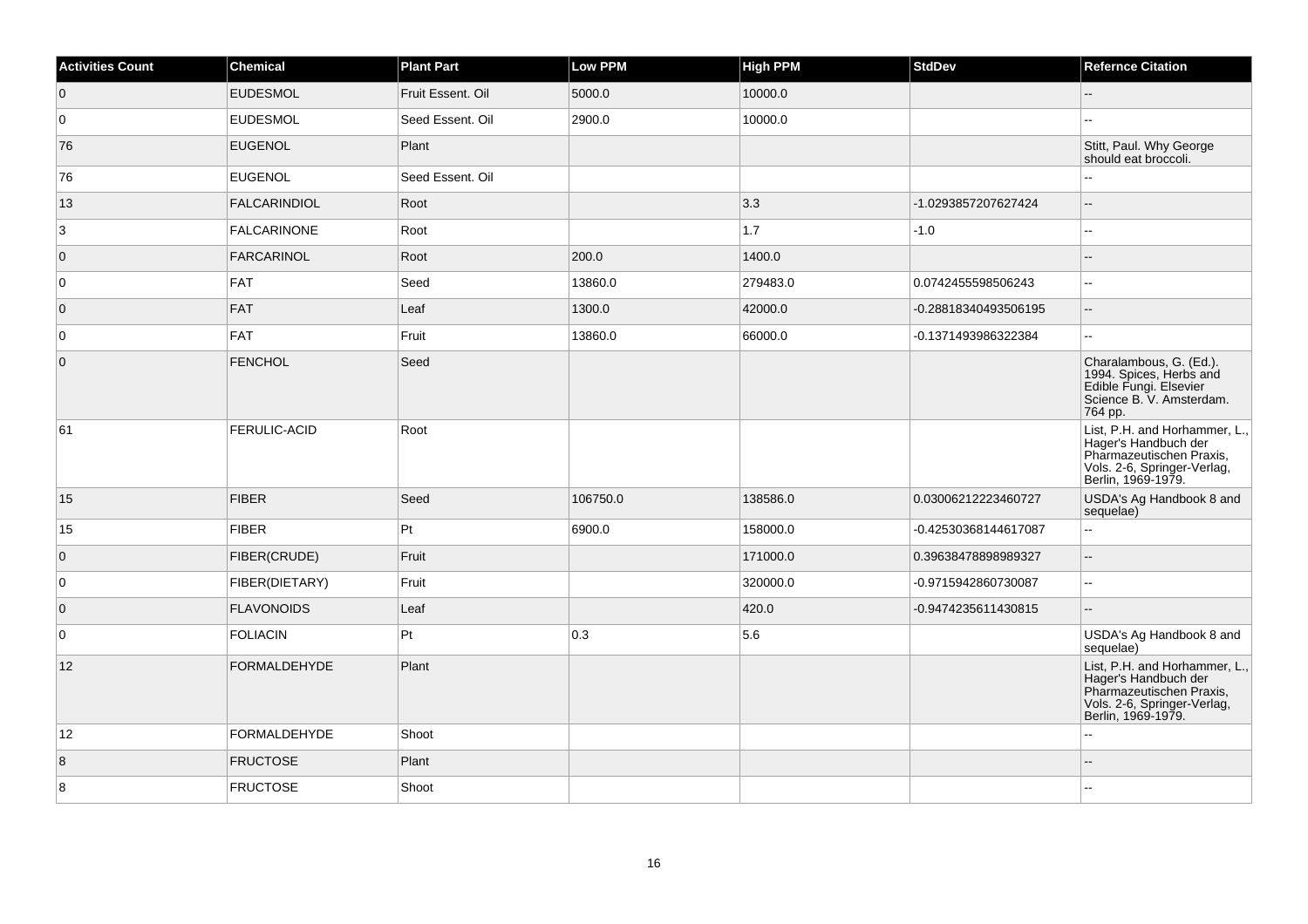| <b>Activities Count</b> | <b>Chemical</b>          | <b>Plant Part</b> | <b>Low PPM</b> | <b>High PPM</b> | <b>StdDev</b>       | <b>Refernce Citation</b>                                                                                            |
|-------------------------|--------------------------|-------------------|----------------|-----------------|---------------------|---------------------------------------------------------------------------------------------------------------------|
| $\overline{7}$          | <b>FUMARIC-ACID</b>      | Pt                |                |                 |                     | $\overline{\phantom{a}}$                                                                                            |
| 7                       | <b>FUMARIC-ACID</b>      | Root              |                |                 |                     |                                                                                                                     |
| $\overline{0}$          | <b>FURANOCOUMARINS</b>   | Pt                | 0.86           | 2.86            |                     | --                                                                                                                  |
| 0                       | <b>FURANOCOUMARINS</b>   | Leaf              | $1.4$          | 2.3             | -1.000000000000002  |                                                                                                                     |
| $\vert$ 1               | <b>GALACTOSE</b>         | Plant             |                |                 |                     | Pakistan Encyclopedia Planta<br>Medica. 1986.                                                                       |
| $\overline{0}$          | GALACTURONIC-ACID        | Plant             |                |                 |                     | Pakistan Encyclopedia Planta<br>Medica. 1986.                                                                       |
| 3                       | GAMMA-DECALACTONE        | Seed              |                |                 |                     | Charalambous, G. (Ed.).<br>1994. Spices, Herbs and<br>Edible Fungi. Elsevier<br>Science B. V. Amsterdam.<br>764 pp. |
| $\overline{0}$          | <b>GAMMA-SELINENE</b>    | Plant             |                |                 |                     |                                                                                                                     |
| $\overline{0}$          | <b>GAMMA-SELINENE</b>    | Seed              |                |                 |                     | Charalambous, G. (Ed.).<br>1994. Spices, Herbs and<br>Edible Fungi. Elsevier<br>Science B. V. Amsterdam.<br>764 pp. |
| 11                      | <b>GAMMA-TERPINENE</b>   | Leaf Essent. Oil  |                |                 |                     |                                                                                                                     |
| 11                      | <b>GAMMA-TERPINENE</b>   | Seed              | 7.0            | 10.0            | -0.8268964662241418 | Charalambous, G. (Ed.).<br>1994. Spices, Herbs and<br>Edible Fungi. Elsevier<br>Science B. V. Amsterdam.<br>764 pp. |
| $\overline{0}$          | GAMMA-TERPINEOL          | Fruit Essent. Oil | 3000.0         | 5000.0          |                     | u.                                                                                                                  |
| $\overline{0}$          | GAMMA-TERPINEOL          | Seed Essent. Oil  |                | 5000.0          |                     |                                                                                                                     |
| $\overline{0}$          | GAMMA-TERPINEOL          | Seed              | 57.0           | 125.0           |                     | Lawrence, B.M., Essential<br>Oils 1976-1977, Essential<br>Oils 1978, Essential Oils<br>1979-1980.                   |
| $\boldsymbol{8}$        | <b>GENTISIC-ACID</b>     | Leaf              |                |                 |                     | Griffiths, L. A. 1959. On the<br>Distribution of Gentisic Acid<br>in Green Plants. J. Exp. Biol.<br>10:437.         |
| $\overline{0}$          | <b>GERANIOL-ACETATE</b>  | Shoot             |                |                 |                     | ۵.                                                                                                                  |
| $\overline{0}$          | <b>GERANIOL-ACETATE</b>  | Seed Essent. Oil  |                | 400.0           | -1.0530439054012875 | --                                                                                                                  |
| $\overline{0}$          | <b>GERANIOL-BUTYRATE</b> | Shoot             |                |                 |                     |                                                                                                                     |
| 5                       | GERANYL-ACETATE          | Leaf              |                |                 |                     | Lawrence, B.M., Essential<br>Oils 1976-1977, Essential<br>Oils 1978, Essential Oils<br>1979-1980.                   |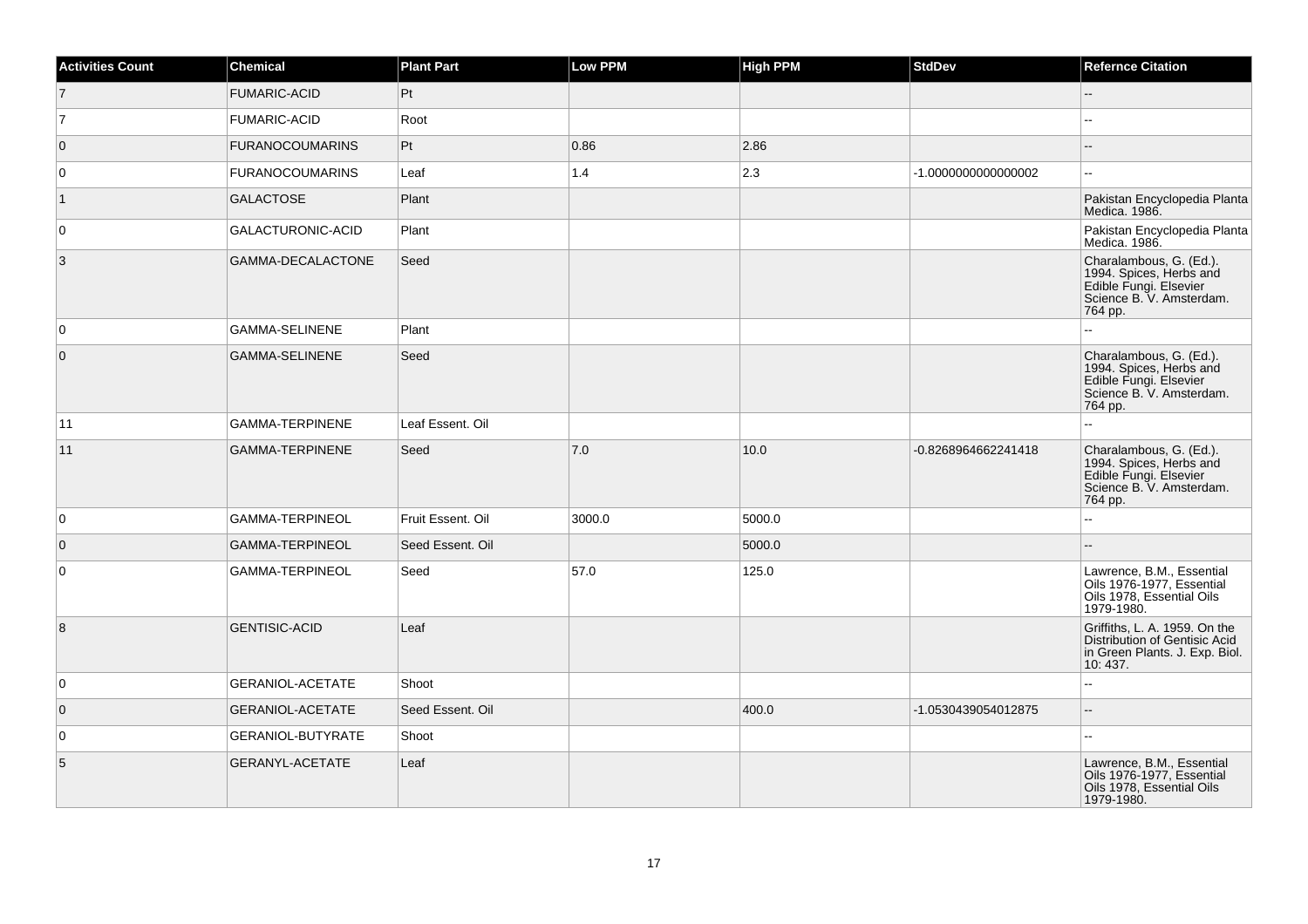| <b>Activities Count</b> | <b>Chemical</b>        | <b>Plant Part</b>    | <b>Low PPM</b> | <b>High PPM</b> | <b>StdDev</b> | <b>Refernce Citation</b>                                                                                                               |
|-------------------------|------------------------|----------------------|----------------|-----------------|---------------|----------------------------------------------------------------------------------------------------------------------------------------|
| 3                       | GERANYL-BUTYRATE       | Leaf                 |                |                 |               | Lawrence, B.M., Essential<br>Oils 1976-1977, Essential<br>Oils 1978, Essential Oils<br>1979-1980.                                      |
| $\overline{7}$          | <b>GLUCOSE</b>         | Shoot                |                |                 |               |                                                                                                                                        |
| 17                      | <b>GLUCOSE</b>         | Plant                |                |                 |               | --                                                                                                                                     |
| $\overline{0}$          | <b>GLUCOSIDASE</b>     | Plant                |                |                 |               | Pakistan Encyclopedia Planta<br>Medica. 1986.                                                                                          |
| 8                       | <b>GLUTAMIC-ACID</b>   | Shoot                |                |                 |               |                                                                                                                                        |
| $\boldsymbol{8}$        | <b>GLUTAMIC-ACID</b>   | Pt                   | 860.0          | 18285.0         |               | USDA's Ag Handbook 8 and<br>sequelae)                                                                                                  |
| 0                       | GLUTAMIC-ACID(FREE)    | Seed                 |                |                 |               | Wealth of India.                                                                                                                       |
| $\sqrt{5}$              | <b>GLUTAMINE</b>       | Root                 |                |                 |               | List, P.H. and Horhammer, L.,<br>Hager's Handbuch der<br>Pharmazeutischen Praxis,<br>Vols. 2-6, Springer-Verlag,<br>Berlin, 1969-1979. |
| 12                      | <b>GLYCINE</b>         | Pt                   | 210.0          | 4290.0          |               | USDA's Ag Handbook 8 and<br>sequelae)                                                                                                  |
| $\overline{4}$          | <b>GLYCOLIC-ACID</b>   | Root                 |                |                 |               |                                                                                                                                        |
| $\overline{0}$          | GRAVEOBIOSIDE-A        | Seed                 |                |                 |               | Щ,                                                                                                                                     |
| $\overline{0}$          | <b>GRAVEOBIOSIDE-B</b> | Seed                 |                |                 |               | --                                                                                                                                     |
| 18                      | <b>GUAIACOL</b>        | <b>Essential Oil</b> |                |                 |               |                                                                                                                                        |
| 18                      | <b>GUAIACOL</b>        | Seed                 |                |                 |               |                                                                                                                                        |
| 18                      | <b>GUAIACOL</b>        | Leaf                 |                |                 |               |                                                                                                                                        |
| 18                      | <b>GUAIACOL</b>        | Shoot                |                |                 |               |                                                                                                                                        |
| $\overline{0}$          | <b>HEPTAN-1-AL</b>     | Shoot                |                |                 |               | $-1$                                                                                                                                   |
| $\overline{0}$          | HEPTAN-1-OL            | Shoot                |                |                 |               |                                                                                                                                        |
| $\overline{0}$          | <b>HEPTANAL</b>        | Leaf                 |                |                 |               | Lawrence, B.M., Essential<br>Oils 1976-1977, Essential<br>Oils 1978, Essential Oils<br>1979-1980.                                      |
| $\overline{0}$          | <b>HEPTANOL</b>        | Leaf                 |                |                 |               | Lawrence, B.M., Essential<br>Oils 1976-1977, Essential<br>Oils 1978, Essential Oils<br>1979-1980.                                      |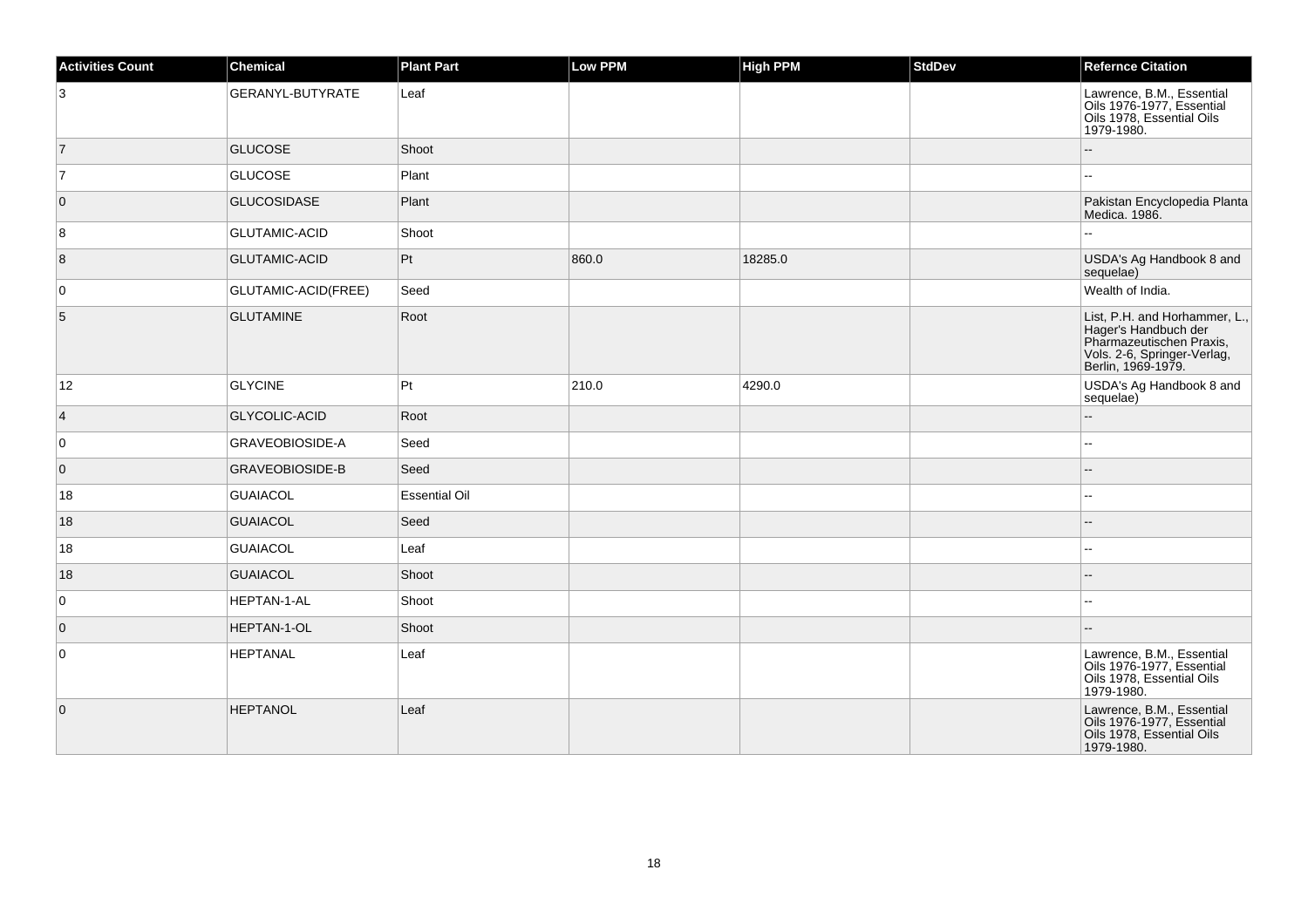| <b>Activities Count</b> | Chemical                       | <b>Plant Part</b>    | Low PPM | High PPM | <b>StdDev</b> | <b>Refernce Citation</b>                                                                                                                                                 |
|-------------------------|--------------------------------|----------------------|---------|----------|---------------|--------------------------------------------------------------------------------------------------------------------------------------------------------------------------|
| 12                      | <b>HERNIARIN</b>               | Leaf                 |         |          |               | Jeffery B. Harborne and H.<br>Baxter, eds. 1983.<br>Phytochemical Dictionary. A<br>Handbook of Bioactive<br>Compounds from Plants.<br>Taylor & Frost, London. 791<br>pp. |
| $\overline{0}$          | HEX-CIS-3-EN-1-OL              | <b>Essential Oil</b> |         |          |               | ÷.                                                                                                                                                                       |
| 0                       | HEX-CIS-3-EN-1-OL-<br>PYRUVATE | Shoot                |         |          |               |                                                                                                                                                                          |
| $\overline{0}$          | HEX-TRANS-3-EN-1-OL            | <b>Essential Oil</b> |         |          |               |                                                                                                                                                                          |
| 0                       | HEXAN-1-AL                     | Shoot                |         |          |               |                                                                                                                                                                          |
| $\overline{0}$          | HEXAN-1-OL                     | Shoot                |         |          |               |                                                                                                                                                                          |
| 0                       | HEXAN-1-OL                     | <b>Essential Oil</b> |         |          |               | $\sim$                                                                                                                                                                   |
| 5                       | <b>HEXANAL</b>                 | Leaf                 |         |          |               | Lawrence, B.M., Essential<br>Oils 1976-1977, Essential<br>Oils 1978, Essential Oils<br>1979-1980.                                                                        |
| 3                       | <b>HEXANOL</b>                 | Leaf                 |         |          |               | Lawrence, B.M., Essential<br>Oils 1976-1977, Essential<br>Oils 1978, Essential Oils<br>1979-1980.                                                                        |
| $\vert$ 7               | <b>HISTIDINE</b>               | Pt                   | 110.0   | 2425.0   |               | USDA's Ag Handbook 8 and<br>sequelae)                                                                                                                                    |
| $\pmb{0}$               | <b>HUMULADIENONE</b>           | Seed                 |         |          |               | Charalambous, G. (Ed.).<br>1994. Spices, Herbs and<br>Edible Fungi. Elsevier<br>Science B. V. Amsterdam.<br>764 pp.                                                      |
| $\overline{2}$          | <b>HUMULENE</b>                | Leaf Essent. Oil     |         |          |               |                                                                                                                                                                          |
| $\overline{2}$          | <b>HUMULENE</b>                | Seed Essent. Oil     |         |          |               |                                                                                                                                                                          |
| $\overline{0}$          | HUMULENE-OXIDE                 | Seed                 |         |          |               | Charalambous, G. (Ed.).<br>1994. Spices, Herbs and<br>Edible Fungi. Elsevier<br>Science B. V. Amsterdam.<br>764 pp.                                                      |
| 0                       | <b>HYPOXANTHINE</b>            | Plant                |         |          |               |                                                                                                                                                                          |
| $\overline{0}$          | <b>HYPOXANTHINE</b>            | Shoot                |         |          |               |                                                                                                                                                                          |
| 25                      | <b>IMPERATORIN</b>             | Seed                 |         |          |               | Wealth of India.                                                                                                                                                         |
| 25                      | <b>IMPERATORIN</b>             | Leaf                 |         |          |               |                                                                                                                                                                          |
| 25                      | <b>IMPERATORIN</b>             | Root                 |         |          |               |                                                                                                                                                                          |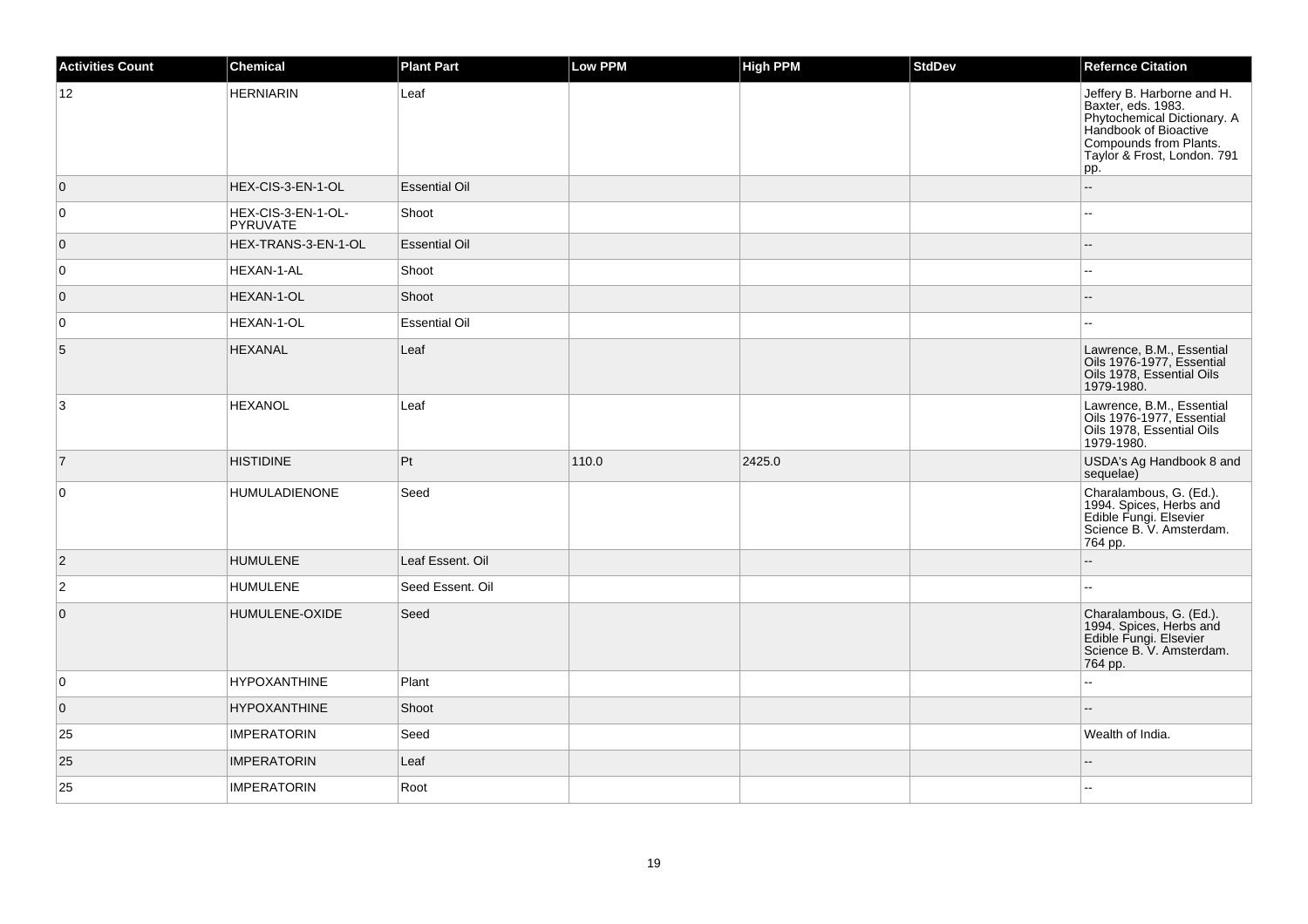| <b>Activities Count</b> | Chemical                                        | <b>Plant Part</b> | Low PPM | <b>High PPM</b> | <b>StdDev</b>       | <b>Refernce Citation</b>                                                                                                               |
|-------------------------|-------------------------------------------------|-------------------|---------|-----------------|---------------------|----------------------------------------------------------------------------------------------------------------------------------------|
| $\overline{0}$          | <b>INDOSTEROL</b>                               | Pt                |         | 300.0           |                     | Ш.                                                                                                                                     |
| 0                       | <b>INDOSTEROL</b>                               | Stem              |         | 300.0           |                     |                                                                                                                                        |
| 8                       | <b>INOSINE</b>                                  | Plant             |         |                 |                     |                                                                                                                                        |
| 8                       | <b>INOSINE</b>                                  | Shoot             |         |                 |                     | --                                                                                                                                     |
| 8                       | <b>INOSITOL</b>                                 | Leaf              |         |                 |                     | List, P.H. and Horhammer, L.,<br>Hager's Handbuch der<br>Pharmazeutischen Praxis,<br>Vols. 2-6, Springer-Verlag,<br>Berlin, 1969-1979. |
| 6                       | <b>IRON</b>                                     | Pt                | 3.0     | 347.0           | 1.289042144893524   | $\overline{a}$                                                                                                                         |
| 6                       | <b>IRON</b>                                     | Fruit             | 25.0    | 120.0           | -0.051480525146559  | $\overline{\phantom{a}}$                                                                                                               |
| 6                       | <b>IRON</b>                                     | Seed              | 25.0    | 571.0           | 1.9524099785593705  | --                                                                                                                                     |
| 6                       | <b>IRON</b>                                     | Root              | 3.6     | 47.0            | -0.3733720521591977 | <b>ACTA AGRIC SCAND</b><br>SUPPL 22: 1980                                                                                              |
| 3                       | ISOAMYL-ALCOHOL                                 | Shoot             |         |                 |                     |                                                                                                                                        |
| $\overline{3}$          | ISOAMYL-ALCOHOL                                 | Leaf              |         |                 |                     | Lawrence, B.M., Essential<br>Oils 1976-1977, Essential<br>Oils 1978, Essential Oils<br>1979-1980.                                      |
| $\overline{0}$          | <b>ISOBUTYLIDENE</b>                            | Leaf              |         | 32.0            |                     | Lawrence, B.M., Essential<br>Oils 1976-1977, Essential<br>Oils 1978, Essential Oils<br>1979-1980.                                      |
| $\overline{0}$          | ISOBUTYLIDENE-3-A,4-<br><b>DIHYDROPHTHALIDE</b> | Et                |         | 21000.0         |                     |                                                                                                                                        |
| 0                       | ISOBUTYLIDENE-3-A,4-<br><b>DIHYDROPHTHALIDE</b> | Leaf Essent, Oil  |         | 40000.0         |                     |                                                                                                                                        |
| $\overline{0}$          | ISOBUTYLIDENE-3-A,4-<br><b>DIHYDROPHTHALIDE</b> | Fruit Essent. Oil |         | 17000.0         |                     |                                                                                                                                        |
| 0                       | ISOBUTYLIDENE-3-A,4-<br><b>DIHYDROPHTHALIDE</b> | Stem Essent. Oil  |         | 21000.0         |                     |                                                                                                                                        |
| $\overline{0}$          | ISOBUTYLIDENE-3-A.4-<br><b>DIHYDROPHTHALIDE</b> | Seed Essent, Oil  |         | 17000.0         |                     |                                                                                                                                        |
| $\overline{2}$          | ISOBUTYRIC-ACID                                 | Plant             |         |                 |                     |                                                                                                                                        |
| $\vert$ 2               | <b>ISOBUTYRIC-ACID</b>                          | Leaf              |         |                 |                     | Lawrence, B.M., Essential<br>Oils 1976-1977, Essential<br>Oils 1978, Essential Oils<br>1979-1980.                                      |
| $\overline{2}$          | <b>ISOBUTYRIC-ACID</b>                          | Shoot             |         |                 |                     |                                                                                                                                        |
| $\vert$ 4               | ISOCHLOROGENIC-ACID                             | Leaf              |         |                 |                     |                                                                                                                                        |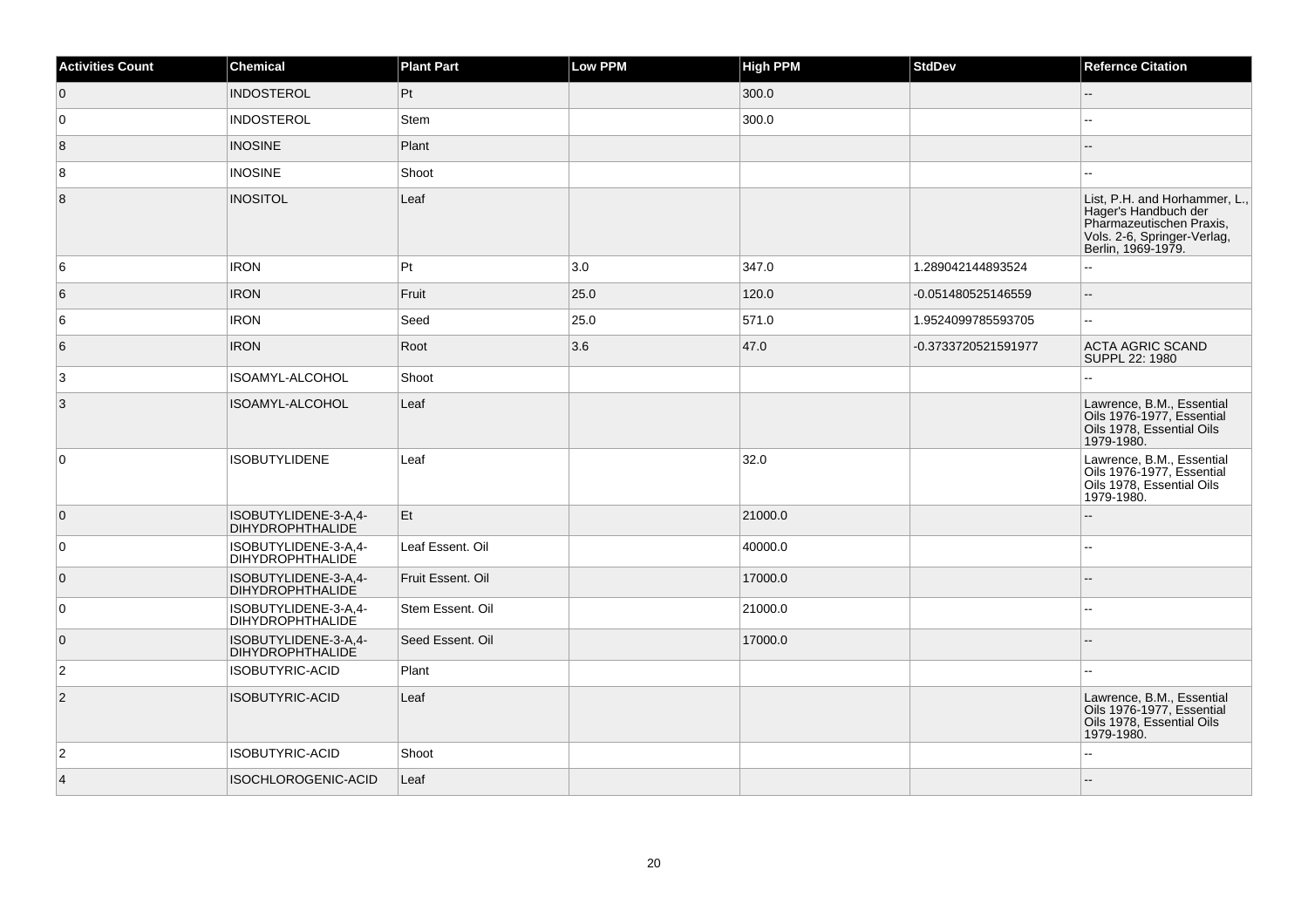| <b>Activities Count</b> | Chemical                               | <b>Plant Part</b> | Low PPM | <b>High PPM</b> | <b>StdDev</b>        | <b>Refernce Citation</b>                                                                                                  |
|-------------------------|----------------------------------------|-------------------|---------|-----------------|----------------------|---------------------------------------------------------------------------------------------------------------------------|
| 0                       | <b>ISOCITRIC-ACID</b>                  | Root              |         |                 |                      |                                                                                                                           |
| $\overline{8}$          | <b>ISOIMPERATORIN</b>                  | Seed              |         |                 |                      |                                                                                                                           |
| 3                       | <b>ISOLEUCINE</b>                      | Pt                | 200.0   | 4290.0          |                      | USDA's Ag Handbook 8 and<br>sequelae)                                                                                     |
| 15                      | <b>ISOPIMPINELLIN</b>                  | Seed              |         |                 |                      | --                                                                                                                        |
| 15                      | <b>ISOPIMPINELLIN</b>                  | Pt                | 0.05    | 0.41            |                      |                                                                                                                           |
| 15                      | <b>ISOPIMPINELLIN</b>                  | Shoot             |         | 122.0           | 1.0                  |                                                                                                                           |
| 15                      | <b>ISOPIMPINELLIN</b>                  | Plant             |         |                 |                      |                                                                                                                           |
| 15                      | <b>ISOPIMPINELLIN</b>                  | Petiole           | 0.05    | 0.41            |                      |                                                                                                                           |
| 15                      | <b>ISOPIMPINELLIN</b>                  | Root              |         |                 |                      |                                                                                                                           |
| $\vert$ 4               | <b>ISOPULEGONE</b>                     | Seed Essent. Oil  |         | 1600.0          |                      |                                                                                                                           |
| 22                      | <b>ISOQUERCITRIN</b>                   | Seed              |         |                 |                      |                                                                                                                           |
| $\overline{0}$          | ISOVALERIANIC-<br>ALDEHYDE             | Plant             |         |                 |                      |                                                                                                                           |
| 5                       | <b>ISOVALERIC-ACID</b>                 | Seed              |         | 1.0             |                      | Lawrence, B.M., Essential<br>Oils 1976-1977, Essential<br>Oils 1978, Essential Oils<br>1979-1980.                         |
| $\vert$ 1               | ISOVALERIC-ACID-ETHYL-<br><b>ESTER</b> | Plant             |         |                 |                      |                                                                                                                           |
| 1                       | ISOVALERIC-ACID-ETHYL-<br><b>ESTER</b> | Shoot             |         |                 |                      |                                                                                                                           |
| 75                      | <b>KAEMPFEROL</b>                      | Leaf              |         | 0.0             | -0.755027215594713   |                                                                                                                           |
| 0                       | <b>KETO-ALCOHOL</b>                    | Seed              | 2140.0  | 3390.0          |                      | Lawrence, B.M., Essential<br>Oils 1976-1977, Essential<br>Oils 1978, Essential<br>Oils 1979, Essential<br>Oils 1979-1980. |
| $\overline{0}$          | L-TRYPTOPHAN                           | Seed              |         |                 |                      | --                                                                                                                        |
| $\overline{7}$          | LAURIC-ACID                            | Seed              | 200.0   | 213.0           | -0.5104209587903109  | USDA's Ag Handbook 8 and<br>sequelae)                                                                                     |
| $\overline{0}$          | <b>LEAD</b>                            | Root              | 0.01    | 2.0             | -0.18815782621314692 | ACTA AGRIC SCAND<br>SUPPL 22: 1980                                                                                        |
| $\overline{2}$          | <b>LEUCINE</b>                         | Pt                | 310.0   | 6530.0          |                      | USDA's Ag Handbook 8 and<br>sequelae)                                                                                     |
| $\overline{7}$          | <b>LIGUSTILIDE</b>                     | Stem Essent. Oil  |         | 2000.0          |                      |                                                                                                                           |
| $\overline{7}$          | <b>LIGUSTILIDE</b>                     | Seed Essent, Oil  |         | 24100.0         |                      | --                                                                                                                        |
| $\overline{7}$          | <b>LIGUSTILIDE</b>                     | Leaf Essent. Oil  |         | 2000.0          |                      |                                                                                                                           |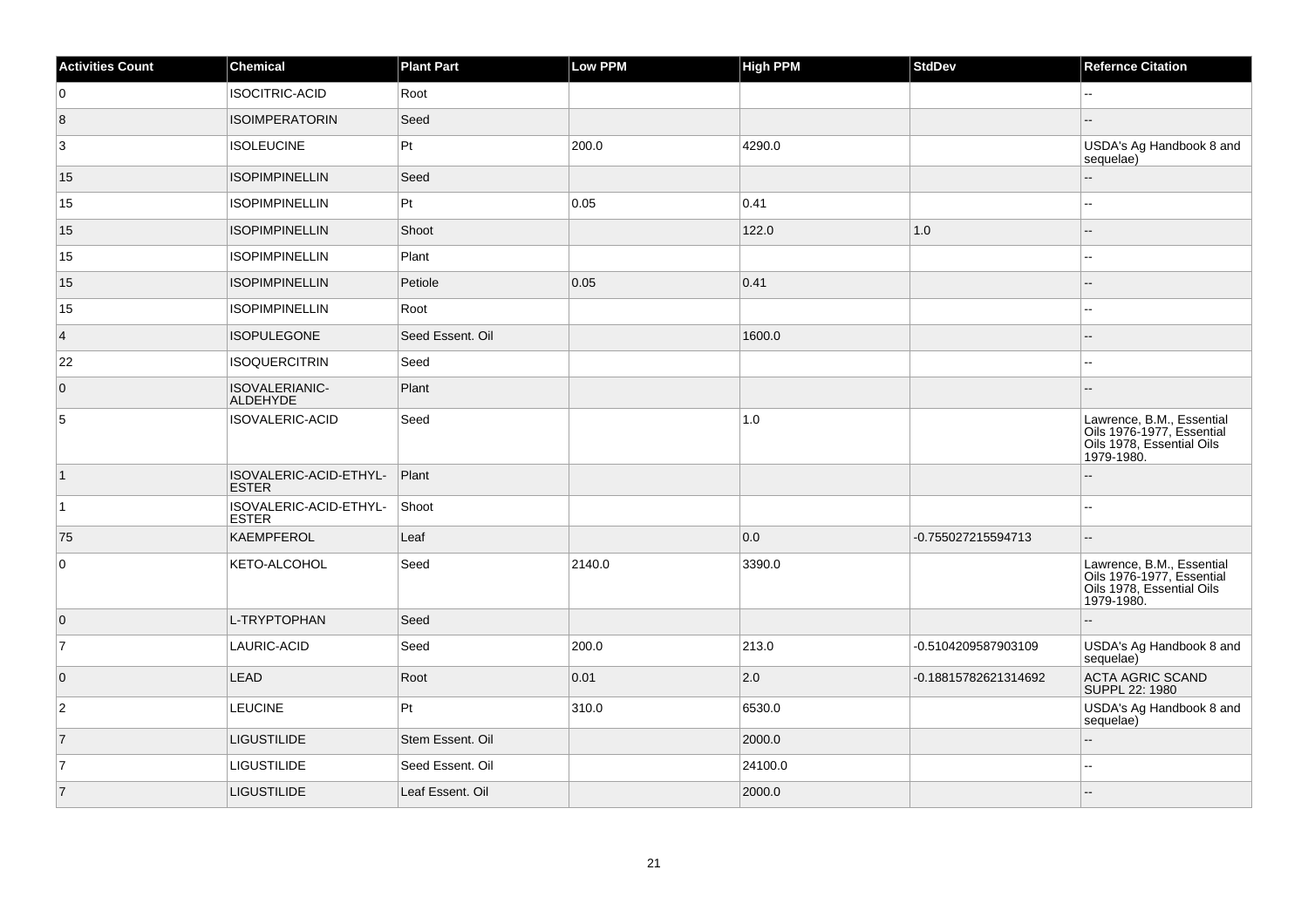| <b>Activities Count</b> | <b>Chemical</b>                  | <b>Plant Part</b>    | <b>Low PPM</b> | <b>High PPM</b> | <b>StdDev</b>       | <b>Refernce Citation</b>                                                                          |
|-------------------------|----------------------------------|----------------------|----------------|-----------------|---------------------|---------------------------------------------------------------------------------------------------|
| $\overline{7}$          | LIGUSTILIDE                      | <b>Essential Oil</b> | 2000.0         | 5000.0          | $-1.0$              | Щ,                                                                                                |
| $\vert$ 7               | <b>LIGUSTILIDE</b>               | Root Essent. Oil     |                | 5000.0          | $-1.0$              |                                                                                                   |
| 60                      | <b>LIMONENE</b>                  | Stem Essent. Oil     |                | 695000.0        |                     | $-1$                                                                                              |
| 60                      | <b>LIMONENE</b>                  | Leaf Essent. Oil     |                | 621000.0        | 2.0668254322619717  | $-$                                                                                               |
| 60                      | <b>LIMONENE</b>                  | Seed Essent. Oil     | 350000.0       | 721600.0        | 2.1440076891973874  | $\overline{\phantom{a}}$                                                                          |
| 60                      | <b>LIMONENE</b>                  | Seed                 | 530.0          | 24000.0         | 0.9558696966291022  | $\overline{\phantom{a}}$                                                                          |
| 60                      | <b>LIMONENE</b>                  | <b>Essential Oil</b> |                |                 |                     | --                                                                                                |
| 60                      | <b>LIMONENE</b>                  | Et                   |                | 695000.0        | 1.0                 | ш,                                                                                                |
| 60                      | <b>LIMONENE</b>                  | Root Essent. Oil     |                | 117000.0        | 0.2687678089626183  | $\sim$ $\sim$                                                                                     |
| 60                      | <b>LIMONENE</b>                  | Fruit Essent. Oil    | 350000.0       | 706000.0        | 0.5704970731129614  |                                                                                                   |
| 0                       | <b>LINALOL</b>                   | Seed                 |                | 1.0             | -0.7142013588154137 | $\overline{\phantom{a}}$                                                                          |
| 53                      | <b>LINALOOL</b>                  | Seed Essent. Oil     |                | 14800.0         | -0.5026656132656973 | $\sim$ $\sim$                                                                                     |
| 53                      | <b>LINALOOL</b>                  | Seed                 | 1.0            | 90.0            | -0.4729972748643267 | ц.                                                                                                |
| $\overline{0}$          | LINALOOL-ACETATE                 | Shoot                |                |                 |                     | ш,                                                                                                |
| $\overline{7}$          | LINALYL-ACETATE                  | Leaf                 |                |                 |                     | Lawrence, B.M., Essential<br>Oils 1976-1977, Essential<br>Oils 1978, Essential Oils<br>1979-1980. |
| $\overline{0}$          | <b>LINASE</b>                    | Plant                |                |                 |                     | Pakistan Encyclopedia Planta<br>Medica. 1986.                                                     |
| 27                      | LINOLEIC-ACID                    | Seed                 | 178000.0       | 46560.0         | -0.5189029132357875 | Ξ.                                                                                                |
| 27                      | LINOLEIC-ACID                    | Pt                   | 690.0          | 12875.0         |                     | USDA's Ag Handbook 8 and<br>sequelae)                                                             |
| 27                      | LINOLEIC-ACID                    | Leaf                 | 60.0           | 1132.0          | -1.1912413119904384 | USDA's Ag Handbook 8 and<br>sequelae)                                                             |
| $\overline{0}$          | LINOLENIC-ACID                   | Seed                 |                | 2000.0          | -0.5449471099877773 | ш,                                                                                                |
| 78                      | <b>LUTEOLIN</b>                  | Leaf                 |                | 80.0            | -0.5838472995588694 | $\overline{\phantom{a}}$                                                                          |
| 78                      | <b>LUTEOLIN</b>                  | Pt                   | 0.0            | 400.0           |                     | $-$                                                                                               |
| 78                      | <b>LUTEOLIN</b>                  | Seed                 |                |                 |                     | Щ,                                                                                                |
| $\overline{0}$          | LUTEOLIN-7-APIOSYL-<br>GLUCOSIDE | Fruit                |                |                 |                     |                                                                                                   |
| $\overline{0}$          | LUTEOLIN-7-APIOSYL-<br>GLUCOSIDE | Seed                 |                |                 |                     |                                                                                                   |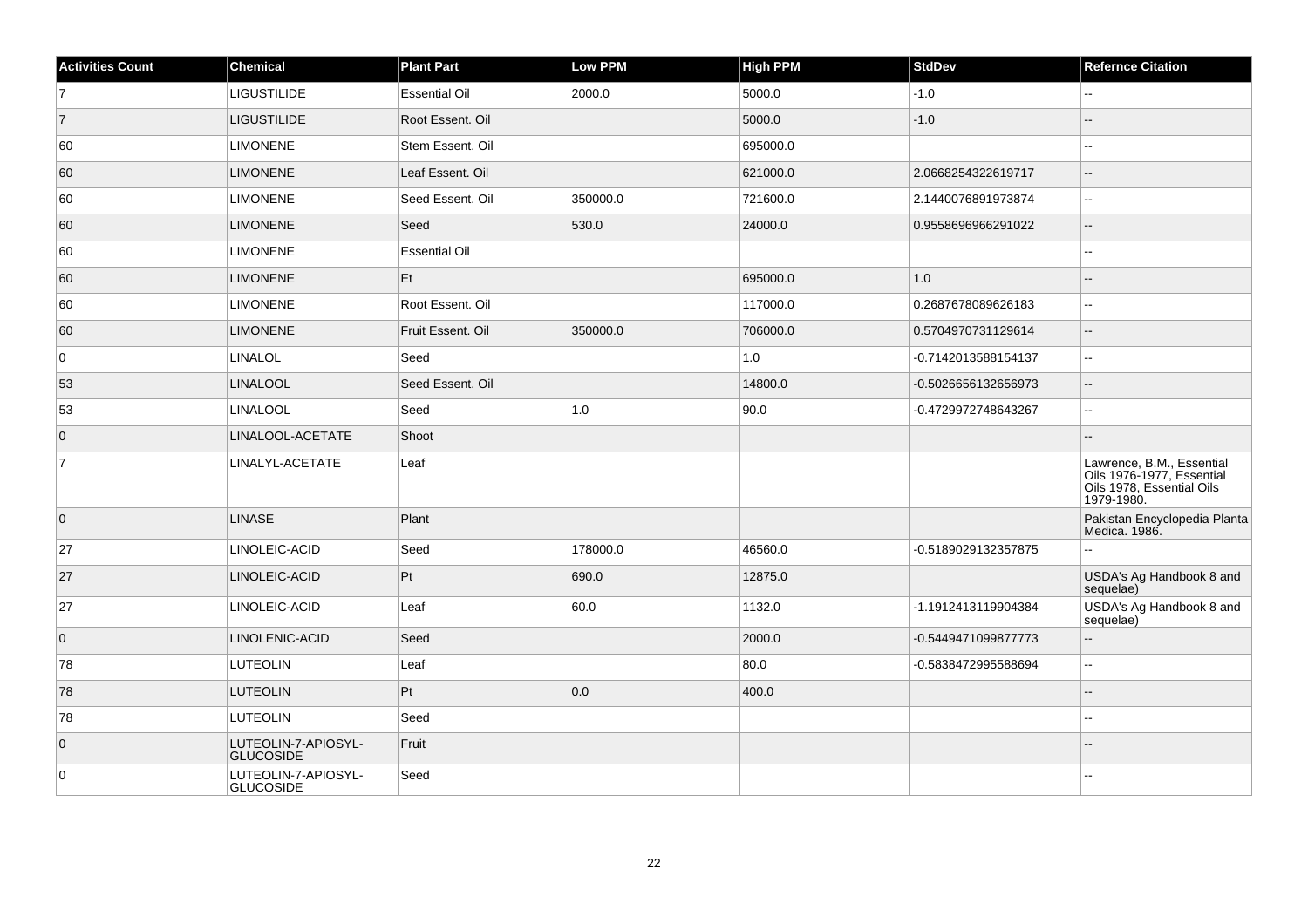| <b>Activities Count</b> | Chemical                                 | <b>Plant Part</b> | Low PPM | <b>High PPM</b> | <b>StdDev</b>        | <b>Refernce Citation</b>                                                                                                                                                 |
|-------------------------|------------------------------------------|-------------------|---------|-----------------|----------------------|--------------------------------------------------------------------------------------------------------------------------------------------------------------------------|
| $\overline{0}$          | LUTEOLIN-7-O-APIOSYL-<br>GLUCOSIDE       | Plant             |         |                 |                      |                                                                                                                                                                          |
| 5                       | LUTEOLIN-7-O-BETA-<br><b>GLUCOSIDE</b>   | Plant             |         |                 |                      |                                                                                                                                                                          |
| $\overline{0}$          | LUTEOLIN-GLUCOSIDE                       | Seed              |         |                 |                      | --                                                                                                                                                                       |
| $\mathbf 0$             | LUTEOLIN-GLYCOSIDE                       | Plant             |         |                 |                      | Pakistan Encyclopedia Planta<br>Medica. 1986.                                                                                                                            |
| $\overline{4}$          | <b>LYSINE</b>                            | Pt                | 260.0   | 5410.0          |                      | USDA's Ag Handbook 8 and<br>sequelae)                                                                                                                                    |
| 65                      | <b>MAGNESIUM</b>                         | Fruit             | 153.0   | 730.0           | -0.648159482294604   | --                                                                                                                                                                       |
| 65                      | MAGNESIUM                                | Seed              | 155.0   | 4903.0          | 0.7731568198649487   |                                                                                                                                                                          |
| 65                      | <b>MAGNESIUM</b>                         | Root              | 140.0   | 1635.0          | -0.4930193973019779  | <b>ACTA AGRIC SCAND</b><br>SUPPL 22: 1980                                                                                                                                |
| 65                      | MAGNESIUM                                | Leaf              | 99.0    | 2650.0          | -0.5698349070295108  | USDA's Ag Handbook 8 and<br>sequelae)                                                                                                                                    |
| 15                      | MALIC-ACID                               | $ P_t $           |         |                 |                      | 44                                                                                                                                                                       |
| 15                      | MALIC-ACID                               | Shoot             |         |                 |                      | ۵.                                                                                                                                                                       |
| 15                      | MALIC-ACID                               | Root              |         |                 |                      |                                                                                                                                                                          |
| $\mathbf{1}$            | <b>MALONIC-ACID</b>                      | Root              |         |                 |                      | Jeffery B. Harborne and H.<br>Baxter, eds. 1983.<br>Phytochemical Dictionary. A<br>Handbook of Bioactive<br>Compounds from Plants.<br>Taylor & Frost, London. 791<br>pp. |
| 14                      | <b>MANGANESE</b>                         | Fruit             | 1.3     | 6.3             | -0.3619961117886394  | $\mathbb{Z}^2$                                                                                                                                                           |
| 14                      | <b>MANGANESE</b>                         | Seed              | 1.3     | 76.0            | 0.28001116376454066  | Ξ.                                                                                                                                                                       |
| 14                      | <b>MANGANESE</b>                         | Root              | 0.74    | 23.0            | -0.27123195934439603 | ACTA AGRIC SCAND<br>SUPPL 22: 1980                                                                                                                                       |
| 14                      | <b>MANGANESE</b>                         | Pt                | 1.0     | 33.0            | $-1.0$               | USDA's Ag Handbook 8 and<br>sequelae)                                                                                                                                    |
| 18                      | <b>MANNITOL</b>                          | Stem              |         | 20000.0         |                      | L.                                                                                                                                                                       |
| 18                      | <b>MANNITOL</b>                          | Root              |         | 50000.0         | 0.23330584134440507  | $\overline{a}$                                                                                                                                                           |
| 18                      | MANNITOL                                 | Plant             |         |                 |                      | --                                                                                                                                                                       |
| 18                      | MANNITOL                                 | Shoot             |         |                 |                      |                                                                                                                                                                          |
| 18                      | MANNITOL                                 | Leaf              |         |                 |                      | ۵.                                                                                                                                                                       |
| $\overline{0}$          | MANNOSE-6-PHOSPHATE-<br><b>REDUCTASE</b> | Leaf              |         |                 |                      |                                                                                                                                                                          |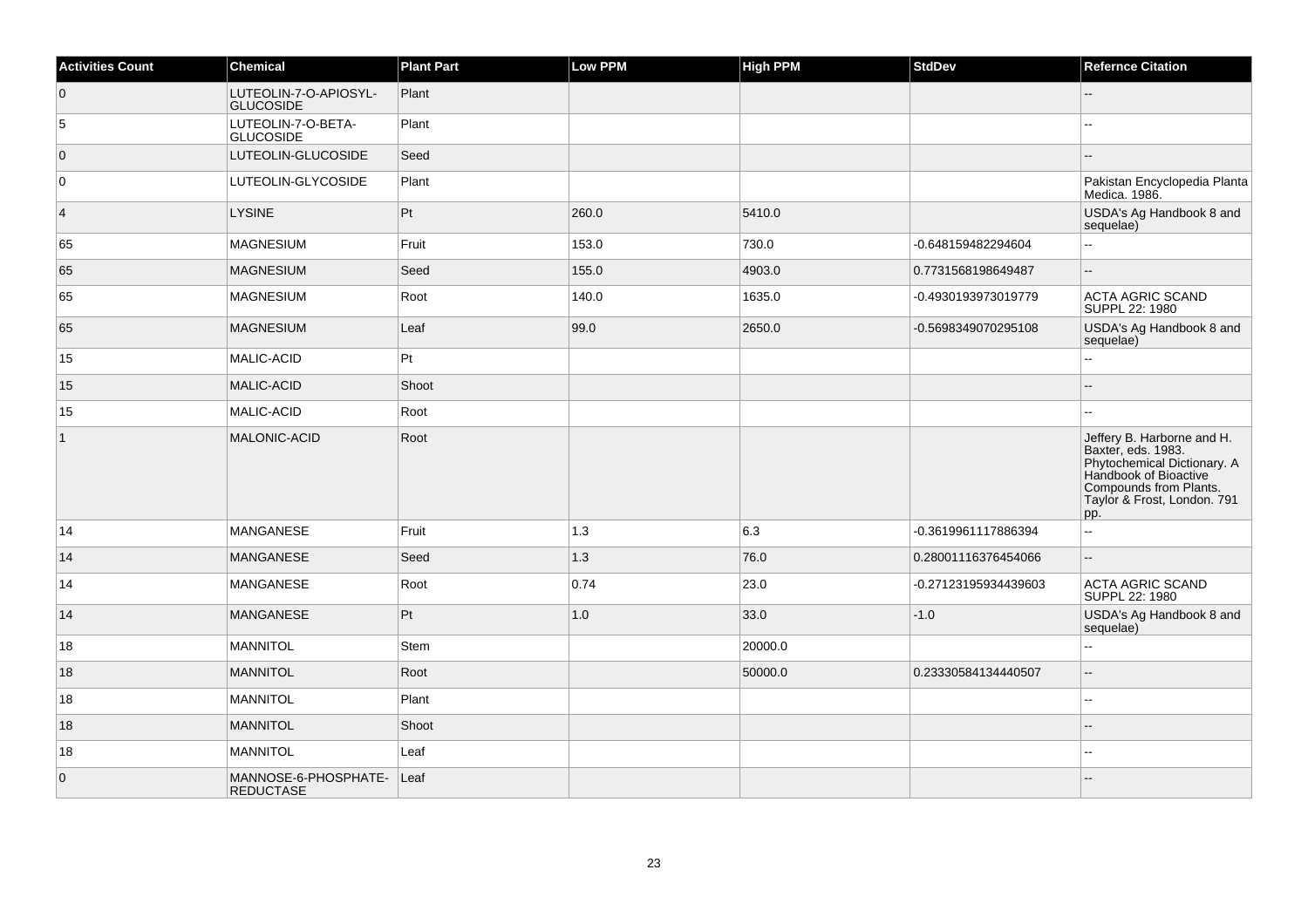| <b>Activities Count</b> | <b>Chemical</b>     | <b>Plant Part</b>    | <b>Low PPM</b> | <b>High PPM</b> | <b>StdDev</b>        | <b>Refernce Citation</b>                                                                                            |
|-------------------------|---------------------|----------------------|----------------|-----------------|----------------------|---------------------------------------------------------------------------------------------------------------------|
| 30                      | <b>MENTHONE</b>     | Seed Essent, Oil     |                |                 |                      |                                                                                                                     |
| 30                      | <b>MENTHONE</b>     | <b>Essential Oil</b> |                |                 |                      |                                                                                                                     |
| $\mathbf{1}$            | <b>MERCURY</b>      | Root                 | 0.0            | 0.027           | -0.41503552911844144 | <b>ACTA AGRIC SCAND</b><br>SUPPL 22: 1980                                                                           |
| 15                      | <b>METHIONINE</b>   | Pt                   | 50.0           | 1120.0          |                      | USDA's Ag Handbook 8 and<br>sequelae)                                                                               |
| $\mathbf{1}$            | METHYL-AMINE        | Stem                 |                | 6.4             |                      | $\overline{a}$                                                                                                      |
| $\vert$ 1               | METHYL-AMINE        | $ P_t $              |                | 6.4             |                      | $-$                                                                                                                 |
| 0                       | METHYL-BUTYLBENZENE | Seed                 |                |                 |                      | Charalambous, G. (Ed.).<br>1994. Spices, Herbs and<br>Edible Fungi. Elsevier<br>Science B. V. Amsterdam.<br>764 pp. |
| $\overline{0}$          | METHYL-PHENYLKETONE | Seed                 | 55.0           | 90.0            |                      | Charalambous, G. (Ed.).<br>1994. Spices, Herbs and<br>Edible Fungi. Elsevier<br>Science B. V. Amsterdam.<br>764 pp. |
| $\overline{2}$          | METHYL-PHTHALIDES   | Seed                 |                |                 |                      | Bisset, N.G., ed. 1994.<br>Herbal Drugs and<br>Phytopharmaceuticals. CRC<br>Press. Boca Raton, FL. 566<br>pp.       |
| $\vert$ 2               | <b>MOLYBDENUM</b>   | Root                 |                | 0.1             | -0.46089530570591497 | <b>ACTA AGRIC SCAND</b><br>SUPPL 22: 1980                                                                           |
| 3                       | <b>MUCILAGE</b>     | Plant                |                |                 |                      | Pakistan Encyclopedia Planta<br>Medica. 1986.                                                                       |
| 13                      | <b>MUFA</b>         | Pt                   | 270.0          | 5035.0          |                      | USDA's Ag Handbook 8 and<br>sequelae)                                                                               |
| 22                      | <b>MYRCENE</b>      | Shoot                |                |                 |                      | Ξ.                                                                                                                  |
| 22                      | <b>MYRCENE</b>      | Stem Essent. Oil     |                | 18000.0         | 1.0                  | $-$                                                                                                                 |
| 22                      | <b>MYRCENE</b>      | Seed                 | 40.0           | 1830.0          | -0.02492651845909201 | $\mathbf{H}$                                                                                                        |
| 22                      | <b>MYRCENE</b>      | Seed Essent. Oil     | 2000.0         | 61000.0         | -0.07142759971351088 | $\sim$                                                                                                              |
| 22                      | <b>MYRCENE</b>      | Et                   |                | 18000.0         | 1.0                  | --                                                                                                                  |
| 22                      | <b>MYRCENE</b>      | Root Essent, Oil     |                | 18000.0         | -0.41513379237755443 | Ξ.                                                                                                                  |
| 22                      | <b>MYRCENE</b>      | Leaf Essent. Oil     |                | 14000.0         | -0.31228842453179745 | $\sim$                                                                                                              |
| 22                      | <b>MYRCENE</b>      | Fruit Essent. Oil    | 2000.0         | 61000.0         | 0.9225422159382141   | --                                                                                                                  |
| 6                       | MYRISTIC-ACID       | Pt                   | 10.0           | 190.0           |                      | USDA's Ag Handbook 8 and<br>sequelae)                                                                               |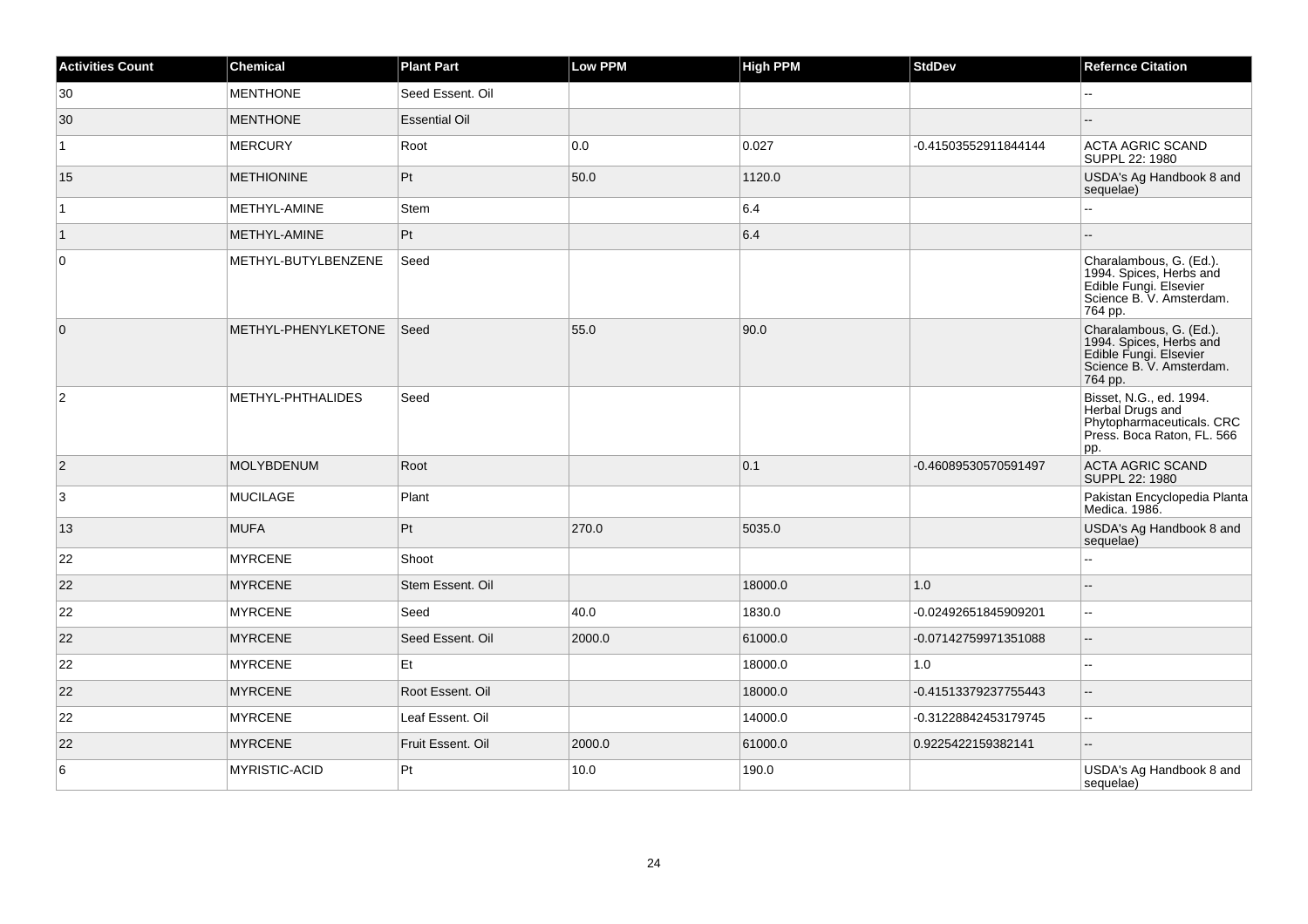| <b>Activities Count</b> | Chemical                               | <b>Plant Part</b> | <b>Low PPM</b> | <b>High PPM</b> | <b>StdDev</b>       | <b>Refernce Citation</b>                                                                                            |
|-------------------------|----------------------------------------|-------------------|----------------|-----------------|---------------------|---------------------------------------------------------------------------------------------------------------------|
| $6\phantom{.}6$         | MYRISTIC-ACID                          | Seed              | 125.0          | 213.0           | -0.2932148633872675 | $\overline{\phantom{a}}$                                                                                            |
| 31                      | <b>MYRISTICIN</b>                      | Seed              | 230.0          | 360.0           | -0.9910907272077998 | $\overline{a}$                                                                                                      |
| 31                      | <b>MYRISTICIN</b>                      | Plant             |                |                 |                     |                                                                                                                     |
| 5                       | <b>MYRTENAL</b>                        | Seed              |                |                 |                     | Charalambous, G. (Ed.).<br>1994. Spices, Herbs and<br>Edible Fungi. Elsevier<br>Science B. V. Amsterdam.<br>764 pp. |
| $ 2\rangle$             | <b>MYRTENOL</b>                        | Seed              |                |                 |                     | Charalambous, G. (Ed.).<br>1994. Spices, Herbs and<br>Edible Fungi. Elsevier<br>Science B. V. Amsterdam.<br>764 pp. |
| $\overline{0}$          | N-6-BENZYL-ADENINE                     | Seed              |                |                 |                     |                                                                                                                     |
| $\overline{0}$          | N-6-BENZYL-ADENINE-<br><b>RIBOSIDE</b> | Seed              |                |                 |                     |                                                                                                                     |
| $\overline{0}$          | N-6-ISOPENT-2-ENYL-<br>ADENOSINE       | Seed              |                |                 |                     |                                                                                                                     |
| $\vert$ 1               | N-BUTYLPHTHALIDE                       | Seed              | 190.0          | 1800.0          |                     |                                                                                                                     |
| $\overline{1}$          | N-BUTYLPHTHALIDE                       | Root              |                | 30.0            |                     |                                                                                                                     |
| $\vert$ 1               | N-BUTYLPHTHALIDE                       | Fruit Essent. Oil | 50000.0        | 72000.0         |                     |                                                                                                                     |
| $\vert$ 1               | N-BUTYLPHTHALIDE                       | Seed Essent. Oil  | 25600.0        | 72000.0         |                     |                                                                                                                     |
| $\overline{0}$          | $N-$<br><b>HEXYLCYCLOHEXADIENE</b>     | Seed              |                |                 |                     | Charalambous, G. (Ed.).<br>1994. Spices, Herbs and<br>Edible Fungi. Elsevier<br>Science B. V. Amsterdam.<br>764 pp. |
| $\overline{0}$          | N-METHYL-ANILINE                       | Pt                |                | 7.0             |                     |                                                                                                                     |
| $\overline{0}$          | N-METHYL-ANILINE                       | <b>Stem</b>       |                | 0.5             |                     |                                                                                                                     |
| 0                       | N-METHYL-BETA-<br>PHENETHYLAMINE       | Stem              |                | 0.5             |                     |                                                                                                                     |
| $\overline{0}$          | N-METHYL-<br>PHENETHYLAMINE            | <b>Stem</b>       |                | 0.5             |                     |                                                                                                                     |
| $\overline{0}$          | N-METHYL-<br>PHENETHYLAMINE            | Pt                |                | 0.5             |                     |                                                                                                                     |
| $\overline{0}$          | N-PENTYL-AMINE                         | Pt                |                | 0.8             |                     |                                                                                                                     |
| $\overline{0}$          | N-PENTYL-AMINE                         | Stem              |                | 0.8             |                     |                                                                                                                     |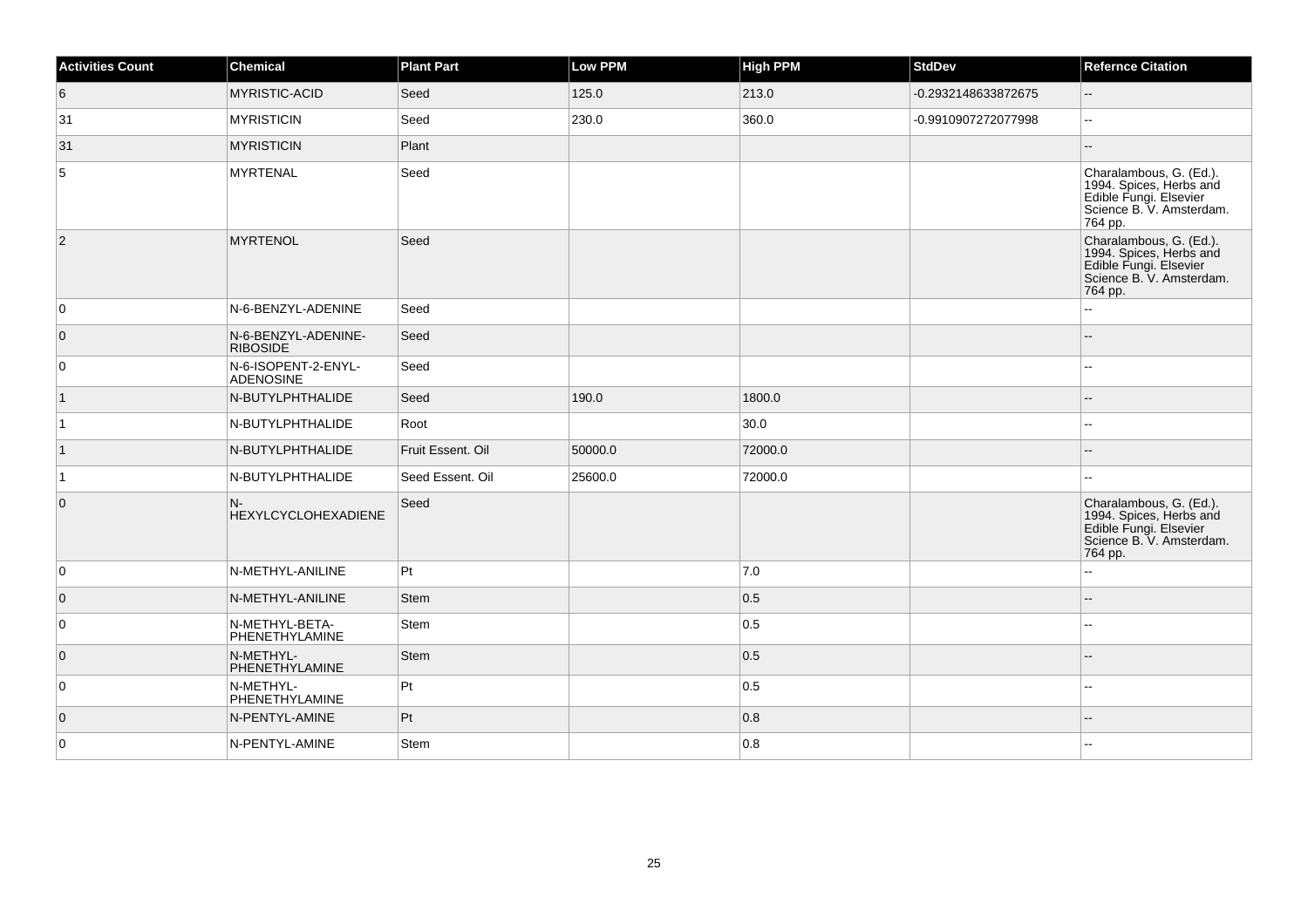| <b>Activities Count</b> | <b>Chemical</b>                    | <b>Plant Part</b> | <b>Low PPM</b> | <b>High PPM</b> | <b>StdDev</b>       | <b>Refernce Citation</b>                                                                                            |
|-------------------------|------------------------------------|-------------------|----------------|-----------------|---------------------|---------------------------------------------------------------------------------------------------------------------|
| $\overline{0}$          | N-PENTYL-BENZENE                   | Seed              | 190.0          | 300.0           |                     | Lawrence, B.M., Essential<br>Oils 1976-1977, Essential<br>Oils 1978, Essential Oils<br>1979-1980.                   |
| 0                       | N-PENTYL-<br><b>CYCLOHEXADIENE</b> | Seed              | 55.0           | 510.0           |                     | Charalambous, G. (Ed.).<br>1994. Spices, Herbs and<br>Edible Fungi. Elsevier<br>Science B. V. Amsterdam.<br>764 pp. |
| $\overline{0}$          | N-PENTYL-<br><b>CYCLOHEXADIENE</b> | Leaf Essent. Oil  |                | 17000.0         |                     |                                                                                                                     |
| 0                       | N-PENTYL-<br><b>CYCLOHEXADIENE</b> | Fruit Essent. Oil |                | 3000.0          |                     | $-$                                                                                                                 |
| $\overline{0}$          | N-PENTYL-<br><b>CYCLOHEXADIENE</b> | Seed Essent. Oil  |                | 3000.0          |                     |                                                                                                                     |
| 0                       | N-PROPYL-AMINE                     | $ P_t $           |                | 2.7             |                     | Ξ.                                                                                                                  |
| $\overline{0}$          | N-VALERIC-ACID                     | Shoot             |                |                 |                     | $-$                                                                                                                 |
| $\overline{0}$          | NEOCNIDILIDE                       | Root              |                | 17.0            |                     |                                                                                                                     |
| $\overline{0}$          | <b>NEOCNIDILIDE</b>                | Plant             | 70.0           | 260.0           |                     | Lawrence, B.M., Essential<br>Oils 1976-1977, Essential<br>Oils 1978, Essential Oils<br>1979-1980.                   |
| $\overline{2}$          | <b>NEOCNIDOLIDE</b>                | Root              |                | 17.0            |                     | Ξ.                                                                                                                  |
| $\vert$ 4               | NERAL                              | Leaf              |                |                 |                     | Lawrence, B.M., Essential<br>Oils 1976-1977, Essential<br>Oils 1978, Essential Oils<br>1979-1980.                   |
| 4                       | <b>NERAL</b>                       | Shoot             |                |                 |                     | $\overline{\phantom{a}}$                                                                                            |
| $\overline{0}$          | NEROL-ACETATE                      | Shoot             |                |                 |                     |                                                                                                                     |
| $\sqrt{5}$              | NERYL-ACETATE                      | Leaf              |                |                 |                     | Lawrence, B.M., Essential<br>Oils 1976-1977, Essential<br>Oils 1978, Essential Oils<br>1979-1980.                   |
| $\overline{0}$          | NH <sub>3</sub>                    | Pt                |                | 15480.0         |                     |                                                                                                                     |
| 0                       | NH <sub>3</sub>                    | Stem              |                | 19600.0         |                     | $\overline{\phantom{a}}$                                                                                            |
| 39                      | <b>NIACIN</b>                      | Fruit             | 3.0            | 12.0            | -0.6510092608917062 | $-$                                                                                                                 |
| 39                      | <b>NIACIN</b>                      | Seed              | 2.5            | 12.0            | -0.9245464566376991 | Pedersen, M. 1987.<br>Nutritional Herbology.<br>Pederson Publishing.<br>Bountiful, Utah. 377 pp.                    |
| 39                      | <b>NIACIN</b>                      | Pt                | 3.0            | 57.0            | 0.7071067811865468  | Ξ.                                                                                                                  |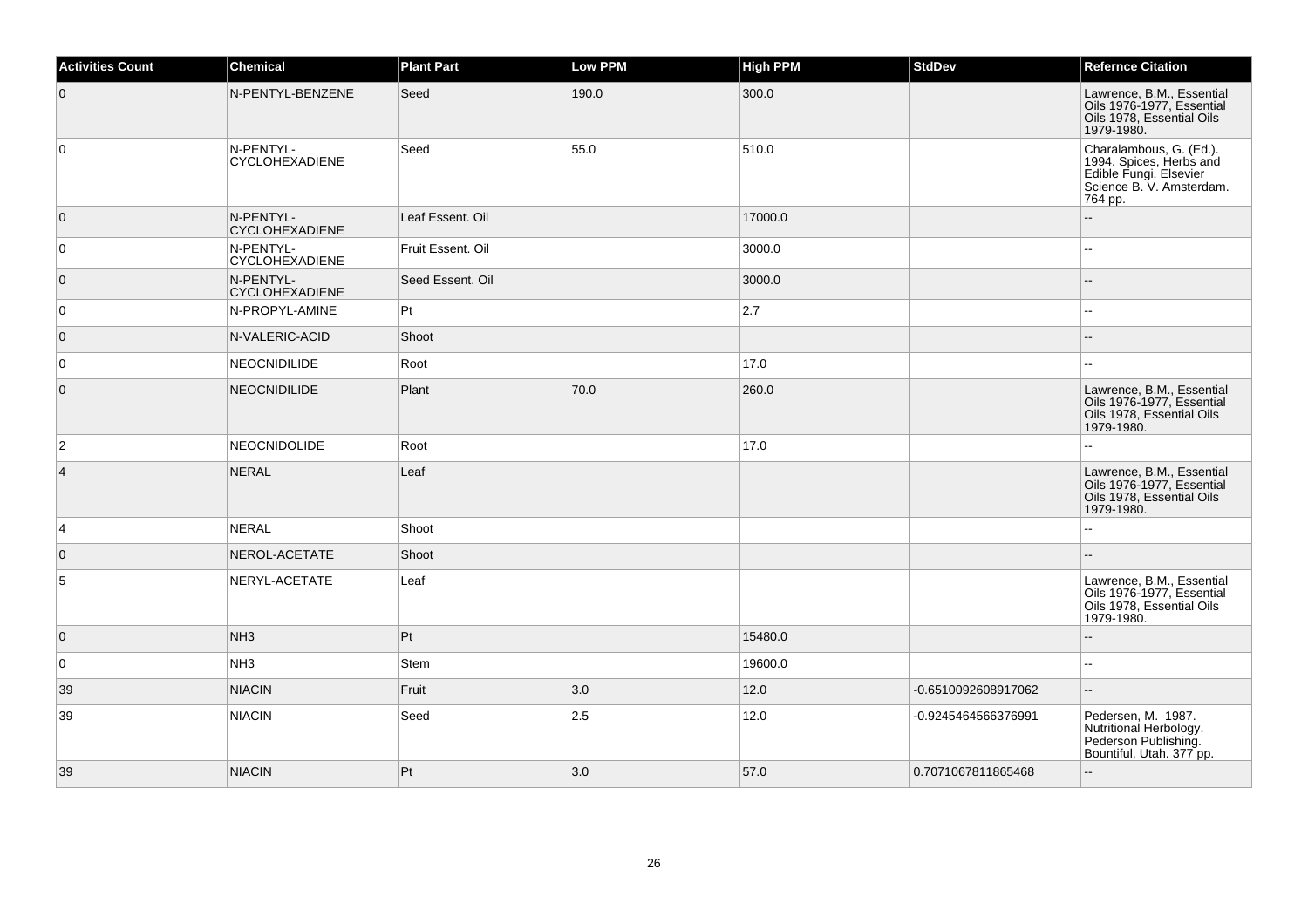| <b>Activities Count</b> | Chemical                           | <b>Plant Part</b> | <b>Low PPM</b> | <b>High PPM</b> | <b>StdDev</b>        | <b>Refernce Citation</b>                                                                                                               |
|-------------------------|------------------------------------|-------------------|----------------|-----------------|----------------------|----------------------------------------------------------------------------------------------------------------------------------------|
| 3                       | NICKEL                             | Root              | 0.04           | 0.9             | -0.6636456003542591  | <b>ACTA AGRIC SCAND</b><br>SUPPL 22: 1980                                                                                              |
| 21                      | <b>NICOTINE</b>                    | Plant             |                |                 |                      | Pakistan Encyclopedia Planta<br>Medica. 1986.                                                                                          |
| $\overline{0}$          | <b>NITROGEN</b>                    | Root              | 2000.0         | 19090.0         | -1.1232374468782391  | <b>ACTA AGRIC SCAND</b><br>SUPPL 22: 1980                                                                                              |
| $\overline{0}$          | <b>NODAKENETIC</b>                 | Seed              |                |                 |                      | <b>Chemical Constituents of</b><br>Oriental Herbs (3 diff. books)                                                                      |
| $\overline{1}$          | <b>NODAKENIN</b>                   | Seed              |                |                 |                      |                                                                                                                                        |
| $\overline{0}$          | OCTAN-1-AL                         | Shoot             |                |                 |                      |                                                                                                                                        |
| 0                       | <b>OCTANAL</b>                     | Leaf              |                |                 |                      | Lawrence, B.M., Essential<br>Oils 1976-1977, Essential<br>Oils 1978, Essential Oils<br>1979-1980.                                      |
| 18                      | <b>OLEIC-ACID</b>                  | Seed              | 73200.0        | 162560.0        | 0.3572384351765495   |                                                                                                                                        |
| 18                      | OLEIC-ACID                         | Pt                | 230.0          | 4850.0          |                      | USDA's Ag Handbook 8 and<br>sequelae)                                                                                                  |
| 18                      | OLEIC-ACID                         | Seed Oil          |                |                 |                      |                                                                                                                                        |
| $\overline{0}$          | <b>OSTHENOL</b>                    | Seed              |                |                 |                      |                                                                                                                                        |
| 15                      | <b>OSTHOL</b>                      | Leaf              |                |                 |                      |                                                                                                                                        |
| 9                       | OXALIC-ACID                        | Plant             |                |                 |                      | Pakistan Encyclopedia Planta<br>Medica. 1986.                                                                                          |
| 25                      | P-COUMARIC-ACID                    | Root              |                |                 |                      | List, P.H. and Horhammer, L.,<br>Hager's Handbuch der<br>Pharmazeutischen Praxis,<br>Vols. 2-6, Springer-Verlag,<br>Berlin, 1969-1979. |
| 0                       | P-COUMAROYL-QUINIC-<br><b>ACID</b> | Leaf              |                |                 |                      | ۵.                                                                                                                                     |
| 16                      | P-CYMENE                           | Seed              | 20.0           | 930.0           | -0.49278287384619057 | $\overline{a}$                                                                                                                         |
| 16                      | P-CYMENE                           | Stem Essent. Oil  |                | 17000.0         | $-1.0$               | ÷÷.                                                                                                                                    |
| 16                      | P-CYMENE                           | Et                |                | 17000.0         | 1.0                  | $-$                                                                                                                                    |
| 16                      | P-CYMENE                           | Leaf Essent. Oil  |                | 4000.0          | -0.7192886194278051  | $\overline{\phantom{a}}$                                                                                                               |
| 16                      | P-CYMENE                           | Root Essent. Oil  |                | 31000.0         | 1.4362919950712267   | $\overline{a}$                                                                                                                         |
| 16                      | P-CYMENE                           | Seed Essent. Oil  | 2000.0         | 31000.0         | -0.0997830422638124  | $\overline{\phantom{a}}$                                                                                                               |
| 16                      | P-CYMENE                           | Fruit Essent. Oil | 2000.0         | 31000.0         | 1.1182650591230865   | $\overline{\phantom{a}}$                                                                                                               |
| $\overline{0}$          | P-CYMOL                            | Leaf Essent. Oil  |                |                 |                      | L.                                                                                                                                     |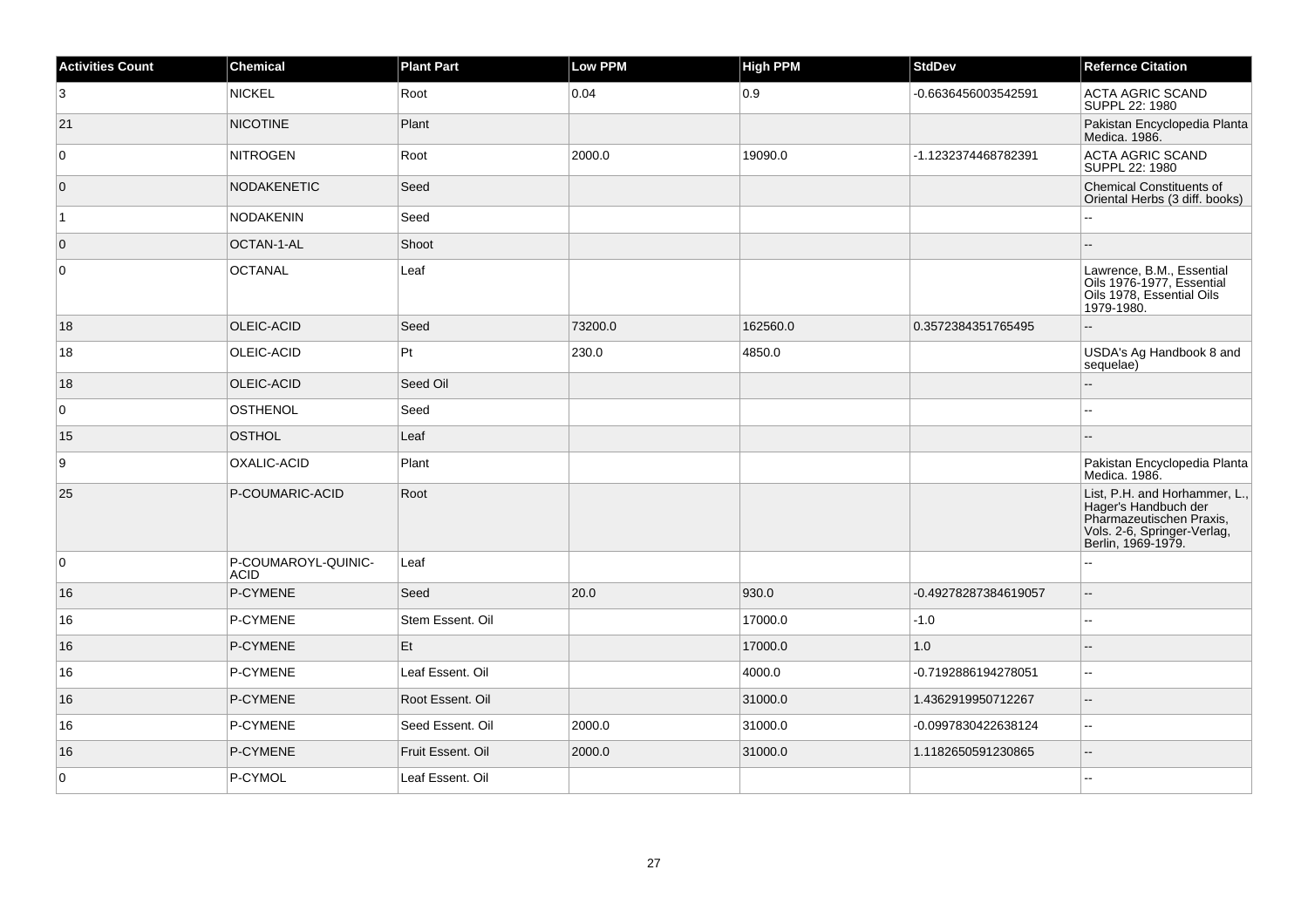| <b>Activities Count</b> | Chemical                             | <b>Plant Part</b>    | Low PPM | <b>High PPM</b> | <b>StdDev</b>        | <b>Refernce Citation</b>                                                                                                               |
|-------------------------|--------------------------------------|----------------------|---------|-----------------|----------------------|----------------------------------------------------------------------------------------------------------------------------------------|
| $\overline{1}$          | P-HYDROXYCINNAMIC-<br><b>ACID</b>    | Plant                |         |                 |                      | Pakistan Encyclopedia Planta<br>Medica. 1986.                                                                                          |
| 0                       | P-MENTH-8(9)-ENE-1,2-<br><b>DIOL</b> | Seed Essent. Oil     |         |                 |                      |                                                                                                                                        |
| $\overline{0}$          | P-MENTH-8(9)-ENE-1,2-<br><b>DIOL</b> | <b>Essential Oil</b> |         |                 |                      |                                                                                                                                        |
| $\overline{0}$          | P-MENTHA-2,8-DIEN-1-OL               | Seed Essent, Oil     |         |                 |                      | --                                                                                                                                     |
| $\overline{0}$          | P-MENTHA-8(9)-EN-1,2-<br><b>DIOL</b> | Seed                 |         |                 |                      | Lawrence, B.M., Essential<br>Oils 1976-1977, Essential<br>Oils 1978, Essential Oils<br>1979-1980.                                      |
| 0                       | P-MENTHA-CIS-1(7)-8-<br>DIEN-2-OL    | <b>Essential Oil</b> |         |                 |                      |                                                                                                                                        |
| $\overline{0}$          | P-MENTHA-CIS-2-8-DIEN-1-<br>OL.      | <b>Essential Oil</b> |         |                 |                      |                                                                                                                                        |
| $\overline{0}$          | P-MENTHA-TRANS-1(7)-8-<br>DIEN-2-OL  | <b>Essential Oil</b> |         |                 |                      | --                                                                                                                                     |
| $\overline{0}$          | P-MENTHA-TRANS-2-8-<br>DIEN-1-OL     | <b>Essential Oil</b> |         |                 |                      |                                                                                                                                        |
| 5                       | P-METHOXY-CINNAMIC-<br><b>ACID</b>   | Seed                 |         | 7.5             |                      | н.                                                                                                                                     |
| 13                      | PALMITIC-ACID                        | Pt                   | 280.0   | 5970.0          |                      | USDA's Ag Handbook 8 and<br>sequelae)                                                                                                  |
| 13                      | PALMITIC-ACID                        | Seed                 | 9470.0  | 32760.0         | -0.02365595254605948 | L.                                                                                                                                     |
| 13                      | PALMITIC-ACID                        | <b>Essential Oil</b> |         |                 |                      | $-$                                                                                                                                    |
| $\overline{2}$          | PALMITOLEIC-ACID                     | Pt                   | 10.0    | 190.0           |                      | USDA's Ag Handbook 8 and<br>sequelae)                                                                                                  |
| 11                      | PANTOTHENIC-ACID                     | Pt                   | 1.0     | 36.0            | 0.999999999999997    | USDA's Ag Handbook 8 and<br>sequelae)                                                                                                  |
| 24                      | PECTIN                               | Leaf                 |         | 3000.0          | -1.5086314748174974  | Pakistan Encyclopedia Planta<br>Medica. 1986.                                                                                          |
| $\overline{0}$          | PENTENYLBENZENE                      | Seed                 |         |                 |                      | Charalambous, G. (Ed.).<br>1994. Spices, Herbs and<br>Edible Fungi. Elsevier<br>Science B. V. Amsterdam.<br>764 pp.                    |
| 0                       | <b>PENTOSANE</b>                     | Root                 |         | 1600.0          | $-1.0$               | List, P.H. and Horhammer, L.,<br>Hager's Handbuch der<br>Pharmazeutischen Praxis,<br>Vols. 2-6, Springer-Verlag,<br>Berlin, 1969-1979. |
| $\overline{0}$          | PENTYL-BENZENE                       | Leaf Essent. Oil     |         | 2000.0          |                      |                                                                                                                                        |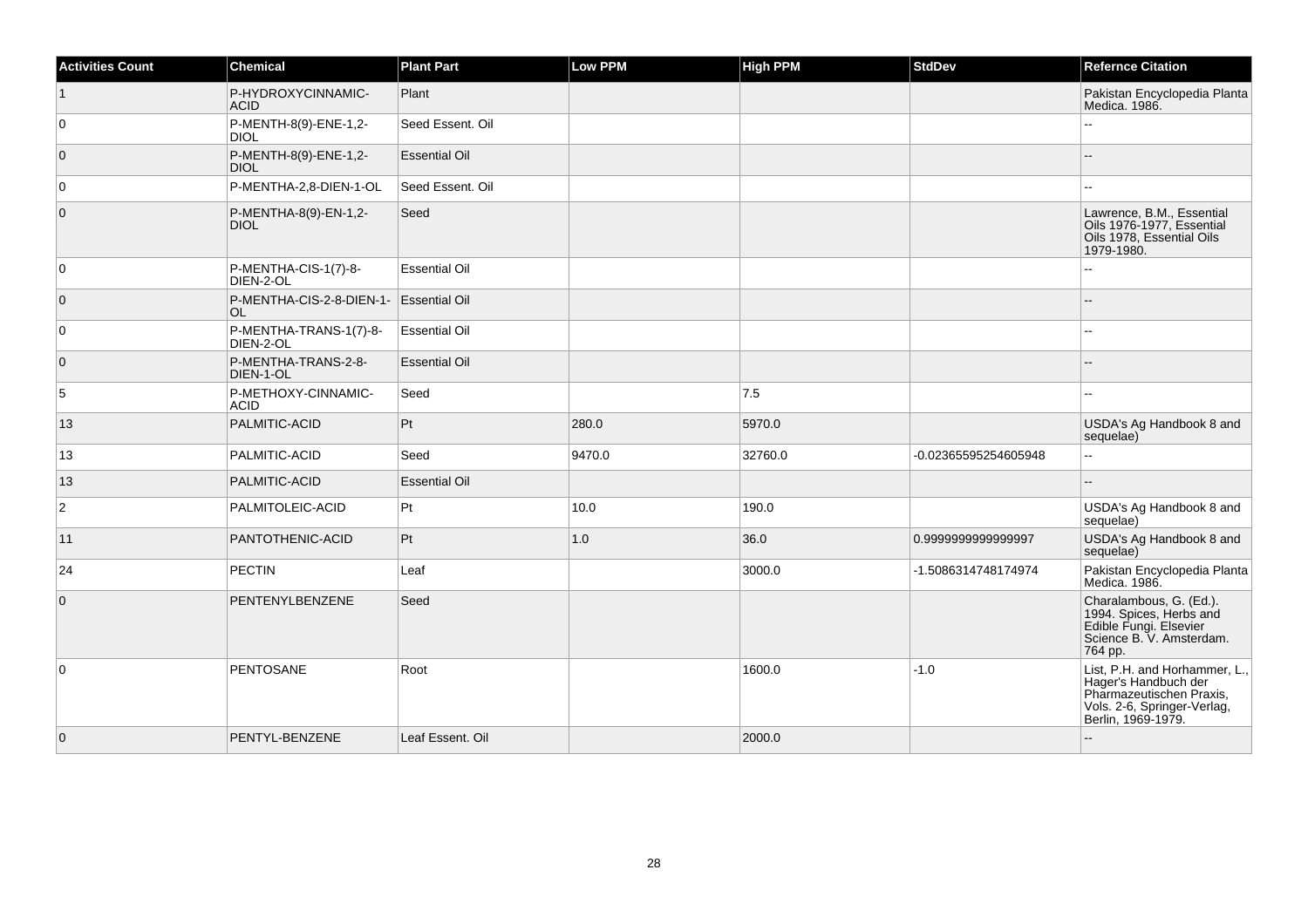| <b>Activities Count</b> | <b>Chemical</b>     | <b>Plant Part</b> | <b>Low PPM</b> | <b>High PPM</b> | <b>StdDev</b>       | <b>Refernce Citation</b>                                                                                                                 |
|-------------------------|---------------------|-------------------|----------------|-----------------|---------------------|------------------------------------------------------------------------------------------------------------------------------------------|
| $\overline{0}$          | PENTYL-BENZENE      | Seed              | 170.0          | 270.0           |                     | Charalambous, G. (Ed.).<br>1994. Spices, Herbs and<br>Edible Fungi. Elsevier<br>Science B. V. Amsterdam.<br>764 pp.                      |
| $\overline{0}$          | PENTYL-BENZENE      | Fruit Essent, Oil |                | 9000.0          |                     | $-$                                                                                                                                      |
| $\overline{0}$          | PENTYL-BENZENE      | Seed Essent. Oil  | 200.0          | 9000.0          |                     | ۵.                                                                                                                                       |
| 11                      | PERILLALDEHYDE      | Seed              |                | 1.0             | -0.8994543025293285 | L.                                                                                                                                       |
| 0                       | PEROXIDASE          | Plant             |                |                 |                     | Pakistan Encyclopedia Planta<br>Medica. 1986.                                                                                            |
| $\overline{0}$          | PETROSELINIC-ACID   | Seed              | 2400.0         | 657000.0        | 0.49703736353975286 | --                                                                                                                                       |
| 0                       | PETROSELINIC-ACID   | Seed Oil          |                |                 |                     | --                                                                                                                                       |
| $\overline{2}$          | <b>PHELLOPTERIN</b> | Leaf              |                |                 |                     |                                                                                                                                          |
| $\overline{7}$          | PHENYLALANINE       | Leaf              | 190.0          | 4105.0          | -1.592673637880879  | USDA's Ag Handbook 8 and<br>sequelae)                                                                                                    |
| $\vert 4 \vert$         | <b>PHOSPHORUS</b>   | Seed              | 980.0          | 6843.0          | 0.3936525339343855  | Ξ.                                                                                                                                       |
| 4                       | <b>PHOSPHORUS</b>   | Root              | 470.0          | 7900.0          | 0.7700033948467552  | USDA's Ag Handbook 8 and<br>sequelae)                                                                                                    |
| $\vert 4 \vert$         | <b>PHOSPHORUS</b>   | Pt                | 201.0          | 6849.0          | 1.363371911682067   | Ξ.                                                                                                                                       |
| 4                       | <b>PHOSPHORUS</b>   | Fruit             | 979.0          | 4660.0          | 0.4386018787156484  | Щ,                                                                                                                                       |
| $\overline{0}$          | <b>PHTHALIDES</b>   | Plant             |                |                 |                     | ۵.                                                                                                                                       |
| $\overline{2}$          | <b>PHYTOSTEROLS</b> | Seed              |                | 600.0           | -0.4861647488503628 | Spiller, G. A. 1996 (Spiller, G.<br>A. Ed. 1996. CRC Handbook<br>of Lipids in Human Nutrition.<br>CRC Press. Boca Raton, FL.<br>233 pp.) |
| $\vert$ 2               | <b>PHYTOSTEROLS</b> | Pt                | 60.0           | 1120.0          |                     |                                                                                                                                          |
| $\overline{0}$          | PINOCARVEOL         | Seed              |                |                 |                     | Charalambous, G. (Ed.).<br>1994. Spices, Herbs and<br>Edible Fungi. Elsevier<br>Science B. V. Amsterdam.<br>764 pp.                      |
| $\overline{0}$          | PINOCARVYL-ACETATE  | Seed              |                |                 |                     | Charalambous, G. (Ed.).<br>1994. Spices, Herbs and<br>Edible Fungi. Elsevier<br>Science B. V. Amsterdam.<br>764 pp.                      |
| $\overline{0}$          | PINOCARVYL-ACETATE  | Plant             |                |                 |                     |                                                                                                                                          |
| 10                      | <b>PIPERIDINE</b>   | Pt                |                | 1.0             |                     |                                                                                                                                          |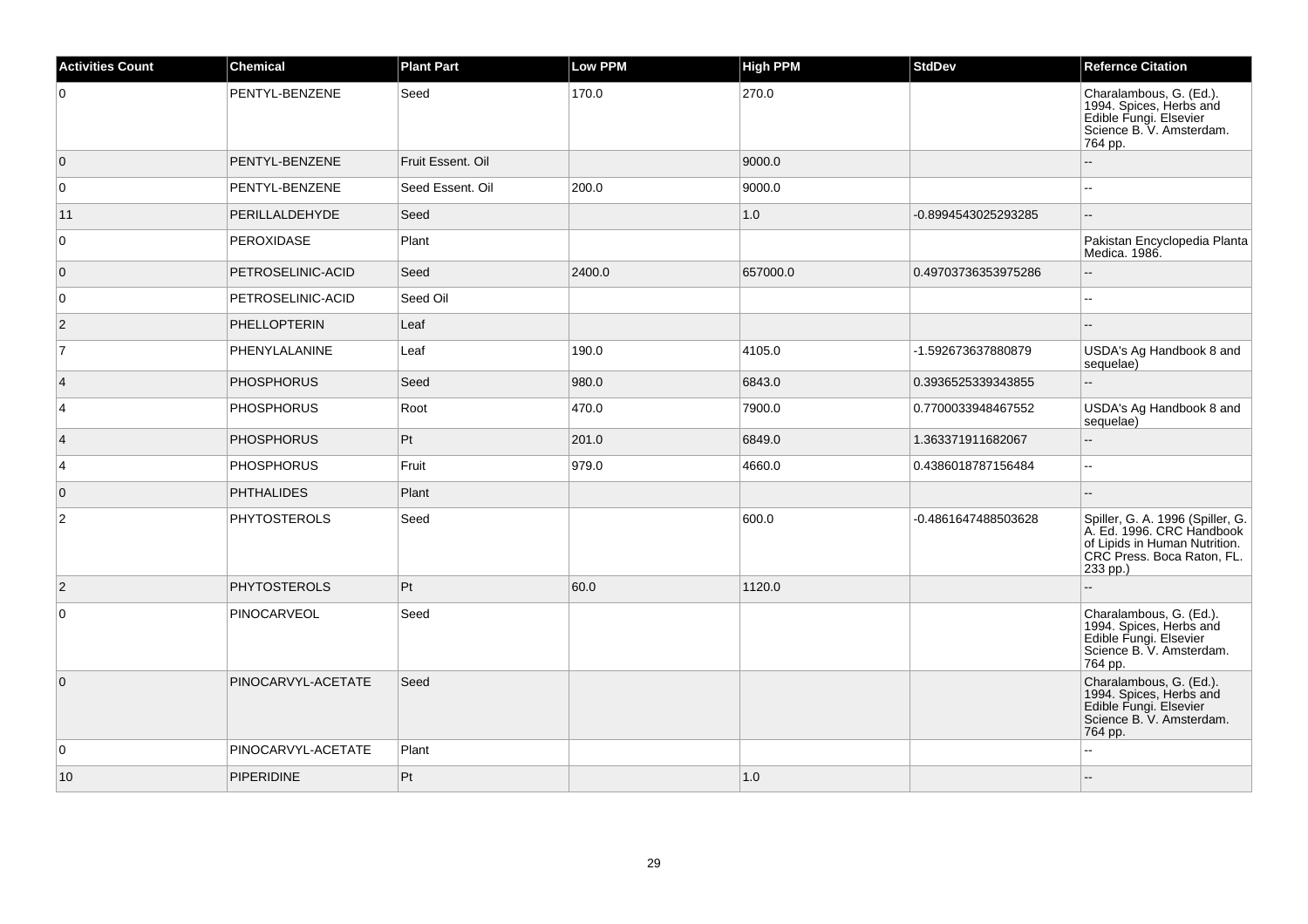| <b>Activities Count</b> | Chemical               | <b>Plant Part</b> | Low PPM  | <b>High PPM</b> | <b>StdDev</b>        | <b>Refernce Citation</b>                                                                                            |
|-------------------------|------------------------|-------------------|----------|-----------------|----------------------|---------------------------------------------------------------------------------------------------------------------|
| $\overline{7}$          | <b>PIPERITONE</b>      | Fruit             |          |                 |                      |                                                                                                                     |
| $\overline{7}$          | <b>PIPERITONE</b>      | Seed              |          |                 |                      | Charalambous, G. (Ed.).<br>1994. Spices, Herbs and<br>Edible Fungi. Elsevier<br>Science B. V. Amsterdam.<br>764 pp. |
| $\overline{7}$          | <b>PIPERITONE</b>      | Seed Essent. Oil  |          |                 |                      | Ξ.                                                                                                                  |
| $\overline{0}$          | <b>POLYACETYLENES</b>  | Root              |          |                 |                      |                                                                                                                     |
| 14                      | <b>POTASSIUM</b>       | Seed              | 1210.0   | 15330.0         | 0.24271923351356245  | $\mathbf{u}$                                                                                                        |
| 14                      | <b>POTASSIUM</b>       | Root              | 3900.0   | 56360.0         | 2.9714959220635757   | <b>ACTA AGRIC SCAND</b><br>SUPPL 22: 1980                                                                           |
| 14                      | <b>POTASSIUM</b>       | Pt                | 2689.0   | 57800.0         | 0.5197113646473143   | L.                                                                                                                  |
| 14                      | <b>POTASSIUM</b>       | Fruit             | 1210.0   | 5760.0          | -1.0755302557669684  | $-$                                                                                                                 |
| $\overline{0}$          | PROLINE                | Leaf              | 170.0    | 3208.0          | -1.1640243366273353  | USDA's Ag Handbook 8 and<br>sequelae)                                                                               |
| $\overline{2}$          | PROPIONALDEHYDE        | Leaf              | 3.0      | 1050.0          |                      | Lawrence, B.M., Essential<br>Oils 1976-1977, Essential<br>Oils 1978, Essential Oils<br>1979-1980.                   |
| $\overline{2}$          | <b>PROPIONALDEHYDE</b> | Shoot             |          |                 |                      |                                                                                                                     |
| $\overline{0}$          | PROPIONIC-ALDEHYDE     | Plant             |          |                 |                      | $\overline{a}$                                                                                                      |
| 0                       | <b>PROTEIN</b>         | Seed              | 170250.0 | 203385.0        | -0.27052219485106055 | USDA's Ag Handbook 8 and<br>sequelae)                                                                               |
| $\overline{0}$          | <b>PROTEIN</b>         | Pt                | 6030.0   | 194000.0        | 1.322882538071928    | ă.                                                                                                                  |
| 0                       | <b>PROTEIN</b>         | Fruit             | 35490.0  | 169000.0        | 0.7976429450050274   | 44                                                                                                                  |
| $\overline{0}$          | <b>PROTEIN</b>         | Leaf              | 7000.0   | 29000.0         | -1.824056037172258   | ш,                                                                                                                  |
| 43                      | PROTOCATECHUIC-ACID    | Plant             |          |                 |                      | Pakistan Encyclopedia Planta<br>Medica. 1986.                                                                       |
| 31                      | <b>PSORALEN</b>        | Seed              |          |                 |                      | $-$                                                                                                                 |
| 31                      | PSORALEN               | Leaf              |          | 0.0             | -0.7114864882774733  | ă.                                                                                                                  |
| 31                      | <b>PSORALEN</b>        | <b>Stem</b>       |          |                 |                      | $-$                                                                                                                 |
| 31                      | <b>PSORALEN</b>        | $ P_t $           | 0.0      | 0.15            |                      | $\overline{a}$                                                                                                      |
| 31                      | PSORALEN               | Plant             |          |                 |                      |                                                                                                                     |
| $\vert$ 4               | <b>PUFA</b>            | Pt                | 690.0    | 12875.0         |                      | USDA's Ag Handbook 8 and<br>sequelae)                                                                               |
| $\vert$ 1               | <b>PYRROLIDINE</b>     | <b>Stem</b>       |          | 0.4             |                      | $-$                                                                                                                 |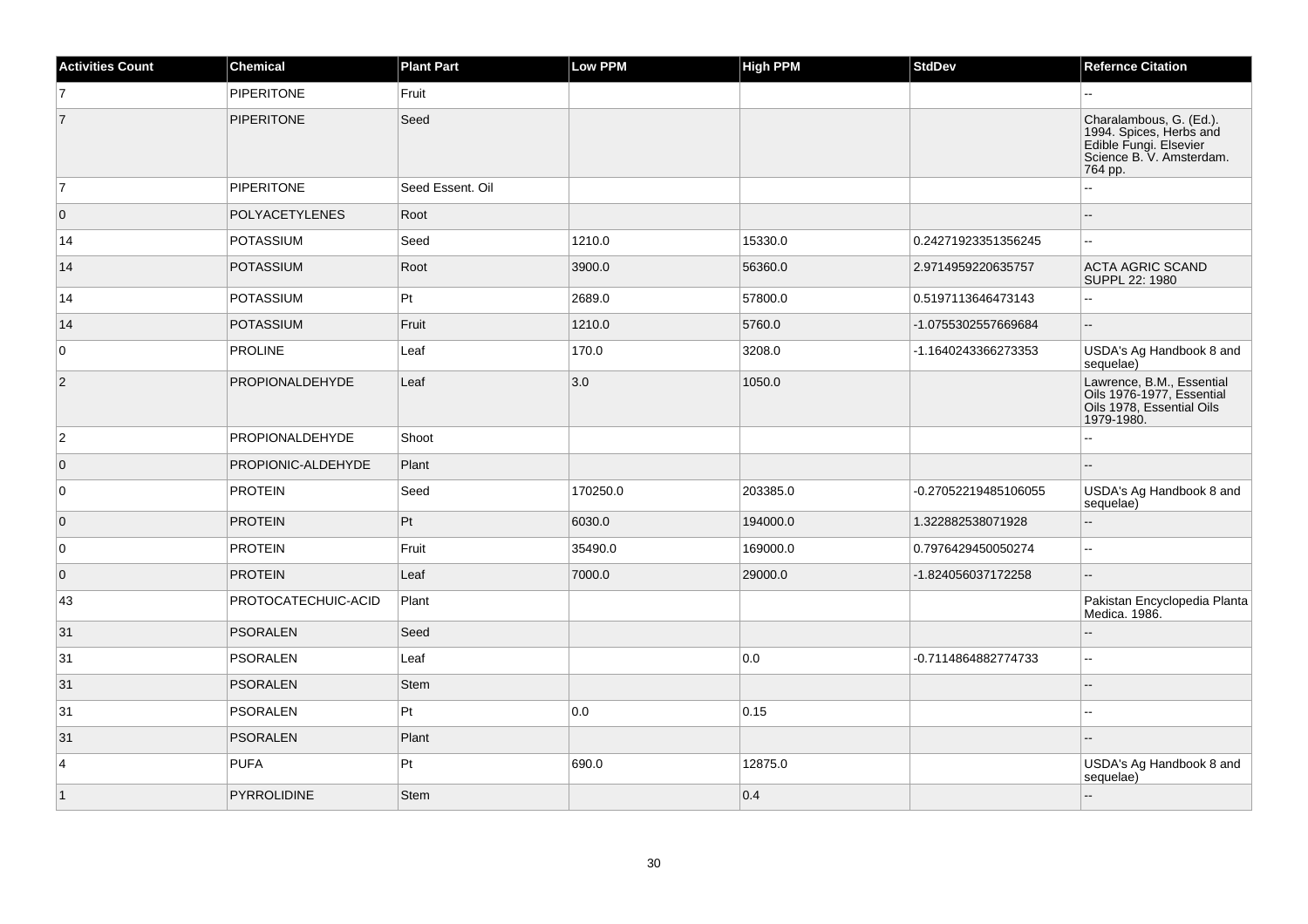| <b>Activities Count</b> | Chemical                                | <b>Plant Part</b> | Low PPM | <b>High PPM</b> | <b>StdDev</b>        | <b>Refernce Citation</b>                                                                          |
|-------------------------|-----------------------------------------|-------------------|---------|-----------------|----------------------|---------------------------------------------------------------------------------------------------|
| $\vert$ 1               | PYRROLIDINE                             | Pt                |         | 2.6             |                      |                                                                                                   |
| $\vert$ 1               | PYRUVIC-ACID                            | Shoot             |         |                 |                      |                                                                                                   |
| $\overline{1}$          | PYRUVIC-ACID                            | Plant             |         |                 |                      |                                                                                                   |
| 176                     | QUERCETIN                               | Pt                |         | 0.0             |                      | $- -$                                                                                             |
| $\overline{0}$          | QUERCETIN-3-0-<br><b>GALACTOSIDE</b>    | Plant             |         |                 |                      | ÷÷.                                                                                               |
| $\overline{0}$          | QUERCETIN-3-O-BETA-<br><b>GLUCOSIDE</b> | Plant             |         |                 |                      | Stitt, Paul. Why George<br>should eat broccoli.                                                   |
| $\overline{2}$          | QUERCETIN-3-O-<br><b>GALACTOSIDE</b>    | Plant             |         |                 |                      | Jim Duke's personal files.                                                                        |
| $\vert$ 1               | QUINIC-ACID                             | Root              |         |                 |                      |                                                                                                   |
| $\overline{1}$          | QUINIC-ACID                             | Pt                |         |                 |                      |                                                                                                   |
| $\overline{0}$          | <b>RESINIC-ACID</b>                     | Seed              | 16800.0 | 19600.0         | 1.0                  | Wealth of India.                                                                                  |
| 15                      | <b>RIBOFLAVIN</b>                       | Pt                | 0.0     | 34.0            | 1.3317125985137388   | ц.                                                                                                |
| 15                      | <b>RIBOFLAVIN</b>                       | Seed              | 0.1     | 0.6             | -1.1207183689683347  | Pedersen, M. 1987.<br>Nutritional Herbology.<br>Pederson Publishing.<br>Bountiful, Utah. 377 pp.  |
| 15                      | <b>RIBOFLAVIN</b>                       | Fruit             | 0.1     | 0.6             | -0.9443248460470646  | L.                                                                                                |
| $\overline{0}$          | <b>RUBIDIUM</b>                         | Root              | 0.24    | 9.0             | -0.5466190454002584  | <b>ACTA AGRIC SCAND</b><br>SUPPL 22: 1980                                                         |
| $\overline{0}$          | <b>RUTARETIN</b>                        | Seed              |         | 10.0            |                      | шш.                                                                                               |
| 87                      | <b>RUTIN</b>                            | Shoot             |         | 170.0           | -0.5604271785023887  | ۵.                                                                                                |
| 87                      | <b>RUTIN</b>                            | Plant             |         | 170.0           | -0.6792061954574901  | шш.                                                                                               |
| $\overline{0}$          | S-METHYL-METHIONINE                     | <b>Stem</b>       |         | 96.0            |                      |                                                                                                   |
| $\overline{0}$          | S-METHYL-METHIONINE                     | Plant             |         |                 |                      | Pakistan Encyclopedia Planta<br>Medica. 1986.                                                     |
| 5                       | <b>SABINENE</b>                         | Seed              |         |                 |                      | Lawrence, B.M., Essential<br>Oils 1976-1977, Essential<br>Oils 1978, Essential Oils<br>1979-1980. |
| 5                       | <b>SABINENE</b>                         | Leaf Essent. Oil  |         |                 |                      | Ξ.                                                                                                |
| 5                       | <b>SABINENE</b>                         | Seed Essent. Oil  |         | 7600.0          | -0.46016340929144367 | $- -$                                                                                             |
| $\overline{7}$          | <b>SALICYLATES</b>                      | Seed              |         | 100.0           | 0.19635197050159953  | 44                                                                                                |
| $\vert$ 7               | <b>SALICYLATES</b>                      | Pt                |         | 0.0             |                      | --                                                                                                |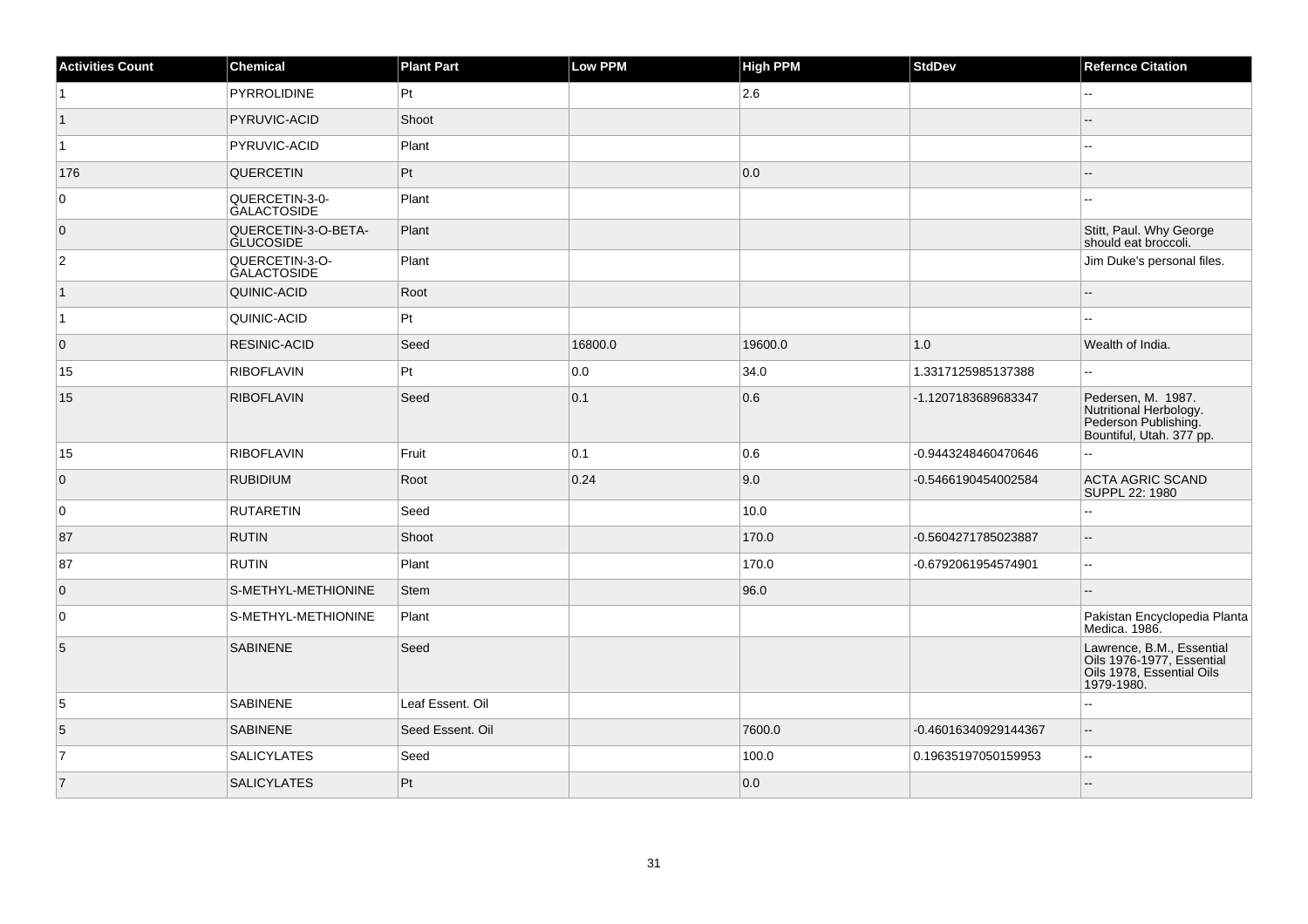| <b>Activities Count</b> | Chemical            | <b>Plant Part</b>    | <b>Low PPM</b> | <b>High PPM</b> | <b>StdDev</b> | <b>Refernce Citation</b>                                                                                      |
|-------------------------|---------------------|----------------------|----------------|-----------------|---------------|---------------------------------------------------------------------------------------------------------------|
| $ 2\rangle$             | SANTALOL            | Seed                 | 874.0          | 1150.0          |               | Lawrence, B.M., Essential<br>Oils 1976-1977, Essential<br>Oils 1978, Essential Oils<br>1979-1980.             |
| 22                      | <b>SCOPARONE</b>    | Leaf                 |                |                 |               |                                                                                                               |
| 44                      | <b>SCOPOLETIN</b>   | Plant                |                |                 |               | Щ,                                                                                                            |
| 44                      | <b>SCOPOLETIN</b>   | Leaf                 |                |                 |               | ш,                                                                                                            |
| 3                       | <b>SCOPOLIN</b>     | Leaf                 |                |                 |               | $\sim$ $\sim$                                                                                                 |
| $\mathbf{1}$            | <b>SEDANENOLIDE</b> | Seed                 | 90.0           | 900.0           |               |                                                                                                               |
| $\vert$ 1               | SEDANENOLIDE        | Seed Essent. Oil     |                |                 |               | --                                                                                                            |
| $\overline{0}$          | SEDANOIC-ACID       | Plant                |                |                 |               | $-$                                                                                                           |
| 0                       | SEDANOIC-ACID       | <b>Essential Oil</b> |                |                 |               | ۵.                                                                                                            |
| $\overline{0}$          | SEDANOIC-ACID       | Seed                 | 100.0          | 150.0           |               | Bisset, N.G., ed. 1994.<br>Herbal Drugs and<br>Phytopharmaceuticals. CRC<br>Press. Boca Raton, FL. 566<br>pp. |
| 0                       | SEDANOIC-ALDEHYDE   | Plant                |                |                 |               | 44                                                                                                            |
| $\overline{0}$          | SEDANOIC-ANHYDRIDE  | Seed Essent. Oil     | 79000.0        | 80000.0         |               | $-$                                                                                                           |
| 0                       | SEDANOIC-ANHYDRIDE  | <b>Essential Oil</b> | 30000.0        | 80000.0         |               | 44                                                                                                            |
| $\overline{0}$          | SEDANOLIC-ACID      | <b>Essential Oil</b> |                |                 |               |                                                                                                               |
| 3                       | <b>SEDANOLIDE</b>   | <b>Essential Oil</b> |                |                 |               | Щ,                                                                                                            |
| $\vert$ 3               | <b>SEDANOLIDE</b>   | Seed                 | 435.0          | 900.0           |               | $\overline{a}$                                                                                                |
| 3                       | <b>SEDANOLIDE</b>   | Seed Essent. Oil     |                |                 |               | Ξ.                                                                                                            |
| $\overline{0}$          | <b>SEDANOLINE</b>   | Plant                |                |                 |               | --                                                                                                            |
| 0                       | SEDANONIC-ALDEHYDE  | Shoot                |                |                 |               | ۵.                                                                                                            |
| $\overline{0}$          | SEDANONIC-ANHYDRIDE | Seed                 | 95.0           | 150.0           |               | Wealth of India.                                                                                              |
| $\overline{0}$          | SEDANONIC-ANHYDRIDE | Seed Essent. Oil     | 30000.0        | 80000.0         |               | ۵.                                                                                                            |
| $\overline{0}$          | SEDANONIC-ANHYDRIDE | Leaf                 | 570.0          | 15750.0         |               | Lawrence, B.M., Essential<br>Oils 1976-1977, Essential<br>Oils 1978, Essential Oils<br>1979-1980.             |
| $\overline{0}$          | <b>SELANOLIDE</b>   | Plant                |                |                 |               | Pakistan Encyclopedia Planta<br>Medica. 1986.                                                                 |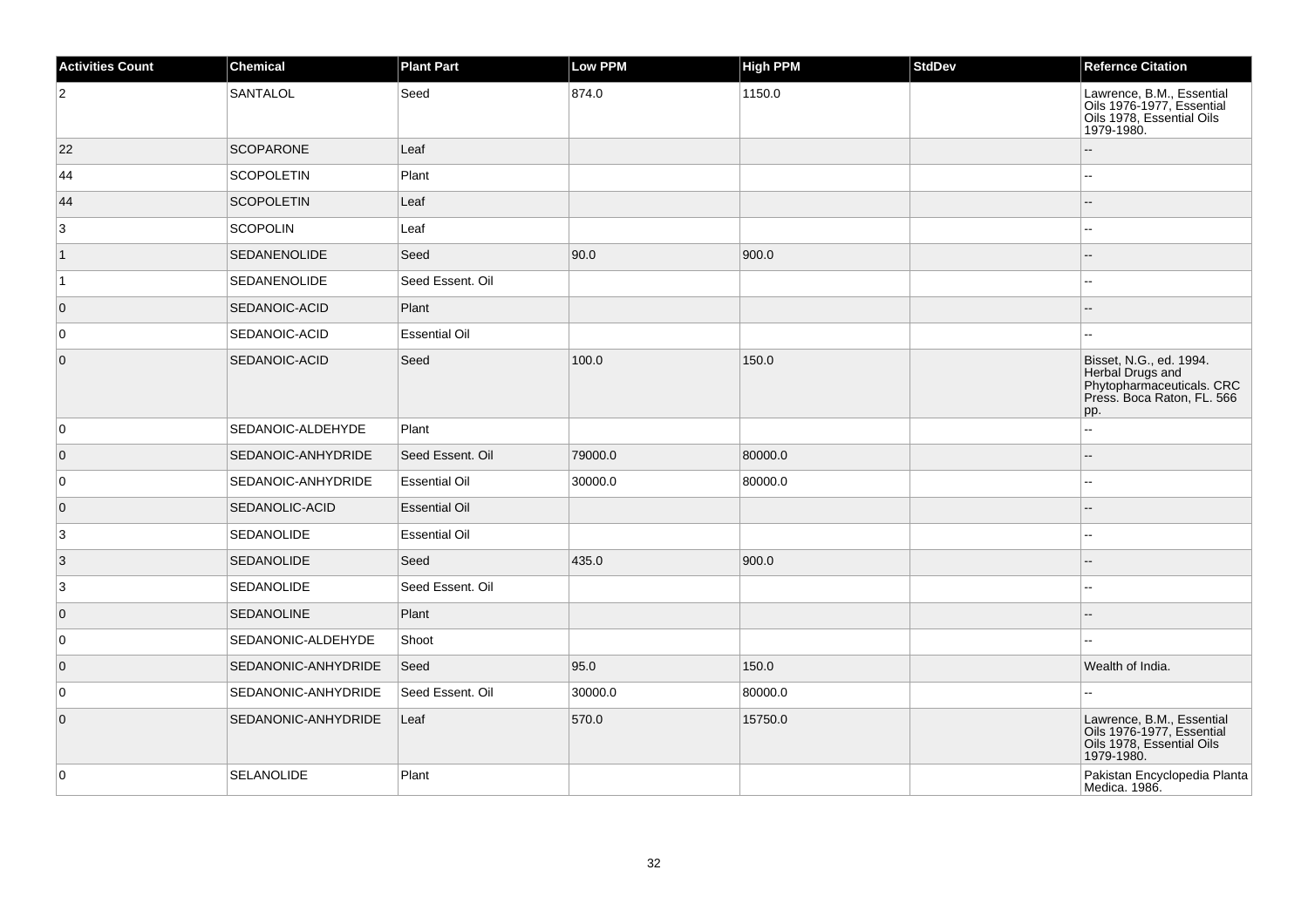| <b>Activities Count</b> | Chemical            | <b>Plant Part</b> | <b>Low PPM</b> | <b>High PPM</b> | <b>StdDev</b>        | <b>Refernce Citation</b>                                                                                                                 |
|-------------------------|---------------------|-------------------|----------------|-----------------|----------------------|------------------------------------------------------------------------------------------------------------------------------------------|
| 60                      | <b>SELENIUM</b>     | Seed              |                | 0.2             | -0.26179413521870387 | Pedersen, M. 1987.<br>Nutritional Herbology.<br>Pederson Publishing.<br>Bountiful, Utah. 377 pp.                                         |
| 60                      | <b>SELENIUM</b>     | Fruit             |                | 0.2             | -0.3365919582076448  | Ξ.                                                                                                                                       |
| 60                      | <b>SELENIUM</b>     | Root              |                | 0.002           | -0.3623106990048751  | <b>ACTA AGRIC SCAND</b><br>SUPPL 22: 1980                                                                                                |
| 0                       | <b>SENKYUNOLIDE</b> | Root              | 30.0           | 240.0           | 1.0                  | --                                                                                                                                       |
| $\vert$ 1               | SENKYUNOLIDE-J      | Seed              |                |                 |                      |                                                                                                                                          |
| $\vert$ 1               | SENKYUNOLIDE-N      | Seed              |                |                 |                      | $\sim$                                                                                                                                   |
| $\vert$ 1               | <b>SERINE</b>       | Pt                | 200.0          | 4105.0          |                      | USDA's Ag Handbook 8 and<br>sequelae)                                                                                                    |
| $\vert$ 1               | <b>SERINE</b>       | Shoot             |                |                 |                      |                                                                                                                                          |
| $\overline{0}$          | <b>SESALIN</b>      | Seed              |                |                 |                      | $\sim$                                                                                                                                   |
| $\mathbf{3}$            | <b>SESELIN</b>      | Seed              |                |                 |                      |                                                                                                                                          |
| $\overline{0}$          | <b>SFA</b>          | Pt                | 370.0          | 6900.0          |                      | USDA's Ag Handbook 8 and<br>sequelae)                                                                                                    |
| 14                      | SHIKIMIC-ACID       | Root              |                |                 |                      |                                                                                                                                          |
| $\overline{4}$          | <b>SILICON</b>      | Root              |                | 2.0             | -0.33371737669722845 | <b>ACTA AGRIC SCAND</b><br>SUPPL 22: 1980                                                                                                |
| $\overline{4}$          | <b>SILICON</b>      | Fruit             | 1.0            | 4.5             | -0.5938225414098025  |                                                                                                                                          |
| $\boldsymbol{9}$        | SINAPIC-ACID        | Plant             |                |                 |                      | Pakistan Encyclopedia Planta<br>Medica. 1986.                                                                                            |
| $\overline{1}$          | SODIUM              | Fruit             | 445.0          | 2120.0          | 0.01708643261806833  |                                                                                                                                          |
| $\vert$ 1               | <b>SODIUM</b>       | Seed              | 445.0          | 2120.0          | 2.6496100162265814   | Ξ.                                                                                                                                       |
| $\vert$ 1               | SODIUM              | Pt                | 774.0          | 17135.0         | 1.413860124765121    | Ξ.                                                                                                                                       |
| $\overline{0}$          | <b>SPINOSTEROL</b>  | Plant             |                |                 |                      | Pakistan Encyclopedia Planta<br>Medica. 1986.                                                                                            |
| 8                       | STEARIC-ACID        | Seed              | 3100.0         | 5000.0          | -0.456907018776356   | USDA's Ag Handbook 8 and<br>sequelae)                                                                                                    |
| $\boldsymbol{8}$        | STEARIC-ACID        | Pt                | 30.0           | 560.0           |                      | USDA's Ag Handbook 8 and<br>sequelae)                                                                                                    |
| 12                      | <b>STIGMASTEROL</b> | Seed              |                | 300.0           | -0.1490513045808515  | Spiller, G. A. 1996 (Spiller, G.<br>A. Ed. 1996. CRC Handbook<br>of Lipids in Human Nutrition.<br>CRC Press. Boca Raton, FL.<br>233 pp.) |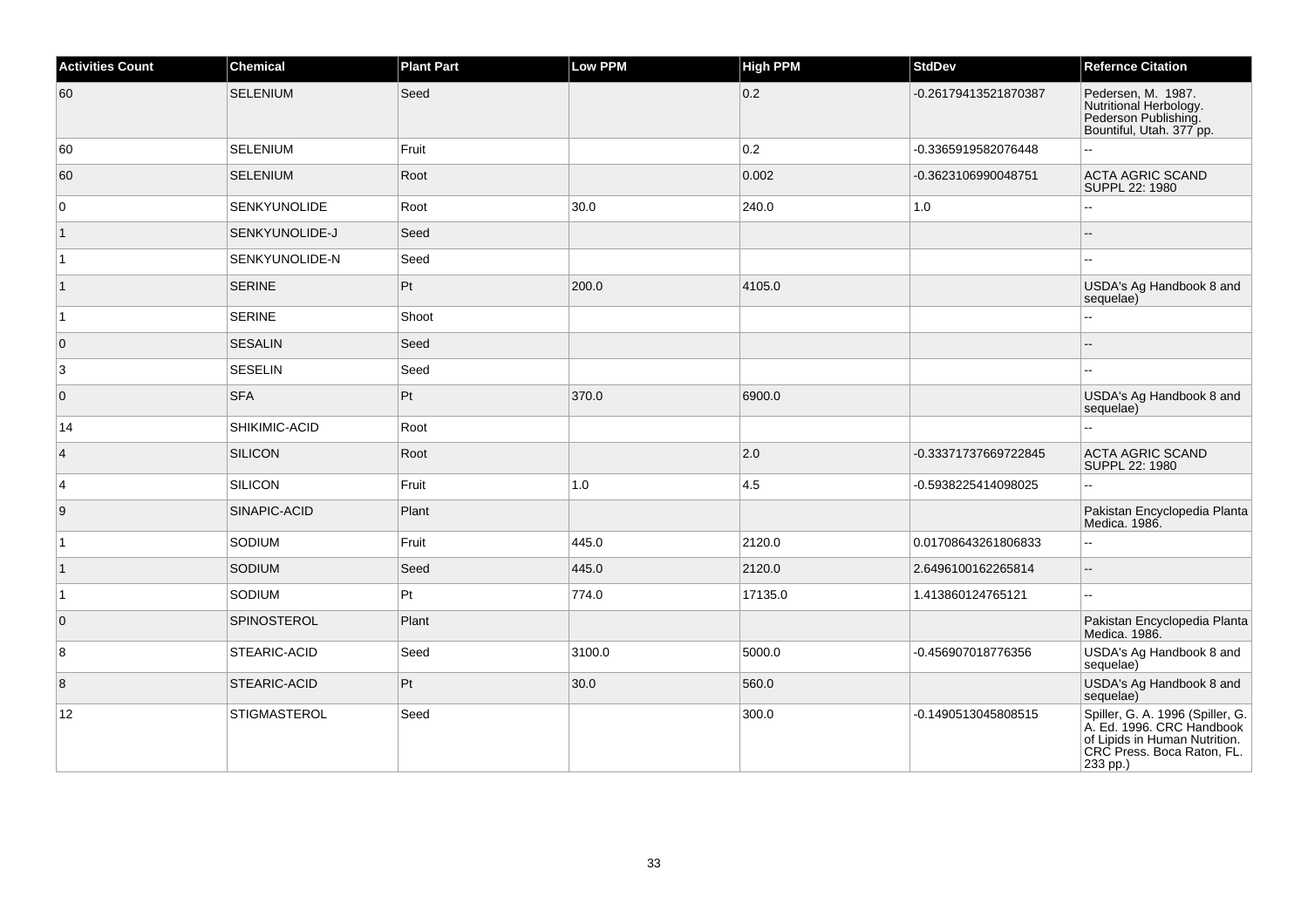| <b>Activities Count</b> | <b>Chemical</b>                 | <b>Plant Part</b> | Low PPM | <b>High PPM</b> | <b>StdDev</b>       | <b>Refernce Citation</b>                                                                                                                 |
|-------------------------|---------------------------------|-------------------|---------|-----------------|---------------------|------------------------------------------------------------------------------------------------------------------------------------------|
| 12                      | <b>STIGMASTEROL</b>             | Pt                |         | 30.0            |                     | Spiller, G. A. 1996 (Spiller, G.<br>A. Ed. 1996. CRC Handbook<br>of Lipids in Human Nutrition.<br>CRC Press. Boca Raton, FL.<br>233 pp.) |
| 17                      | SUCCINIC-ACID                   | Root              |         |                 |                     |                                                                                                                                          |
| 7                       | SUCCINIC-ACID                   | Pt                |         |                 |                     |                                                                                                                                          |
| $\overline{0}$          | SUCCINIC-ACID-<br>DEHYDROGENASE | Plant             |         |                 |                     | Pakistan Encyclopedia Planta<br>Medica. 1986.                                                                                            |
| 14                      | <b>SUCROSE</b>                  | Plant             |         |                 |                     | ÷.                                                                                                                                       |
| 14                      | <b>SUCROSE</b>                  | Shoot             |         |                 |                     | ۵.                                                                                                                                       |
| $\overline{0}$          | <b>SUGARS</b>                   | Fruit             | 14700.0 | 70000.0         | -0.5952549612598248 | $\overline{a}$                                                                                                                           |
| $\overline{0}$          | <b>SUGARS</b>                   | Seed              | 14700.0 | 70000.0         | 0.3785467314953305  | Pedersen, M. 1987.<br>Nutritional Herbology.<br>Pederson Publishing.<br>Bountiful, Utah. 377 pp.                                         |
| 14                      | <b>SULFUR</b>                   | Root              | 100.0   | 1000.0          | -0.5087729499120315 | <b>ACTA AGRIC SCAND</b><br>SUPPL 22: 1980                                                                                                |
| 6                       | TARTARIC-ACID                   | Pt                |         |                 |                     | L.                                                                                                                                       |
| 6                       | <b>TARTARIC-ACID</b>            | Root              |         |                 |                     | $\overline{a}$                                                                                                                           |
| 23                      | TERPINEN-4-OL                   | Seed              | 1.0     | 1400.0          | 0.06885583974834963 | $\mathbf{u}$                                                                                                                             |
| 23                      | TERPINEN-4-OL                   | Leaf Essent. Oil  |         | 1000.0          | -0.5406868834711872 | $\overline{\phantom{a}}$                                                                                                                 |
| 0                       | <b>TERPINENE</b>                | Seed Essent. Oil  |         |                 |                     |                                                                                                                                          |
| $\overline{2}$          | TERPINEOL-ACETATE               | Shoot             |         |                 |                     |                                                                                                                                          |
| 0                       | <b>TERPINEOL-PROPIONATE</b>     | Shoot             |         |                 |                     |                                                                                                                                          |
| $\overline{0}$          | <b>TERPINEOLENE</b>             | Root Essent. Oil  |         | 33000.0         |                     |                                                                                                                                          |
| 9                       | <b>TERPINOLENE</b>              | Root Essent, Oil  |         | 33000.0         | -0.6841134180353257 | $\mathbf{u}$                                                                                                                             |
| 9                       | <b>TERPINOLENE</b>              | Seed Essent. Oil  |         | 2000.0          | -0.6238102957663303 | н.                                                                                                                                       |
| 9                       | <b>TERPINOLENE</b>              | Leaf Essent. Oil  |         | 2000.0          | -0.5940205732207128 | $\mathbf{u}$                                                                                                                             |
| 9                       | <b>TERPINOLENE</b>              | Fruit Essent. Oil |         | 2000.0          | -0.6853536216871218 | Щ.                                                                                                                                       |
| 0                       | <b>TETRAHYDROPHTHALIDE</b>      | Seed              |         |                 |                     | Charalambous, G. (Ed.).<br>1994. Spices, Herbs and<br>Edible Fungi. Elsevier<br>Science B. V. Amsterdam.<br>764 pp.                      |
| 31                      | <b>THIAMIN</b>                  | Pt                | 0.0     | 10.0            | 1.2611720796963626  | ÷.                                                                                                                                       |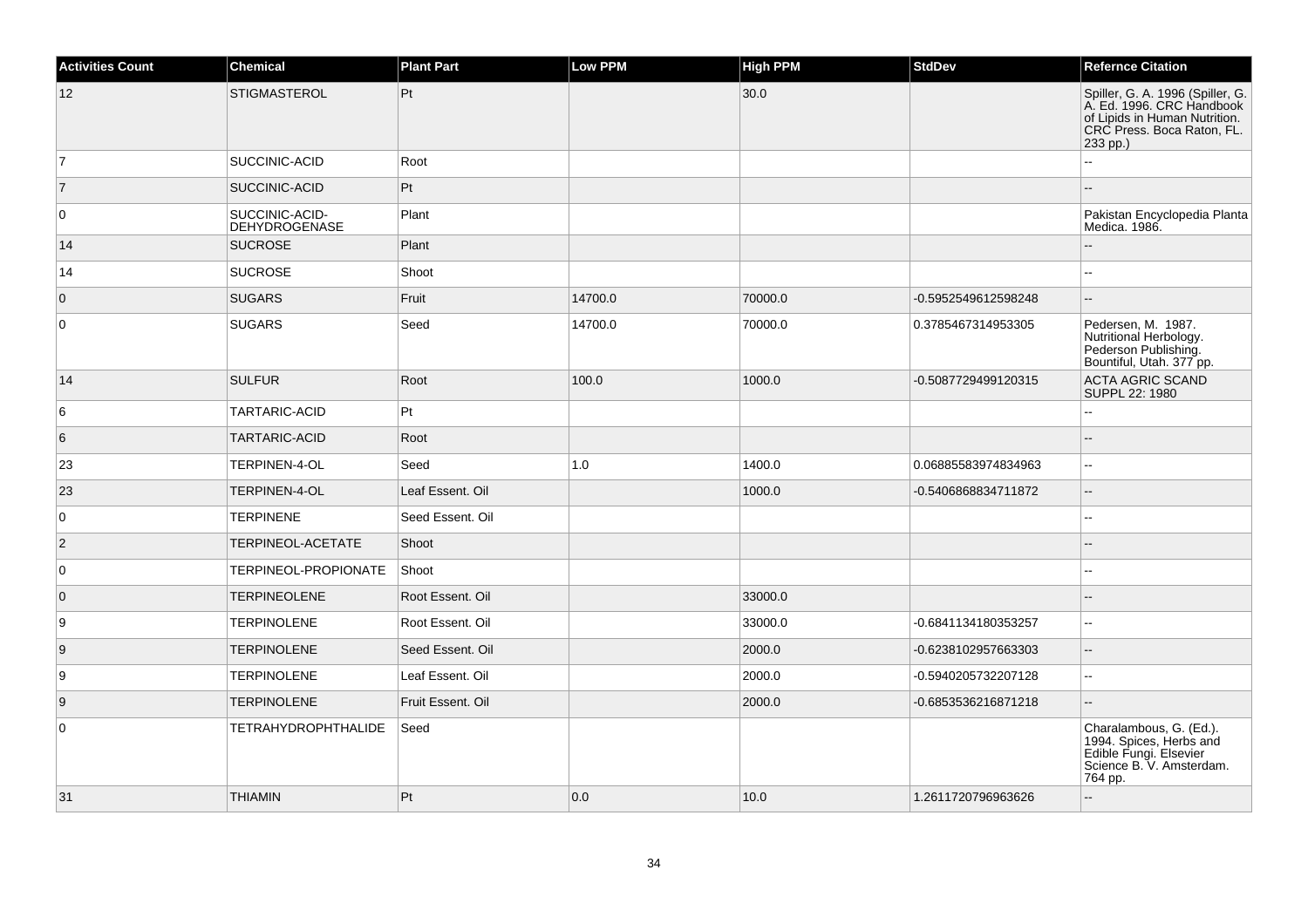| <b>Activities Count</b> | <b>Chemical</b>                           | <b>Plant Part</b>    | <b>Low PPM</b> | <b>High PPM</b> | <b>StdDev</b>        | <b>Refernce Citation</b>                                                                                            |
|-------------------------|-------------------------------------------|----------------------|----------------|-----------------|----------------------|---------------------------------------------------------------------------------------------------------------------|
| $\mathbf 0$             | <b>THIAMINE</b>                           | Fruit                | 0.3            | $1.2$           | -1.081392271586632   | $\overline{\phantom{a}}$                                                                                            |
| $\vert 4 \vert$         | <b>THREONINE</b>                          | Pt                   | 190.0          | 4105.0          |                      | USDA's Ag Handbook 8 and<br>sequelae)                                                                               |
| 71                      | <b>THYMOL</b>                             | Seed Essent. Oil     |                | 1700.0          | -0.683300111818577   | u.                                                                                                                  |
| 71                      | <b>THYMOL</b>                             | Plant                |                |                 |                      |                                                                                                                     |
| 71                      | <b>THYMOL</b>                             | Seed                 |                |                 |                      | Charalambous, G. (Ed.).<br>1994. Spices, Herbs and<br>Edible Fungi. Elsevier<br>Science B. V. Amsterdam.<br>764 pp. |
| $\vert$ 1               | <b>TIGLIC-ACID</b>                        | Plant                |                |                 |                      |                                                                                                                     |
| 0                       | <b>TOLUIDINE</b>                          | Stem                 |                | $1.1$           |                      |                                                                                                                     |
| $\overline{0}$          | <b>TOLUIDINE</b>                          | Pt                   |                | $1.1$           |                      |                                                                                                                     |
| 0                       | <b>TRANS-1,2-</b><br><b>EPOXYLIMONENE</b> | Seed                 |                | 1.0             |                      | Lawrence, B.M., Essential<br>Oils 1976-1977, Essential<br>Oils 1978, Essential Oils<br>1979-1980.                   |
| $\vert$ 1               | TRANS-2-HEXENOL                           | <b>Essential Oil</b> |                |                 |                      | Lawrence, B.M., Essential<br>Oils 1976-1977, Essential<br>Oils 1978, Essential Oils<br>1979-1980.                   |
| 0                       | TRANS-3-HEXENOL                           | <b>Essential Oil</b> |                |                 |                      | Ξ.                                                                                                                  |
| 8                       | TRANS-ANETHOLE                            | Plant                |                | 1.0             | -0.45718340800114365 | Lawrence, B.M., Essential<br>Oils 1976-1977, Essential<br>Oils 1978, Essential Oils<br>1979-1980.                   |
| 0                       | TRANS-BETA-OCIMENE                        | Seed Essent. Oil     |                |                 |                      |                                                                                                                     |
| $\vert$ 1               | TRANS-CARVEOL                             | Seed Essent. Oil     |                | 1000.0          |                      |                                                                                                                     |
| $\vert$ 1               | TRANS-CARVEOL                             | <b>Essential Oil</b> |                |                 |                      |                                                                                                                     |
| $\vert$ 1               | TRANS-CARVEOL                             | Fruit Essent. Oil    |                | 1000.0          | 1.0                  |                                                                                                                     |
| $\mathbf 0$             | TRANS-CARVYL-ACETATE                      | Plant                |                | 1.0             |                      | Lawrence, B.M., Essential<br>Oils 1976-1977, Essential<br>Oils 1978, Essential Oils<br>1979-1980.                   |
| $\overline{0}$          | TRANS-<br><b>DIHYDROCARVONE</b>           | Seed Essent. Oil     |                | 14000.0         |                      |                                                                                                                     |
| $\mathbf 0$             | TRANS-DIHYROCARVONE                       | Fruit Essent. Oil    |                | 14000.0         |                      |                                                                                                                     |
| $\overline{0}$          | TRANS-FARNESENE                           | <b>Essential Oil</b> |                |                 |                      |                                                                                                                     |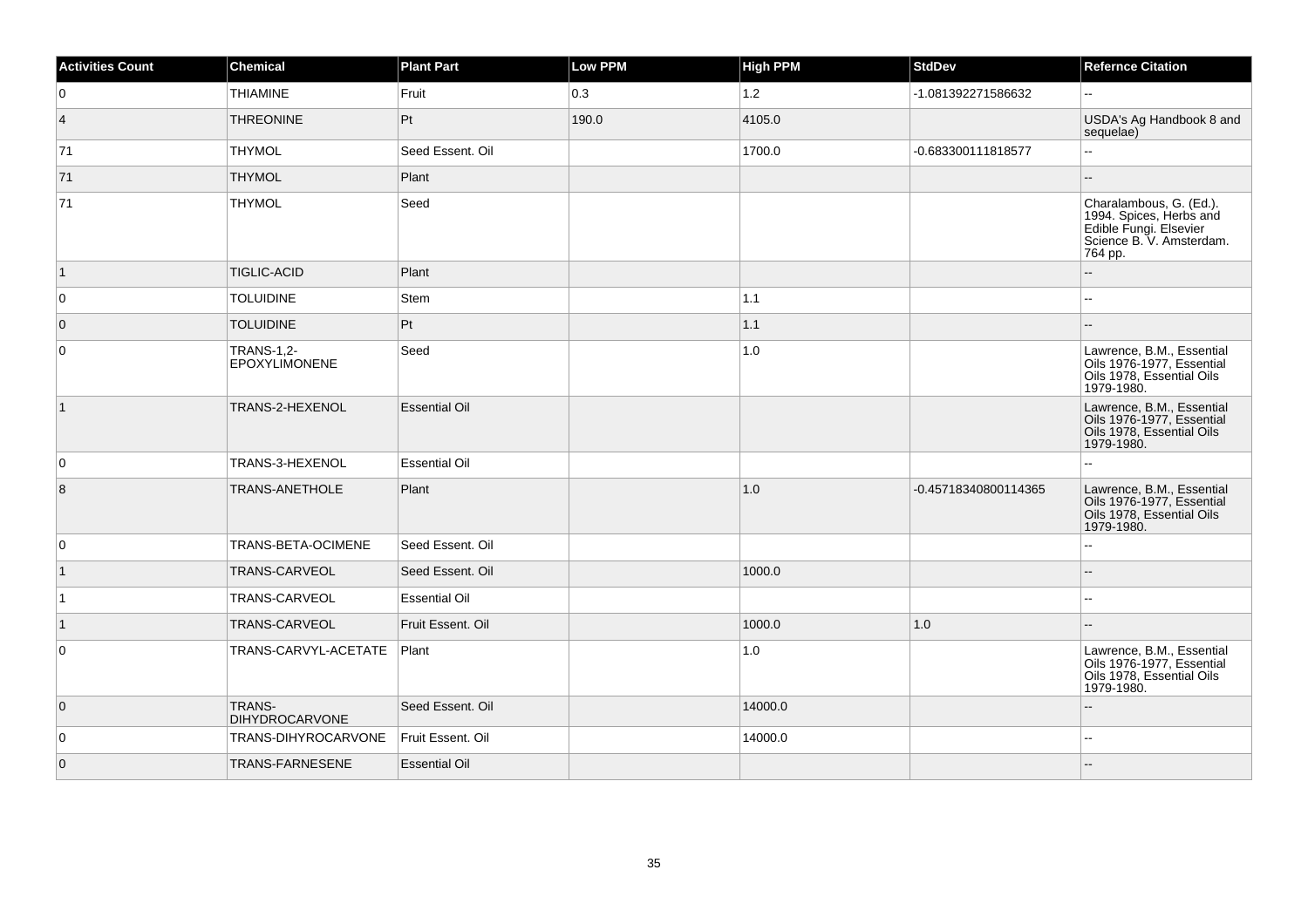| <b>Activities Count</b> | <b>Chemical</b>                     | <b>Plant Part</b> | Low PPM | <b>High PPM</b> | <b>StdDev</b> | <b>Refernce Citation</b>                                                                          |
|-------------------------|-------------------------------------|-------------------|---------|-----------------|---------------|---------------------------------------------------------------------------------------------------|
| 0                       | TRANS-LIMONENE-OXIDE                | Seed              |         |                 |               | Lawrence, B.M., Essential<br>Oils 1976-1977, Essential<br>Oils 1978, Essential Oils<br>1979-1980. |
| $\overline{0}$          | <b>TRANS-OCIMENE</b>                | Root Essent. Oil  |         | 201000.0        |               |                                                                                                   |
| 0                       | TRANS-OCIMENE                       | Seed Essent. Oil  |         | 3000.0          |               | Ξ.                                                                                                |
| $\overline{0}$          | <b>TRANS-OCIMENE</b>                | Leaf Essent. Oil  |         | 20000.0         |               | --                                                                                                |
| 0                       | TRANS-OCIMENE                       | Fruit Essent. Oil |         | 3000.0          |               | Ξ.                                                                                                |
| $\overline{0}$          | <b>TRANS-OCIMENE</b>                | Leaf              |         |                 |               | $-$                                                                                               |
| 0                       | <b>TRANS-OCIMENE</b>                | Et                |         | 67000.0         |               | --                                                                                                |
| $\overline{0}$          | <b>TRANS-OCIMENE</b>                | Stem Essent. Oil  |         | 67000.0         |               |                                                                                                   |
| 0                       | TRANS-P-MENTHA-1(7),8-<br>DIEN-2-OL | Seed              |         |                 |               | Lawrence, B.M., Essential<br>Oils 1976-1977, Essential<br>Oils 1978, Essential Oils<br>1979-1980. |
| $\overline{0}$          | TRANS-P-MENTHA-2,8-<br>DIEN-1-OL    | Seed              |         |                 |               | Lawrence, B.M., Essential<br>Oils 1976-1977, Essential<br>Oils 1978, Essential Oils<br>1979-1980. |
| 0                       | TRIMETHYL-PSORALEN                  | Plant             |         |                 |               | ă.                                                                                                |
| 29                      | <b>TRYPTOPHAN</b>                   | Pt                | 90.0    | 1865.0          |               | USDA's Ag Handbook 8 and<br>sequelae)                                                             |
| 8                       | <b>TYROSINE</b>                     | Pt                | 90.0    | 1865.0          |               | USDA's Ag Handbook 8 and<br>sequelae)                                                             |
| 22                      | <b>UMBELLIFERONE</b>                | Seed              |         |                 |               | $\overline{a}$                                                                                    |
| $\mathbf 0$             | UNDECAN-1-AL                        | Shoot             |         |                 |               |                                                                                                   |
| $\overline{2}$          | <b>UNDECANAL</b>                    | Leaf              |         |                 |               | Lawrence, B.M., Essential<br>Oils 1976-1977, Essential<br>Oils 1978, Essential Oils<br>1979-1980. |
| $\vert$ 1               | <b>URANIUM</b>                      | Root              |         | 0.09            | $-1.0$        | ۵.                                                                                                |
| $\overline{0}$          | <b>URONIC-ACID</b>                  | Root              |         |                 |               |                                                                                                   |
| 9                       | <b>VALERIC-ACID</b>                 | Flower            |         |                 |               | Lawrence, B.M., Essential<br>Oils 1976-1977, Essential<br>Oils 1978, Essential Oils<br>1979-1980. |
| 3                       | <b>VALINE</b>                       | Shoot             |         |                 |               | Ξ.                                                                                                |
| $\mathbf{3}$            | <b>VALINE</b>                       | Pt                | 260.0   | 5600.0          |               | USDA's Ag Handbook 8 and<br>sequelae)                                                             |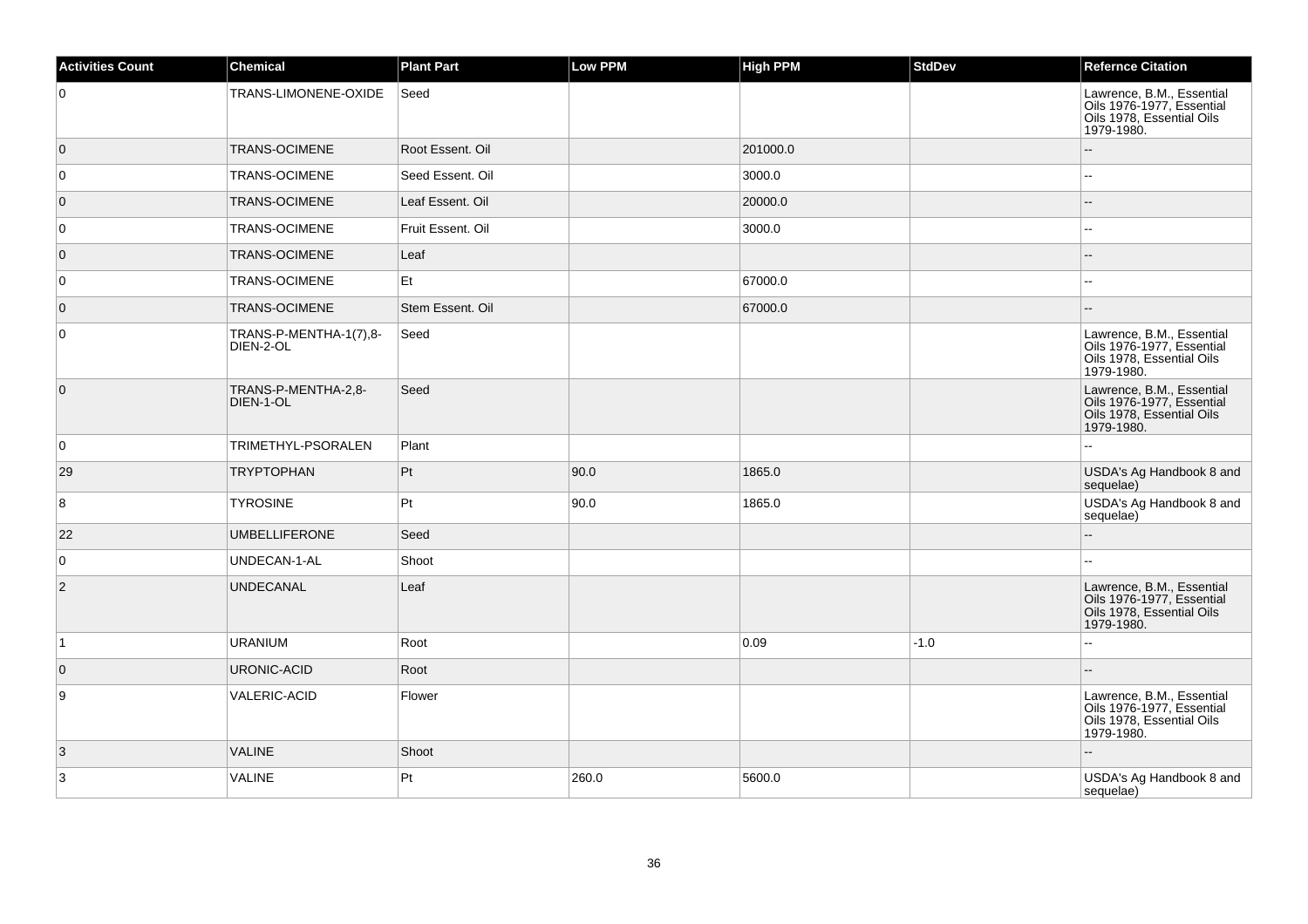| <b>Activities Count</b> | Chemical               | <b>Plant Part</b> | Low PPM  | <b>High PPM</b> | <b>StdDev</b>       | <b>Refernce Citation</b>                                                                                            |
|-------------------------|------------------------|-------------------|----------|-----------------|---------------------|---------------------------------------------------------------------------------------------------------------------|
| $\overline{0}$          | <b>VELLEIN</b>         | Seed              |          |                 |                     |                                                                                                                     |
| 0                       | VERBENOL               | Seed              |          |                 |                     | Charalambous, G. (Ed.).<br>1994. Spices, Herbs and<br>Edible Fungi. Elsevier<br>Science B. V. Amsterdam.<br>764 pp. |
| $\overline{0}$          | $VIT-B-6$              | Leaf              | 0.0      | 6.0             | -0.8911253731457488 | USDA's Ag Handbook 8 and<br>sequelae)                                                                               |
| 0                       | VIT-U                  | Pt                | 41.0     | 96.0            |                     | L.                                                                                                                  |
| $\overline{0}$          | VITAMIN-A-PALMITATE    | Seed              |          |                 |                     | $-$                                                                                                                 |
| 0                       | VITAMIN-K-1            | Seed              |          |                 |                     | Щ,                                                                                                                  |
| $\overline{0}$          | <b>WATER</b>           | Fruit             |          | 790000.0        | 0.08445851562289378 | $\overline{\phantom{a}}$                                                                                            |
| 0                       | <b>WATER</b>           | Seed              | 60400.0  | 790000.0        | 2.1581361526774154  | шш.                                                                                                                 |
| $\overline{0}$          | <b>WATER</b>           | Root              |          | 890000.0        | 0.7903730976697912  | <b>ACTA AGRIC SCAND</b><br>SUPPL 22: 1980                                                                           |
| 0                       | <b>WATER</b>           | Pt                | 927000.0 | 947000.0        | 1.0                 | USDA's Ag Handbook 8 and<br>sequelae)                                                                               |
| 43                      | <b>XANTHOTOXIN</b>     | Seed              |          |                 |                     |                                                                                                                     |
| 43                      | <b>XANTHOTOXIN</b>     | Root              |          |                 |                     | шш.                                                                                                                 |
| 43                      | <b>XANTHOTOXIN</b>     | <b>Stem</b>       |          |                 |                     |                                                                                                                     |
| 43                      | <b>XANTHOTOXIN</b>     | Shoot             |          | 183.0           | 0.21179380895139957 | 44                                                                                                                  |
| 43                      | <b>XANTHOTOXIN</b>     | Pt                | 0.04     | 1.6             |                     | --                                                                                                                  |
| 43                      | <b>XANTHOTOXIN</b>     | Plant             | 6.0      | 183.0           |                     | $-1$                                                                                                                |
| $\overline{0}$          | <b>XANTHOXOTIN</b>     | Leaf              | 0.4      | 1.0             |                     | $\overline{a}$                                                                                                      |
| 3                       | <b>XYLOSE</b>          | Plant             |          |                 |                     | Pakistan Encyclopedia Planta<br>Medica. 1986.                                                                       |
| $\overline{0}$          | Z-BUTYLIDENEPHTHALIDE  | Plant             |          |                 |                     |                                                                                                                     |
| $\overline{2}$          | Z-LIGUSTILIDE          | Plant             | 1.0      | 5.0             |                     | Lawrence, B.M., Essential<br>Oils 1976-1977, Essential<br>Oils 1978, Essential Oils<br>1979-1980.                   |
| $\overline{2}$          | <b>ZEATIN</b>          | Seed              |          |                 |                     | --                                                                                                                  |
| $\overline{0}$          | <b>ZEATIN-RIBOSIDE</b> | Seed              |          |                 |                     | --                                                                                                                  |
| 77                      | <b>ZINC</b>            | Seed              | 0.2      | 89.0            | 1.2454197651166274  | $-$                                                                                                                 |
| 77                      | <b>ZINC</b>            | Root              | 2.8      | 70.0            | 2.0068925301263634  | <b>ACTA AGRIC SCAND</b><br>SUPPL 22: 1980                                                                           |